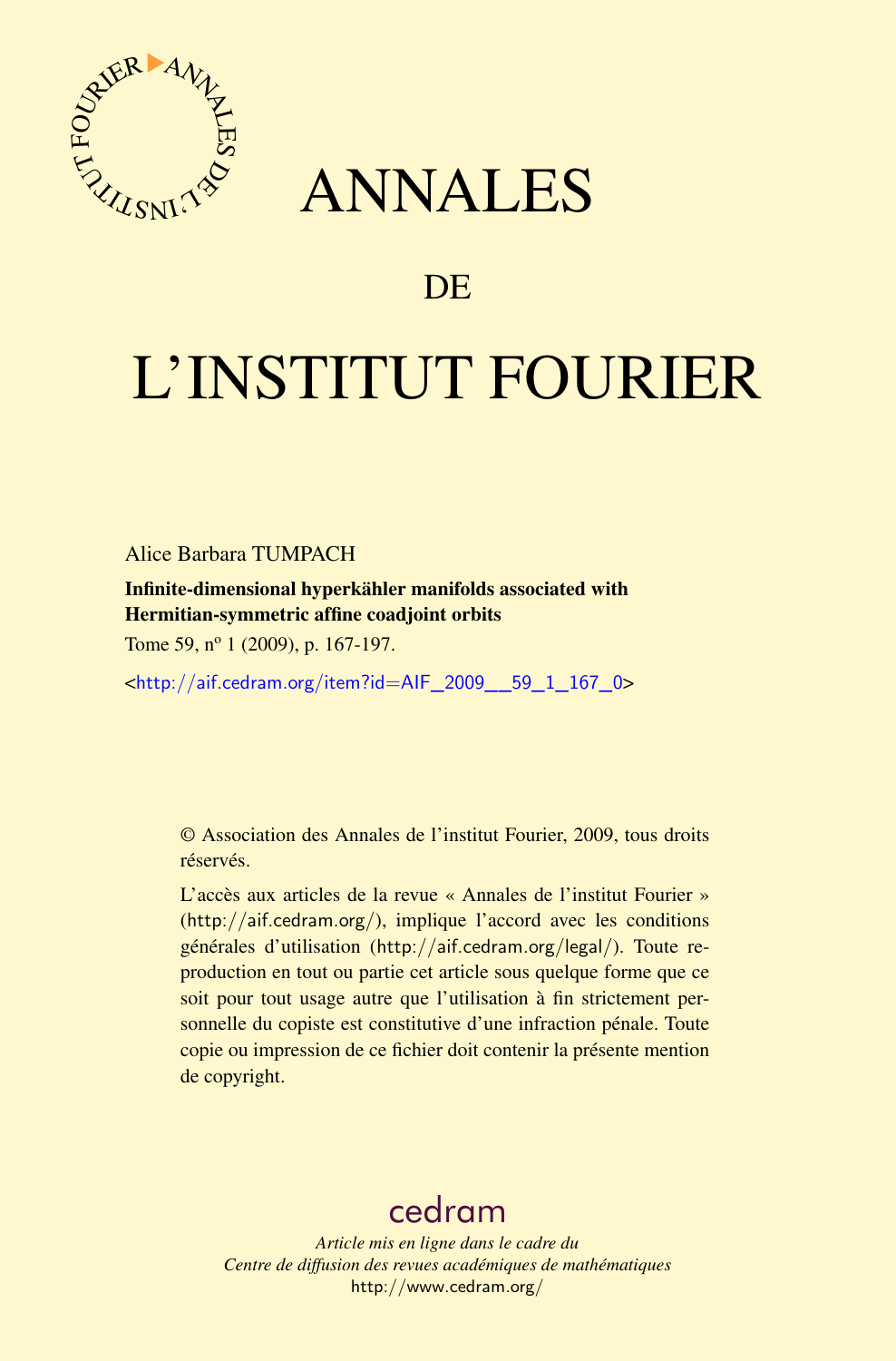### INFINITE-DIMENSIONAL HYPERKÄHLER MANIFOLDS ASSOCIATED WITH HERMITIAN-SYMMETRIC AFFINE COADJOINT **ORBITS**

#### **by Alice Barbara TUMPACH (\*)**

ABSTRACT. — In this paper, we construct a hyperkähler structure on the complexification  $\mathcal{O}^{\mathbb{C}}$  of any Hermitian symmetric affine coadjoint orbit  $\mathcal O$  of a semisimple  $L^*$ -group of compact type, which is compatible with the complex symplectic form of Kirillov-Kostant-Souriau and restricts to the Kähler structure of O. By a relevant identification of the complex orbit  $\mathcal{O}^{\mathbb{C}}$  with the cotangent space  $T\mathcal{O}$  of  $O$  induced by Mostow's decomposition theorem, this leads to the existence of a hyperkähler structure on  $T\mathcal{O}$  compatible with Liouville's complex symplectic form and whose restriction to the zero section is the Kähler structure of  $\mathcal{O}$ . Explicit formulas of the metric in terms of the complex orbit and of the cotangent space are given. As a particular case, we obtain the one-parameter family of hyperkähler structures on a natural complexification of the restricted Grassmannian and on the cotangent space of the restricted Grassmannian previously constructed by the author via a hyperkähler reduction.

Résumé. — Dans cet article, nous construisons une métrique hyperkählerienne sur l'orbite complexifiée  $\mathcal{O}^{\mathbb{C}}$  de toute orbite coadjointe affine hermitienne symétrique O d'un L∗-groupe semi-simple de type compact, qui est compatible avec la forme symplectique complexe de Kirillov-Kostant-Souriau et qui se restreint en la structure kählérienne de O. Grâce à une identification pertinente de l'orbite complexifiée  $\mathcal{O}^{\mathbb{C}}$  avec l'espace cotangent  $T\mathcal{O}$  de l'orbite de type compact  $\mathcal O$  induite par le théorème de décomposition de Mostow, nous en déduisons l'existence d'une structure hyperkählérienne sur  $T\mathcal{O}$  compatible avec la forme symplectique complexe de Liouville et dont la restriction à la section nulle est la structure kählérienne de O. Des formules explicites de la métriques en termes de l'orbite complexifiée et de l'espace cotangent sont données. Comme cas particulier, nous retrouvons la famille à un paramètre de structures hyperkählériennes sur une complexification naturelle de la grassmannienne restreinte et sur l'espace cotangent de la grassmannienne restreinte précédemment obtenue par l'auteur via une réduction hyperkählérienne.

*Keywords:* Infinite-dimensional hyperkähler manifolds, affine coadjoint orbit, Hermitiansymmetric spaces, hyperkähler reduction, cotangent space, strongly orthogonal roots, L∗-algebra, restricted Grassmannian.

*Math. classification:* 17B65, 22E65, 58B25, 81R10, 46T05, 53D05.

<sup>(\*)</sup> This work was partially supported by the University of Paris VII, the University of Paris XI, and the École Polytechnique, Palaiseau, France.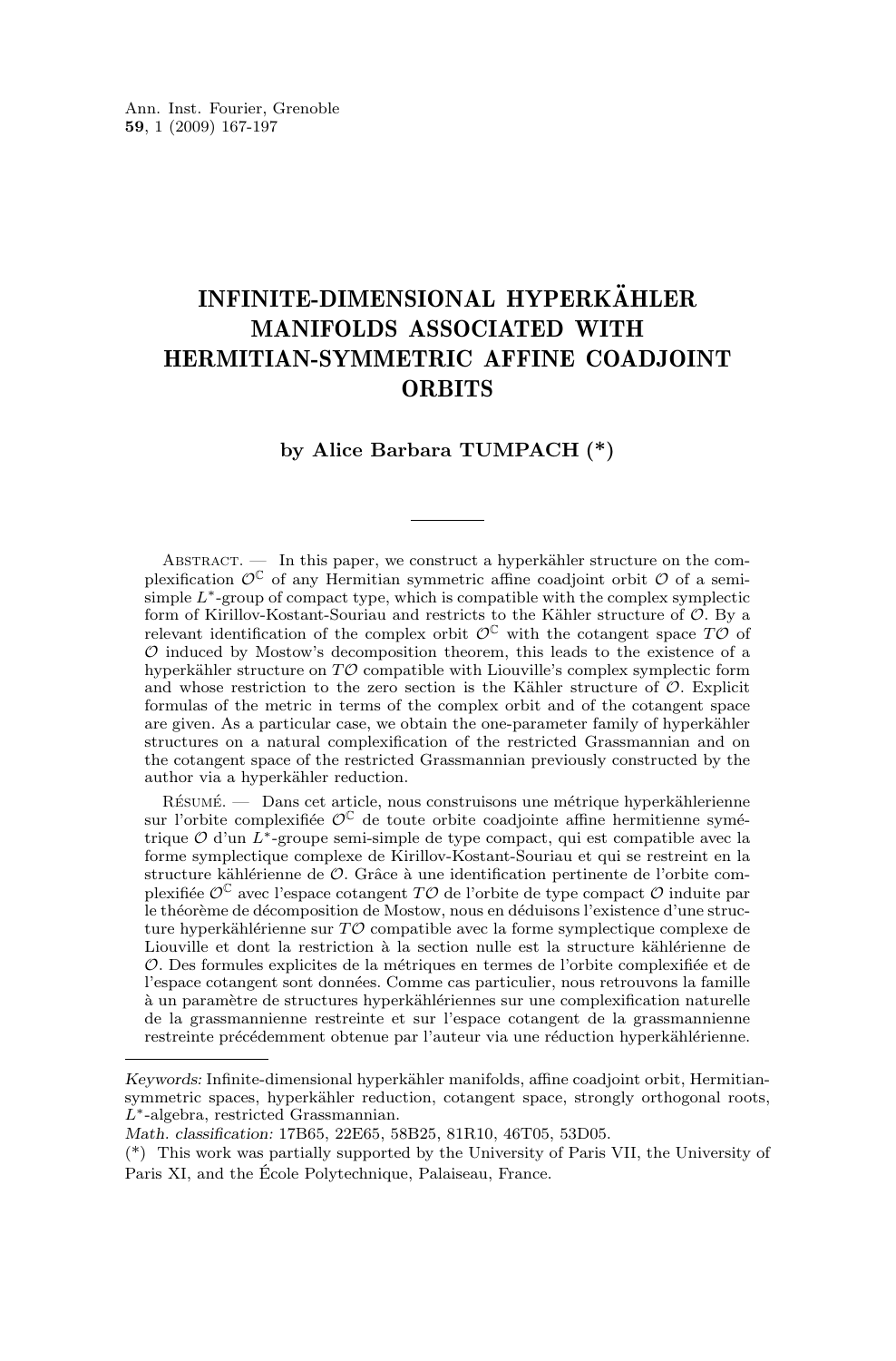#### **1. Introduction**

In finite dimension, each (co-)adjoint orbit  $\mathcal O$  of a compact semi-simple Lie group  $G$  is an homogeneous Kähler manifold (hence of dimension  $2n$ ,  $n \in \mathbb{N}$ . There exists a unique complex semi-simple Lie group  $G^{\mathbb{C}}$  such that G embeds into  $G^{\mathbb{C}}$  and such that this embedding induces the natural injection of the Lie algebra  $\mathfrak g$  of  $G$  into the complex Lie algebra  $\mathfrak g^\mathbb C:=\mathfrak g\oplus i\mathfrak g.$ In this setting, adjoint and coadjoint orbits of G (resp.  $G^{\mathbb{C}}$ ) are identified via the Killing form of  $\mathfrak g$  (resp.  $\mathfrak g^{\mathbb C}$ ). The complexification  $\mathcal O^{\mathbb C}$  of  $\mathcal O$  is defined as the orbit of any element in  $\mathcal O$  under the coadjoint action of  $G^{\mathbb C}$ . It is natural to ask whether the coadjoint orbit  $\mathcal{O}^{\mathbb{C}}$  (which is of dimension 4n) admits a hyperkähler structure compatible with the complex symplectic form of Kirillov-Kostant-Souriau. In the same circle of idea, one can ask whether the cotangent space of  $\mathcal{O}$  (which is again a 4n-dimensional manifold) admits a hyperkähler structure compatible with Liouville's complex symplectic form. These two questions have been answered by the affirmative by O. Biquard in [\[7\]](#page-30-0) and independently by A.G. Kovalev in [\[18\]](#page-30-0). More precisely, a family of hyperkähler structures on the complex adjoint orbit  $\mathcal{O}^{\mathbb{C}}$  of an element  $\tau \in \mathfrak{g}$  answering the first question is given by Theorem 1 in [\[7\]](#page-30-0) and Theorem 1 in [\[18\]](#page-30-0) applied to the triple  $(0, \tau, 0)$ . Adding the requirement that the hyperkähler structure should extend the Kähler structure of  $G \cdot \tau =: \mathcal{O}$ , specifies the hyperkähler structure in the family. A family of hyperkähler structures on the cotangent space of  $\mathcal O$  answering the second question is given by Theorem 2, 2) in [\[7\]](#page-30-0) with  $\tau^r = i\tau$  and  $\tau^c = 0$ . The restriction to the zero section of one of these hyperkähler structures is the Kähler structure of O. The aforementioned results are based on the study of different forms of Nahm's equations and extend related results obtained by P. B. Kronheimer ([\[19\]](#page-30-0), [\[20\]](#page-30-0)). Unfortunately the hyperkähler metrics involved are not explicit.

In the special case of compact Hermitian-symmetric orbits  $\mathcal{O}$ , an explicit formula for the unique G-invariant hyperkähler metric on  $\mathcal{O}^{\mathbb{C}}$ , which restricts to the Kähler metric of  $\mathcal O$  and is compatible with the complex symplectic form of Kirillov-Kostant-Souriau, is given by O. Biquard and P. Gauduchon in [\[9\]](#page-30-0) in terms of the curvature of  $\mathcal{O}$ . Its construction is based on the existence of a fiber bundle structure on  $\mathcal{O}^{\mathbb{C}}$  over  $\mathcal{O}$ . A projection from the complex orbit onto the orbit of compact type exists for general adjoint orbits as a consequence of Mostow's decomposition theorem (see [\[32\]](#page-31-0)). Nevertheless, only in the Hermitian-symmetric case it has the property of minimizing the distance in  $\mathfrak{g}^{\mathbb{C}}$  to the orbit of compact type (with respect to the Hermitian product on  $\mathfrak{g}^{\mathbb{C}}$  whose restriction to  $\mathfrak{g}$  is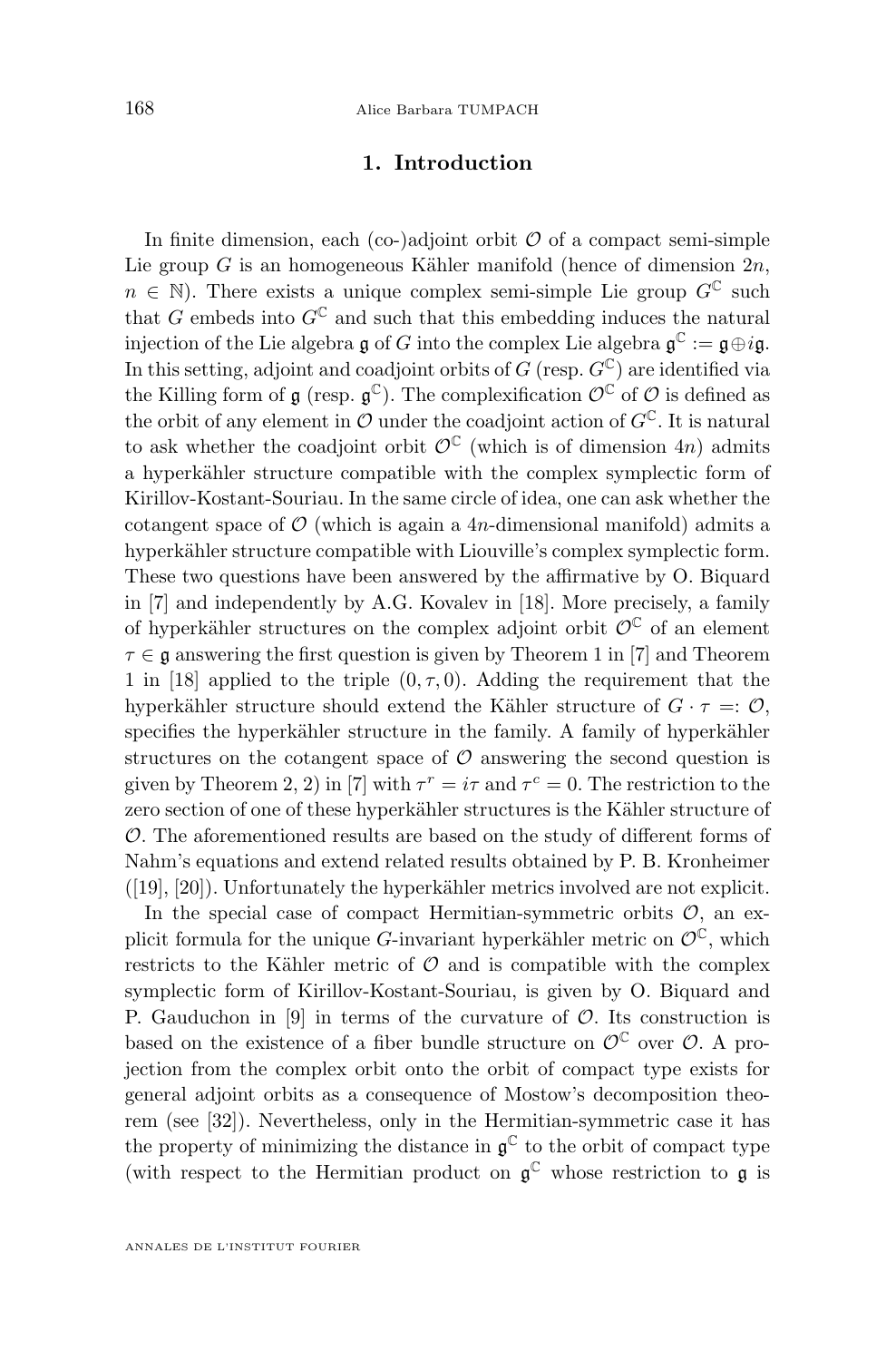the opposite of the Killing form). This metrical characterization is crucial in the proof of the aforementioned result. In [\[8\]](#page-30-0), the same authors express in terms of the curvature of  $\mathcal O$  the unique  $G$ -invariant hyperkähler metric on the cotangent space  $T' \mathcal{O}$  compatible with Liouville's symplectic form, whose restriction to the zero section is the Kähler metric of  $\mathcal{O}$ . The finishing touches to the picture are given in [\[10\]](#page-30-0), where the hyperkähler manifolds  $\mathcal{O}^{\mathbb{C}}$  and  $T' \mathcal{O}$  are identified. In the present work, we extend the aforementioned results of [\[9\]](#page-30-0), [\[8\]](#page-30-0) and [\[10\]](#page-30-0) to the infinite-dimensional setting, considering Hermitian-symmetric affine coadjoint orbits of semi-simple  $L^*$ groups of compact type. As far as we know, the case of a general orbit of an  $L^*$ -group is an open problem.

The necessity of considering *affine* coadjoint orbits instead of simply coadjoint orbits is motivated by the example of the connected components of the restricted Grassmannian, which are affine coadjoint orbits of the unitary  $L^*$ -group  $U_2$  (see below for the precise definition of this group) but not coadjoint orbits of  $U_2$  in the usual sense. The non-equivalence of these two notions in the infinite-dimensional case is related to the fact that not every derivation of an infinite-dimensional semi-simple  $L^*$ -algebra is inner. In other words, every derivation  $D$  of a  $L^*$ -algebra defines an affine coadjoint orbit  $\mathcal{O}_D$  of the corresponding  $L^*$ -group, which is a coadjoint orbit if and only if the derivation is inner.

The classification of irreducible infinite-dimensional Hermitian-symmetric affine (co-)adjoint orbits of compact type has been carried out in [\[30\]](#page-31-0), generalizing the classification given in the finite-dimensional case by J. Wolf in [\[35\]](#page-31-0). The classification of Hermitian-symmetric spaces has been obtained by W. Kaup in [\[17\]](#page-30-0) using the algebraic notion of Hermitian Jordan Tripel-systems (see [\[16\]](#page-30-0)). It is noteworthy that Hermitian-symmetric affine adjoint orbits of L ∗ -groups exhaust the set of all Hermitian-symmetric spaces (compare [\[30\]](#page-31-0) and [\[17\]](#page-30-0)), so the notion of *affine* coadjoint orbit appear to be the right notion to recover the equivalence between Hermitian-symmetric spaces and coadjoint orbits valid in the finite-dimensional case (see for instance Theorem 8.89 in [\[6\]](#page-30-0)).

A first step toward the generalization of the results of O. Biquard and P. Gauduchon mentioned above to the infinite-dimensional setting has been carry out by the author in [\[33\]](#page-31-0). An infinite-dimensional hyperkähler quotient of a Banach manifold by a Banach Lie group has been used to construct hyperkähler structures on a natural complexification of the restricted Grassmannian and on the cotangent space of the restricted Grassmannian.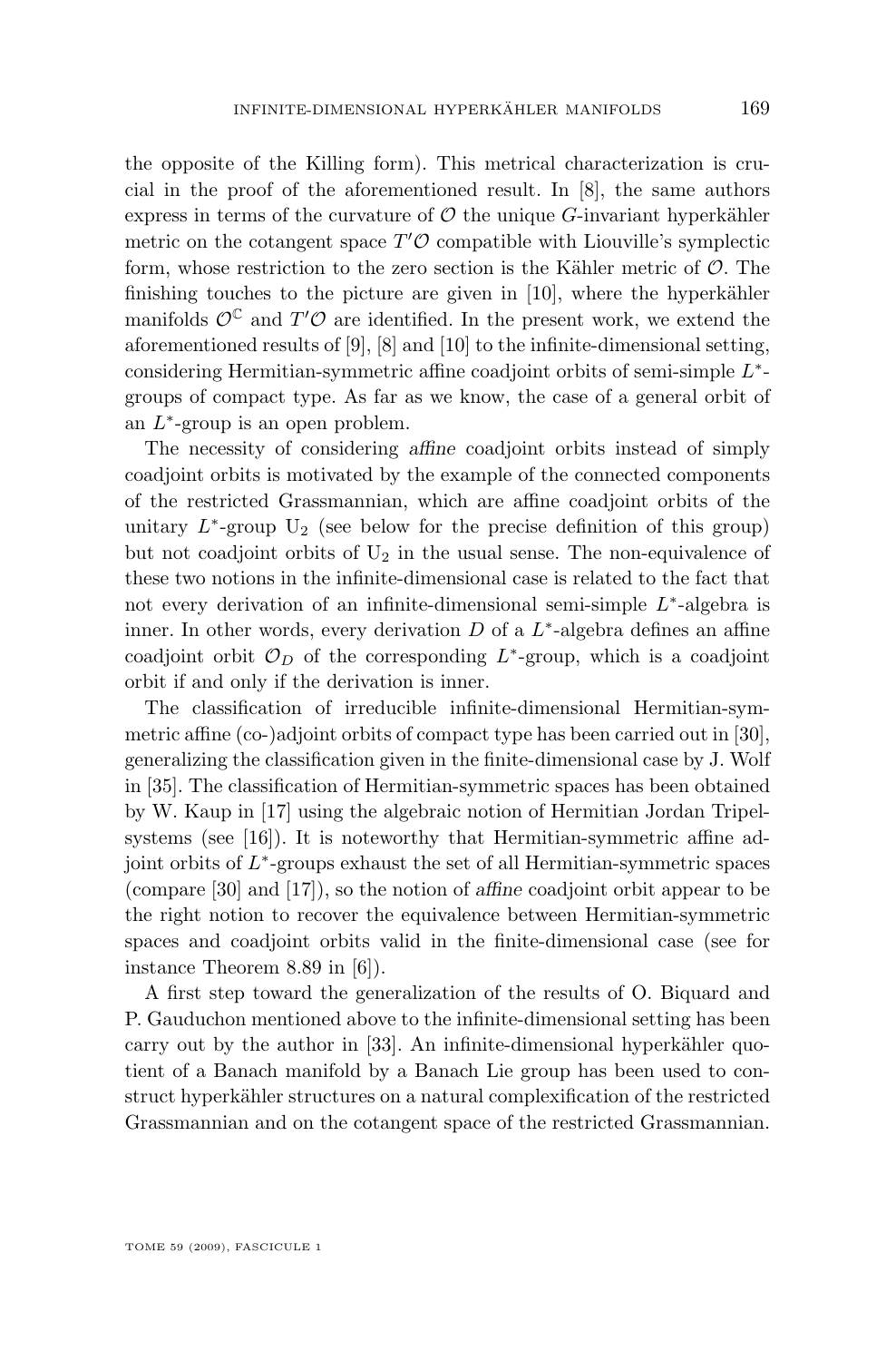The approach here is more conceptual and applies to every Hermitiansymmetric affine coadjoint orbit.

A first tool used in this paper is the analogue of Mostow's decomposition theorem for  $L^*$ -groups, which has been discussed by the author in [\[32\]](#page-31-0) and independently by G. Larotonda in [\[21\]](#page-30-0) (see also [\[22\]](#page-30-0) for the finitedimensional proof and [\[2\]](#page-29-0) for a generalization to some von Neumann algebras). The second tool needed is the theory of strong orthogonal roots, which has to be adapted to the infinite-dimensional setting. With these tools in hand we are able to prove the main Theorems of this work, namely Theorem [3.1,](#page-8-0) Theorem [4.1](#page-14-0) and Theorem [6.1.](#page-19-0)

The structure of the paper is as follows. The next section contains the notation and definitions used throughout the paper, as well as some known results on which the present work is based. Section [3](#page-7-0) is devoted to the proof of the fiber bundle structure of a complexified Hermitian-symmetric affine coadjoint orbit  $\mathcal{O}_D^{\mathbb{C}}$  over the corresponding orbit of compact type  $\mathcal{O}_D$ , precisely described in Theorem [3.1.](#page-8-0) In section [4,](#page-14-0) the hyperkähler structure of  $\mathcal{O}_D^{\mathbb{C}}$  is constructed (Theorem [4.1\)](#page-14-0). In section [5,](#page-16-0) a natural isomorphism between the complex orbit  $\mathcal{O}_D^{\mathbb{C}}$  and the cotangent space  $T' \mathcal{O}_D$  is given (Theorem [5.1\)](#page-16-0). In Theorem [6.1](#page-19-0) of section [6,](#page-18-0) the pull-back of the hyperkähler structure constructed in section [4](#page-14-0) by the isomorphism constructed in section [5](#page-16-0) is described in terms of the cotangent space  $T' \mathcal{O}_D$ . The reader will find in the Appendix the general results on strongly orthogonal roots in  $L^*$ -algebras that are used in the proves of the Theorems.

#### **2. Preliminaries**

In the following,  $H$  will denote a separable infinite-dimensional complex Hilbert space. Let us first recall some basic facts about  $L^*$ -algebras and  $L^*$ -groups.

An  $L^*$ -algebra  $\mathfrak g$  over  $\mathbb K \in \{\mathbb R,\mathbb C\}$  is a Lie-algebra over  $\mathbb K$  which is also an Hilbert space endowed with an involution ∗ satisfying

$$
\langle [x, y], z \rangle = \langle y, [x^*, z] \rangle
$$

for every x, y and z in  $\mathfrak g$ . An  $L^*$ -algebra  $\mathfrak g$  is semi-simple if  $\mathfrak g = [\mathfrak g, \mathfrak g]$ , and simple if  $\mathfrak g$  is non-commutative and if every closed ideal in  $\mathfrak g$  is trivial. Every L<sup>\*</sup>-algebra decomposes into an Hilbert sum of its center and a sequence of closed simple ideals (this was proved by J.R. Schue in [\[28\]](#page-31-0)). According to [\[28\]](#page-31-0), every simple separable infinite-dimensional  $L^*$ -algebra over  $\mathbb C$  is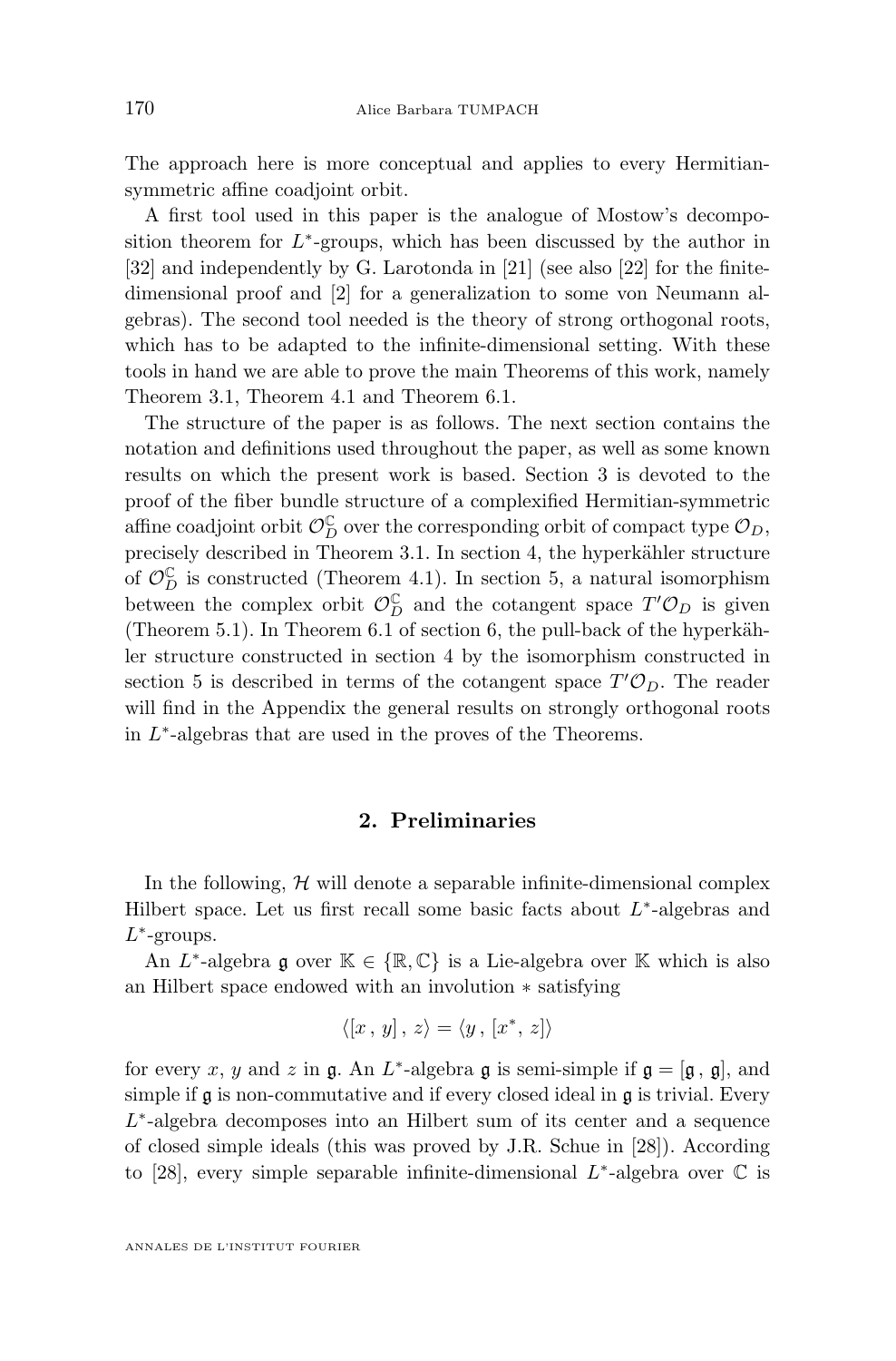isomorphic to one of the non-isomorphic algebras

$$
\mathfrak{gl}_2,\quad\mathfrak{o}_2(\mathbb{C})\quad\text{ or }\quad\mathfrak{sp}_2(\mathbb{C}),
$$

where  $\mathfrak{gl}_2$  denotes the Lie-algebra of Hilbert-Schmidt operators on  $\mathcal H$ ,  $\mathfrak{o}_2(\mathbb{C})$  is the subalgebra of  $\mathfrak{gl}_2$  consisting of skew-symmetric operators with respect to a given real Hilbert space structure on  $\mathcal H$  , and where  $\mathfrak{sp}_2(\mathbb C)$  is the subalgebra of  $\mathfrak{gl}_2$  consisting of operator x whose transpose  $x^T$  satisfies

$$
x^T = -JxJ^{-1},
$$

for the linear operator J defined on a basis  $\{e_n\}_{n\in\mathbb{Z}\setminus\{0\}}$  of H by

$$
Je_n = -e_{-n} \quad \text{if} \quad n < 0 \; ; \quad Je_n = +e_{-n} \quad \text{if} \quad n > 0.
$$

To every  $L^*$ -algebra is associated a connected Hilbert-Lie group, called  $L^*$ -group (see Theorem 4.2 in [\[24\]](#page-30-0)). The  $L^*$ -group associated to  $\mathfrak{gl}_2$ , denoted by  $GL_2$ , is the group of invertible operators on  $\mathcal H$  which differ from the identity by Hilbert-Schmidt operators. A non-connected  $L^*$ -group with Lie algebra  $\mathfrak{o}_2(\mathbb{C})$  is the subgroup  $O_2(\mathbb{C})$  of  $GL_2$  consisting of operators which preserve the C-bilinear symmetric form  $\beta$  defined by

$$
\beta(x,y) = \text{Tr}(x^T y),
$$

for every x, y in H. The  $L^*$ -group  $Sp_2(\mathbb{C})$ , whose Lie algebra is  $\mathfrak{sp}_2(\mathbb{C})$ , is the subgroup of  $GL_2$  preserving the C-bilinear skew-symmetric form  $\gamma$ given by

$$
\gamma(x, y) = \text{Tr}(x^T J y).
$$

An  $L^*$ -algebra  $\mathfrak g$  is said to be *of compact type* if  $x^* = -x$  for every  $x \in \mathfrak g$ . Every simple separable infinite-dimensional  $L^*$ -algebra of compact type is isomorphic to one of the non-isomorphic real  $L^*$ -algebras

$$
\mathfrak{u}_2:=\{x\in\mathfrak{gl}_2, x^*=-x\};\qquad \mathfrak{o}_2:=\mathfrak{o}_2(\mathbb{C})\cap\mathfrak{u}_2;\qquad \mathfrak{sp}_2:=\mathfrak{sp}_2(\mathbb{C})\cap\mathfrak{u}_2.
$$

(This result can be found in [\[4\]](#page-30-0), [\[13\]](#page-30-0) and [\[34\]](#page-31-0).) An Hermitian-symmetric space is a smooth strong Riemannian manifold  $(M, g)$  endowed with a g-orthogonal complex structure and which admits, for every  $x$  in  $M$ , a globally defined isometry  $s_x$  (the *symmetry* with respect to x) preserving the complex structure, such that x is a fixed point of  $s_x$ , and such that the differential of  $s_x$  at x is minus the identity of  $T_xM$ . Every infinitedimensional Hermitian-symmetric space M decomposes into an orthogonal product  $M_0 \times M_+ \times M_-$ , where  $M_0$  is flat,  $M_+$  is simply-connected with positive sectional curvature and  $M_-\$  is simply-connected with negative sectional curvature ([\[17\]](#page-30-0)). An Hermitian-symmetric space with positive (resp. negative) sectional curvature is said to be *of compact type* (resp. *of noncompact type*). An Hermitian-symmetric space is called *irreducible* if it is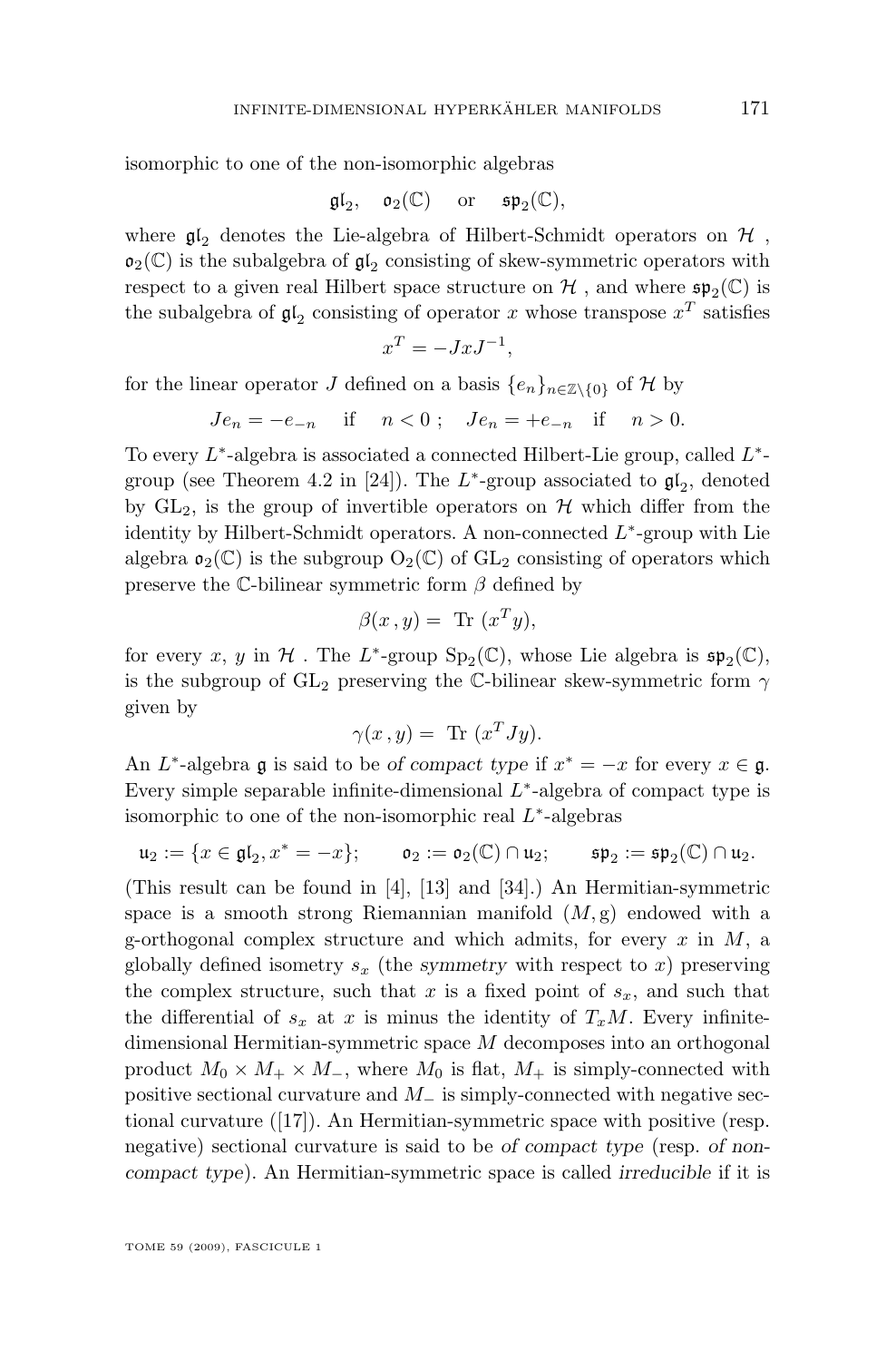not flat and not locally isomorphic to a product of Hermitian-symmetric spaces with non-zero dimensions. Every Hermitian-symmetric space of compact or non-compact type can be decomposed into a product of (possibly infinitely many) irreducible pieces. The irreducible infinite-dimensional Hermitian-symmetric spaces have been classified by W. Kaup in [\[17\]](#page-30-0) using techniques developed in [\[16\]](#page-30-0). According to [\[30\]](#page-31-0), every irreducible infinitedimensional Hermitian-symmetric space of compact type is an affine coadjoint orbit (see below for the definition) of a simple  $L^*$ -group G of compact type.

An affine adjoint (resp. coadjoint) action of an  $L^*$ -group on its Lie algebra  $\mathfrak g$  (resp. on the continuous dual  $\mathfrak g'$  of its Lie algebra) is given by a group homomorphism from  $G$  into the affine group of transformations of  $\mathfrak g$  (resp.  $g'$ ), whose linear part is the adjoint action of G on  $g$  (resp. the coadjoint action of G on  $\mathfrak{g}'$ ). An affine (co-)adjoint orbit of G is the orbit of an element in  $\mathfrak g$  (resp.  $\mathfrak g'$ ) under the affine (co-)adjoint action of G (see section 2 in [\[24\]](#page-30-0)). For the simple  $L^*$ -groups introduced above, affine coadjoint orbits and affine adjoint orbits are identified by the trace. Every irreducible Hermitiansymmetric affine adjoint orbit of compact type is the orbit of 0 in  $\mathfrak{g} \in$  $\{u_2, o_2, \mathfrak{sp}_2\}$  under the affine adjoint action  $Ad_D$  of G given by

(2.1) 
$$
\operatorname{Ad}_D : G \to GL(\mathfrak{g}) \rtimes \mathfrak{g}
$$

$$
g \mapsto (\operatorname{Ad}(g), \Theta_D(g)),
$$

where

 $\Theta_D$  :  $G$   $\;\rightarrow$  g  $g \rightarrow \Theta_D(g) = gDg^{-1} - D$ 

for a bounded skew-Hermitian operator  $D$  on  $H$  with two different eigenvalues (see Theorem 4.4 in [\[24\]](#page-30-0) and Proposition 3.7 in [\[30\]](#page-31-0)). For a bounded skew-Hermitian operator D, we will denote by  $\mathcal{O}_D$  the orbit of 0 under the affine adjoint action  $Ad<sub>D</sub>$  of G. The projective space of an infinitedimensional separable complex Hilbert space, and the connected components of the restricted Grassmannian associated to a polarized Hilbert space are examples of such an orbit.

Throughout in the following  $\mathcal{O} = \mathcal{O}_D$  will denote an irreducible Hermitian-symmetric affine adjoint orbit of a (simple) connected  $L^*$ -group of compact type G with Lie algebra  $\mathfrak{g}$ , and D the corresponding bounded linear operator. In particular

$$
\mathcal{O}_D = \{gDg^{-1} - D, g \in G\} = G/K.
$$

where K is the isotropy group of  $0 \in \mathcal{O}_D$ . The Lie algebra of K is

$$
\mathfrak{k}_0 := \{ x \in \mathfrak{g} \mid [D, x] = 0 \}.
$$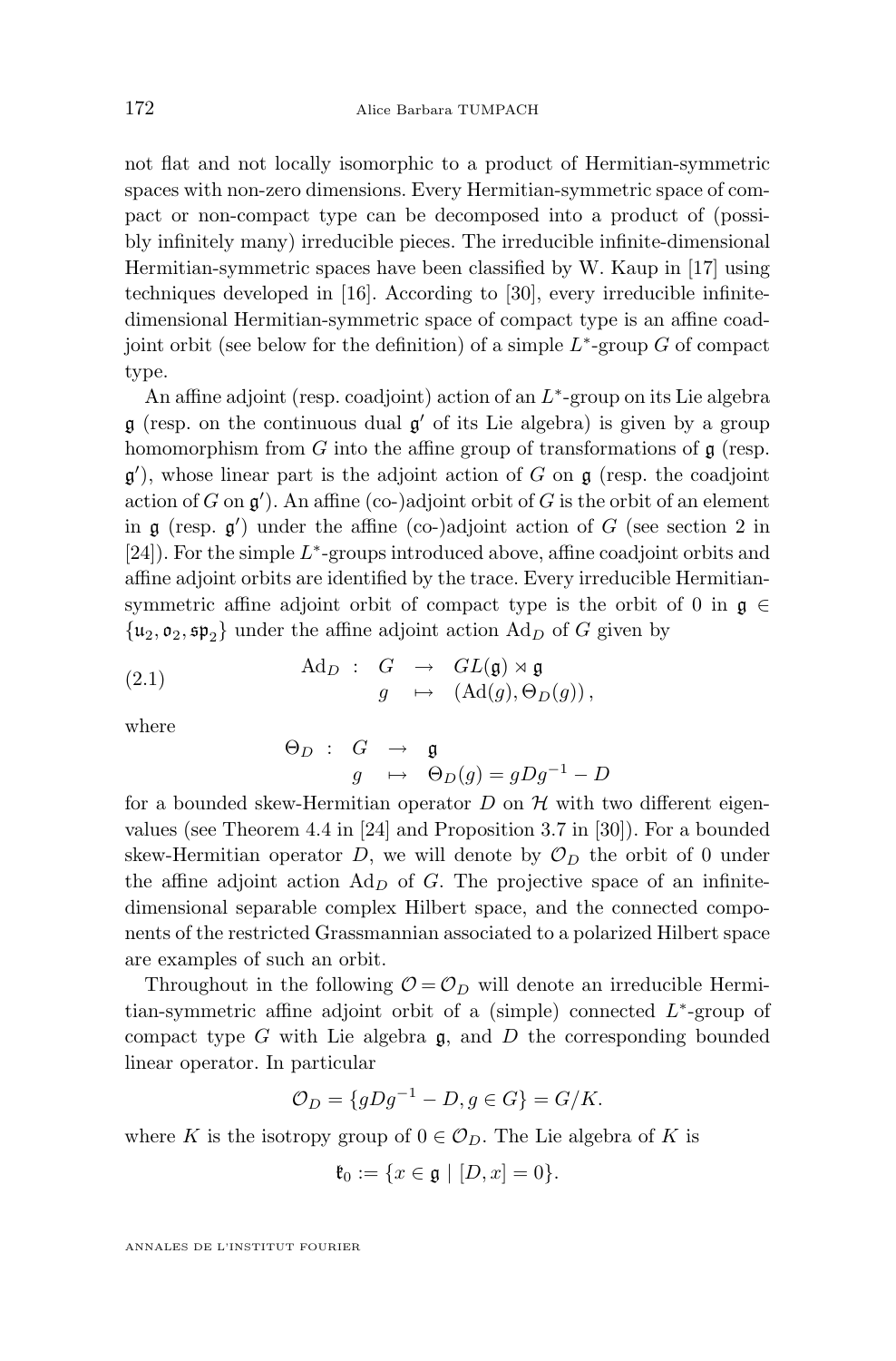<span id="page-7-0"></span>We will denote by  $\mathbb D$  the derivation  $[D, \cdot]$ , and use the following notation :  $ad(x)(y) := [x, y]$ . The tangent space at  $0 \in \mathcal{O}_D$  is isomorphic to the orthogonal  $\mathfrak{m}_0$  of  $\mathfrak{k}_0$  in g. The complex structure at 0 is given by the operator

$$
I:=\frac{1}{c}\mathbb{D}_{|\mathfrak{m}_0}
$$

on the tangent space  $T_0 \mathcal{O}_D \simeq \mathfrak{m}_0$ , where c is the positive constant defined by

$$
[D,[D,\cdot]]_{|\mathfrak{m}_0}=-c^2\,\mathrm{id}_{\mathfrak{m}_0}.
$$

The orbit  $\mathcal{O}_D$  being a homogeneous symmetric space of G, the following commutation relations hold

$$
(2.2) \qquad [\mathfrak{k}_0, \mathfrak{k}_0] \subset \mathfrak{k}_0; \qquad [\mathfrak{k}_0, \mathfrak{m}_0] \subset \mathfrak{m}_0; \qquad [\mathfrak{m}_0, \mathfrak{m}_0] \subset \mathfrak{k}_0.
$$

For every  $x = gDg^{-1} - D$  in  $\mathcal{O}_D$ , we will denote by  $\mathfrak{k}_x$  the Lie subalgebra of  $\mathfrak g$  which fixes x, and  $\mathfrak m_x$  its orthogonal in  $\mathfrak g$ . One has  $\mathfrak k_x = g\mathfrak k_0g^{-1}$  and  $\mathfrak{m}_x := g \mathfrak{m}_0 g^{-1}.$ 

The complexified orbit  $\mathcal{O}_D^{\mathbb{C}}$  of  $\mathcal{O}_D$  is defined as the complex affine adjoint orbit of 0 under the complexification  $G^{\mathbb{C}}$  of G with Lie-algebra

$$
\mathfrak{g}^{\mathbb{C}}:=\mathfrak{g}\oplus i\mathfrak{g},
$$

for the affine adjoint action which extend naturally  $Ad<sub>D</sub>$  (and which will be also denoted by  $\text{Ad}_D$  in the following). Note that the derivation  $\mathbb{D} = [D, \cdot]$ applies  $\mathfrak{g}^{\mathbb{C}}$  onto  $\mathfrak{m}_0 \oplus i\mathfrak{m}_0$ . Mostow's decomposition theorem (see [\[22\]](#page-30-0) for the finite-dimensional case,  $[21]$  or  $[32]$  for infinite-dimensional  $L^*$ -groups) states that, for every x in  $\mathcal{O}_D$ , there exists a homeomorphism

$$
G^{\mathbb{C}} \simeq G \exp(i\mathfrak{m}_x) \exp(i\mathfrak{k}_x).
$$

The complexified orbit  $\mathcal{O}_D^{\mathbb{C}}$  is a strong symplectic manifold for the Kirillov-Kostant-Souriau symplectic form  $\omega^{\mathbb{C}}$  defined as the  $G^{\mathbb{C}}$ -invariant 2-form whose value at the tangent space  $T_0 \mathcal{O}_D^{\mathbb{C}}$  at 0 is given by

(2.3) 
$$
\omega^{\mathbb{C}}(X, Y) = \langle X^*, [D, Y] \rangle
$$

for X, Y in  $T_0 \mathcal{O}_D^{\mathbb{C}}$  (see Theorem 4.4 in [\[24\]](#page-30-0)). Note that this convention differs from the convention usually used in the finite-dimensional case by the multiplicative constant  $c^2$ .

#### **3.** The complex orbit  $\mathcal{O}^{\mathbb{C}}$  as a fiber bundle over the orbit **of compact type** O

This section is devoted to the below "fiber bundle Theorem" which specifies the metric properties acquired, in the case of a Hermitian-symmetric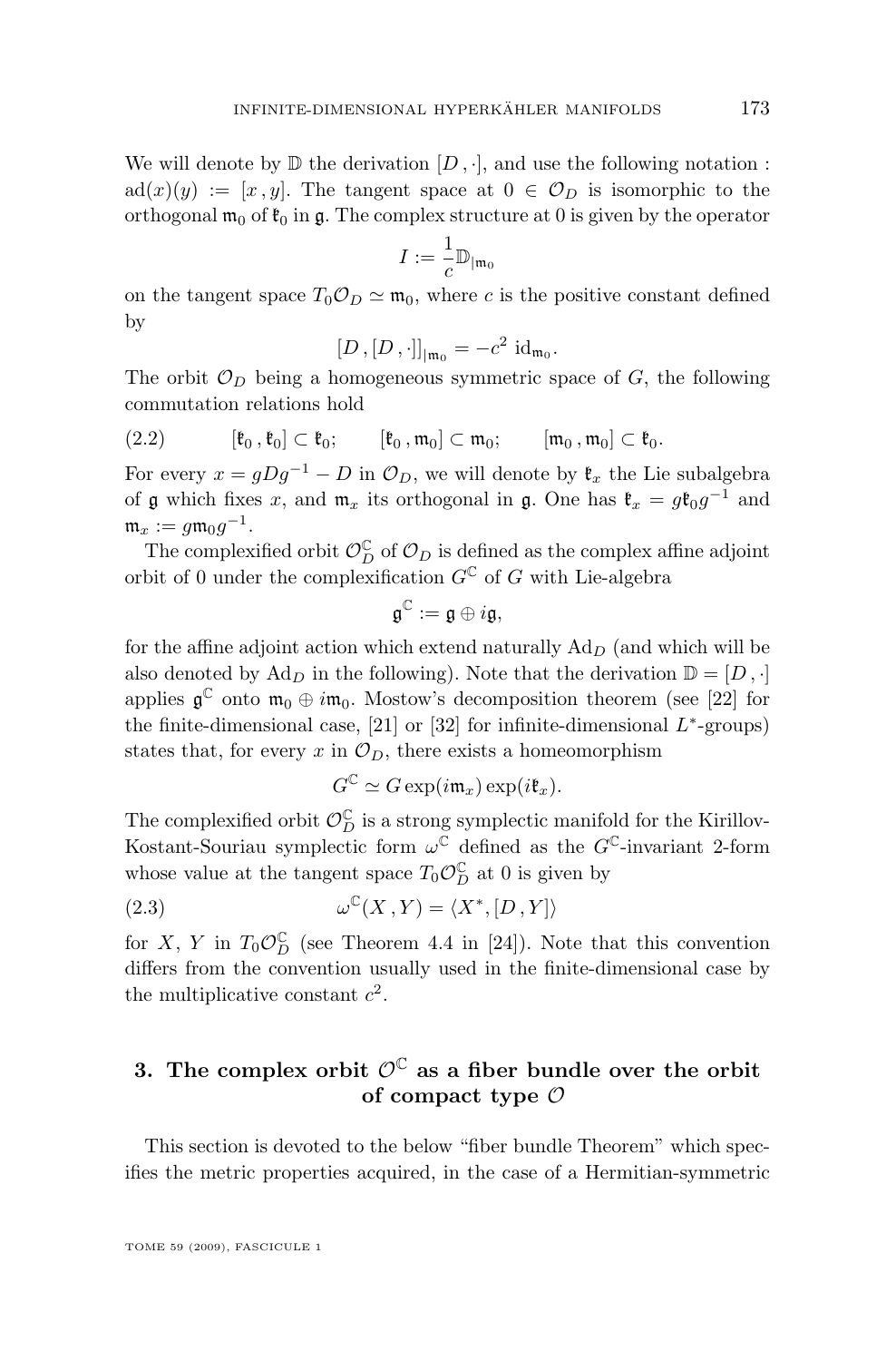<span id="page-8-0"></span>orbit, by the projection  $\pi$ :  $\mathcal{O}_D^{\mathbb{C}} \to \mathcal{O}_D$  defined in [\[32\]](#page-31-0). It is a generalization of Proposition 1 in [\[9\]](#page-30-0) to the case of an affine coadjoint action. We give below some details of the proof since traces of operators are involved and the computation as given in [\[9\]](#page-30-0) does not make sense in our context (recall that  $\langle \cdot, \cdot \rangle$  denotes the Hermitian product in the L<sup>\*</sup>-algebra g which is given by the trace). Let us emphasize that the minimizing property described in this theorem and its finite-dimensional counterpart is the key step in the construction of the hyperkähler metrics on Hermitian-symmetric spaces by the method developped in [\[9\]](#page-30-0), [\[8\]](#page-30-0) and [\[10\]](#page-30-0) and which we will follow. For a general complex coadjoint orbit, this key step is missing and the current method can not be applied (for the construction of hyperkähler metrics on finite-dimensional complex coadjoint orbits of general type see [\[19\]](#page-30-0), [\[20\]](#page-30-0), [\[7\]](#page-30-0), [\[18\]](#page-30-0)). At the end of this section, the Proposition [3.2](#page-12-0) gives an isomorphism between the tangent space to  $\mathcal{O}_D^{\mathbb{C}}$  at any y and the tangent space to  $\mathcal{O}_D^{\mathbb{C}}$  at  $\pi(y) \in \mathcal{O}_D$ . It is the infinite-dimensional version of Lemma 4 in [\[9\]](#page-30-0). These identifications of tangent spaces are crucial for a good understanding of the expression of the hyperkähler metrics constructed in sections [4](#page-14-0) and [6.](#page-18-0) For this reason we include a detailed proof.

THEOREM 3.1. — *Every element* y of the complex affine adjoint orbit  $\mathcal{O}_D^{\mathbb{C}}$  can be written uniquely as

$$
y = Ad_D\left(e^{i\mathfrak{a}}\right)(x)
$$

*where* x *belongs* to  $\mathcal{O}_D$  and where **a** *is in*  $\mathfrak{m}_x$ . The element x *is characterized by the property that it minimizes the distance in* g <sup>C</sup> *between* y *and the orbit of compact type*  $\mathcal{O}_D$ . The fibers of the orthogonal projection  $\pi$  which takes y  $\int_D \text{D}^C$  *to the corresponding* x in  $\mathcal{O}_D$  are the sets of the form  $\text{Ad}_D(G_x^{n.c.}) (x)$ , where  $x \in \mathcal{O}_D$  and where  $G_x^{n.c.}$  denotes the real connected  $L^*$ -subgroup of  $G^{\mathbb{C}}$  with Lie algebra  $\mathfrak{k}_x \oplus i\mathfrak{m}_x$ . Moreover,  $\pi$  is G-equivariant.

*Proof of Theorem 3.1. —* By Mostow decomposition theorem, every element  $g \in G^{\mathbb{C}}$  can be uniquely written as  $g = u \exp i\mathfrak{a} \exp i\mathfrak{c}$  with  $u \in G$ ,  $a \in \mathfrak{m}_0$ , and  $\mathfrak{c} \in \mathfrak{k}_0$ . Therefore every  $y = \text{Ad}_D(g)(0) = g \cdot 0$  in the affine adjoint orbit  $\mathcal{O}_D^{\mathbb{C}}$  has a unique expression of the form

$$
y = \mathrm{Ad}_D(e^{i u \mathfrak{a} u^{-1}})(x)
$$

where  $x := \text{Ad}_D(u)(0) = u \cdot 0$  and  $u \mathfrak{a} u^{-1} \in \mathfrak{m}_x$  (see [\[32\]](#page-31-0)). Let us show that x minimizes the distance in  $\mathfrak{g}^{\mathbb{C}}$  between y and  $\mathcal{O}_D$ . Every element x' in a neighborhood of x in  $\mathcal{O}_D$  can be joint to x by a (minimal) geodesic. Since  $\mathcal{O}_D$  is a symmetric space, every geodesic starting from x is of the form  $t \mapsto \exp(t\mathfrak{b}') \cdot x$ , where  $\mathfrak{b}'$  belongs to  $\mathfrak{m}_x$  (see Proposition 8.8 in [\[3\]](#page-29-0),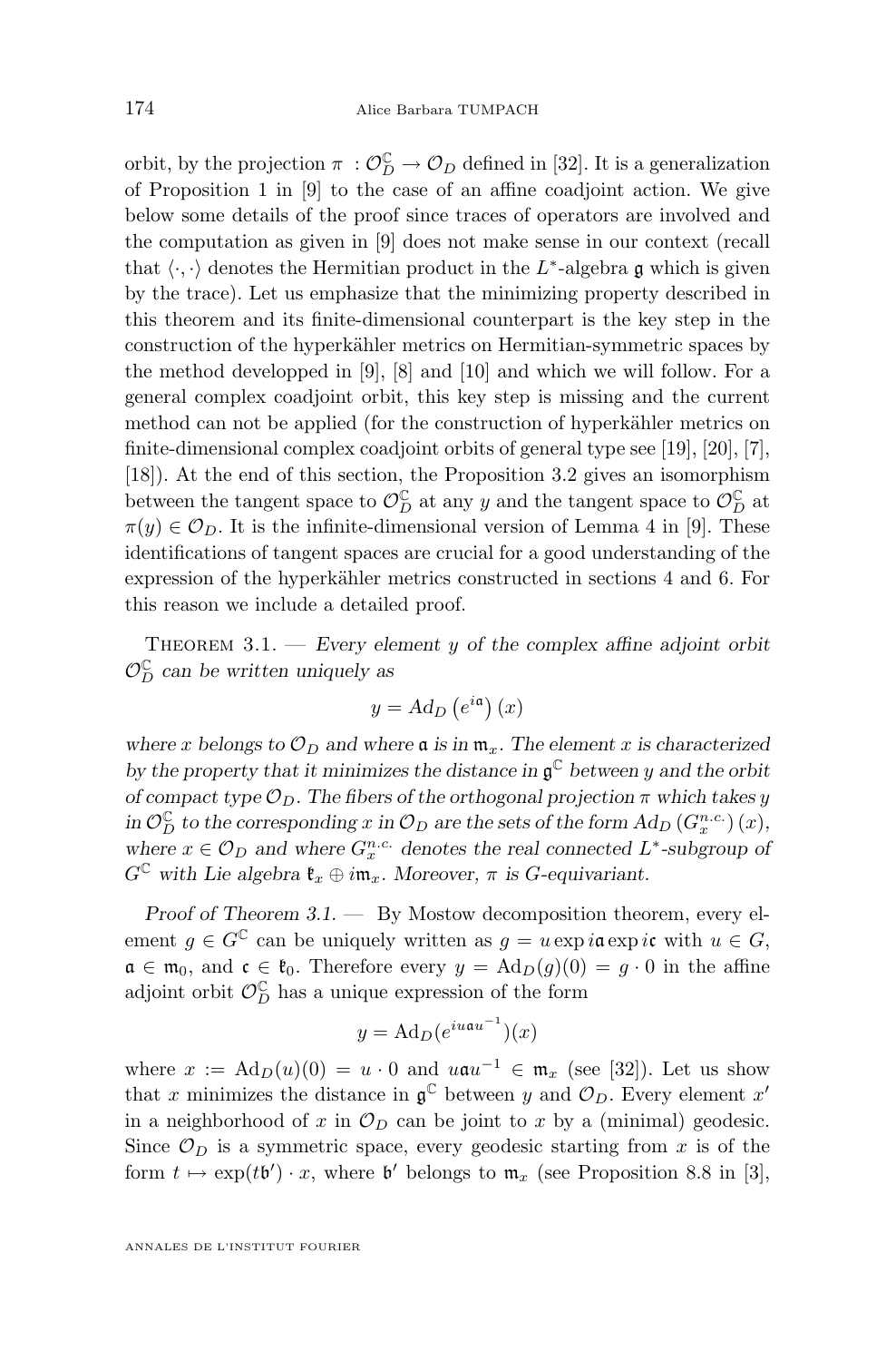<span id="page-9-0"></span>Corollary 3.33 in [\[11\]](#page-30-0), or Proposition 25 p 313 in [\[26\]](#page-30-0) for a description of the geodesics in finite-dimensional symmetric spaces, or its infinite-dimensional versions as given in Example 3.9 in [\[23\]](#page-30-0) or in [\[32\]](#page-31-0)). For

$$
x' = \mathrm{Ad}_D(e^{\mathfrak{b}'})(x) = e^{\mathfrak{b}'} u Du^{-1} e^{-\mathfrak{b}'} - D,
$$

where  $\mathfrak{b}'$  belongs to  $\mathfrak{m}_x$ , consider the geodesic

$$
x_t := \mathrm{Ad}_D(e^{t\mathfrak{b}'})(x) = e^{t\mathfrak{b}'} u Du^{-1} e^{-t\mathfrak{b}'} - D, \quad t \in [0, 1]
$$

from  $x$  to  $x'$ , and the following function

$$
f(t) = \frac{1}{2} ||y - x_t||^2.
$$

Set  $\mathfrak{b} := u^{-1} \mathfrak{b}' u \in \mathfrak{m}_0$ . The explicit expression of f is the following

$$
f(t) = \frac{1}{2} \left\| e^{i u a u^{-1}} u D u^{-1} e^{-i u a u^{-1}} - e^{t b'} u D u^{-1} e^{-t b'} \right\|^2
$$
  
= 
$$
\frac{1}{2} \left\| e^{i a} D e^{-i a} - e^{t b} D e^{-t b} \right\|^2
$$
  
= 
$$
\frac{1}{2} \left\langle e^{i a} D e^{-i a} - e^{t b} D e^{-t b}, e^{i a} D e^{-i a} - e^{t b} D e^{-t b} \right\rangle.
$$

One has

(3.1) 
$$
f'(t) = \Re \langle e^{i\mathfrak{a}} D e^{-i\mathfrak{a}} - D, -[\mathfrak{b}, e^{t\mathfrak{b}} D e^{-t\mathfrak{b}}] \rangle + \Re \langle e^{t\mathfrak{b}} D e^{-t\mathfrak{b}} - D, [\mathfrak{b}, e^{t\mathfrak{b}} D e^{-t\mathfrak{b}}] \rangle.
$$

From the commutation relations [\(2.2\)](#page-7-0) which characterize a symmetric orbit, one deduce that  $e^{i\mathfrak{a}}De^{-i\mathfrak{a}} - D$  belongs to the direct sum  $\mathfrak{k}_0 \oplus i\mathfrak{m}_0$ , whereas  $-[{\mathfrak b},e^{t{\mathfrak b}}De^{-t{\mathfrak b}}]$  belongs to  ${\mathfrak k}_0\oplus{\mathfrak m}_0$ . Hence only the projections on  ${\mathfrak k}_0$  are involved in the scalar product. Let us consider each term of the sum (3.1) separately.

First,

$$
\Re \langle e^{i\mathfrak{a}} De^{-i\mathfrak{a}} - D, -[\mathfrak{b}, e^{t\mathfrak{b}} De^{-t\mathfrak{b}}] \rangle
$$
  
=  $\Re \langle \frac{\cosh \text{ad}(i\mathfrak{a}) - 1}{\text{ad}(i\mathfrak{a})^2} [\mathfrak{a}, [D, \mathfrak{a}]] , \frac{\sin \text{ad}(it\mathfrak{b})}{\text{ad}(it\mathfrak{b})} [t\mathfrak{b}, [D, \mathfrak{b}]] \rangle$   
=  $\frac{c^2}{t} \Re \langle \frac{\cosh \text{ad}(i\mathfrak{a}) - 1}{\text{ad}(i\mathfrak{a})^2} [\mathfrak{a}, I\mathfrak{a}], \frac{\sin \text{ad}(it\mathfrak{b})}{\text{ad}(it\mathfrak{b})} [t\mathfrak{b}, It\mathfrak{b}] \rangle$ ,

where, for any analytic function f, the notation  $f(\text{ad}(i\mathfrak{a}))$  denotes the operator obtained by applying the expansion of  $f$  to the Hermitian operator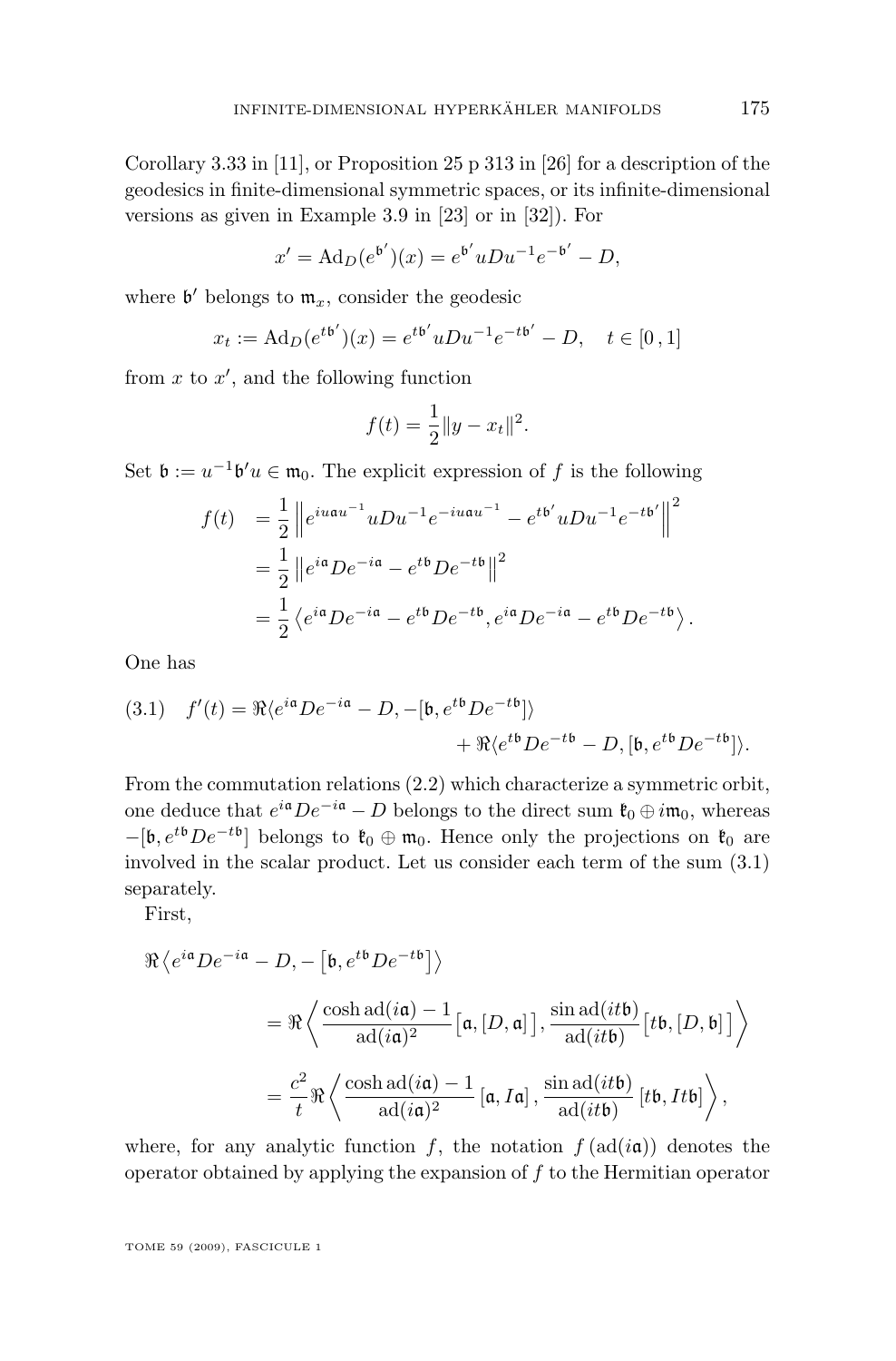<span id="page-10-0"></span> $ad(i\mathfrak{a})$ . From Lemma [A.9](#page-28-0) in the Appendix of the present paper, it follows that

$$
\Re \left\langle e^{i\mathfrak{a}}De^{-i\mathfrak{a}} - D, -\left[\mathfrak{b}, e^{t\mathfrak{b}}De^{-t\mathfrak{b}}\right] \right\rangle = \frac{c^2}{t} \Re \left\langle \left[\mathfrak{a}'', I\mathfrak{a}''\right], \left[\mathfrak{b}'', I\mathfrak{b}''\right] \right\rangle,
$$
  

$$
= \frac{c^2}{t} \left( \|\left[\mathfrak{a}'', \mathfrak{b}''\right]\|^2 + \|\left[\mathfrak{a}'', I\mathfrak{b}''\right]\|^2 \right)
$$

where  $\mathfrak{a}'' := \sqrt{\frac{\cosh \operatorname{ad}(iI\mathfrak{a})-1}{\operatorname{ad}(iI\mathfrak{a})^2}}(\mathfrak{a})$  and  $\mathfrak{b}'' := \sqrt{\frac{\sin \operatorname{ad}(iIt\mathfrak{b})}{\operatorname{ad}(iIt\mathfrak{b})}}(t\mathfrak{b})$ , the latter expression being valid only for  $t \leq \frac{\pi}{2||b||}$ .

Secondly, let us remark that  $\langle e^{t\mathfrak{b}}De^{-t\mathfrak{b}}-D, [\mathfrak{b}, e^{t\mathfrak{b}}De^{-t\mathfrak{b}}-D] \rangle$  is purely imaginary. It follows that

$$
\Re \left\langle e^{t\mathfrak{b}} D e^{-t\mathfrak{b}} - D, [\mathfrak{b}, e^{t\mathfrak{b}} D e^{-t\mathfrak{b}}] \right\rangle = \Re \left\langle e^{t\mathfrak{b}} D e^{-t\mathfrak{b}} - D, [\mathfrak{b}, D] \right\rangle.
$$

Using the commutation relations [\(2.2\)](#page-7-0), note that  $e^{t\phi}De^{-t\phi} - D$  belongs to  $\mathfrak{k}_0 \oplus \mathfrak{m}_0$ , and  $[\mathfrak{b}, D]$  is in  $\mathfrak{m}_0$ . One has

$$
\Re \langle e^{t\mathfrak{b}}De^{-t\mathfrak{b}} - D, [\mathfrak{b}, D] \rangle = \Re \langle \frac{\sin \mathrm{ad}(it\mathfrak{b})}{\mathrm{ad}(it\mathfrak{b})} [t\mathfrak{b}, D], [\mathfrak{b}, D] \rangle
$$

$$
= tc^2 \Re \langle \frac{\sin \mathrm{ad}(it\mathfrak{b})}{\mathrm{ad}(it\mathfrak{b})} Ib, Ib \rangle,
$$

which is positive for t in  $(0, \frac{\pi}{2||b||})$  since  $\frac{\sin \operatorname{ad}(itb)}{\operatorname{ad}(itb)}$  is an Hermitian operator.

We conclude that both terms in the sum  $(3.1)$  are positive for t in  $(0, \frac{\pi}{2\|b\|})$ , whence  $f'(t) > 0$  for t in this interval. The second derivative of  $f$  at 0 is given by  $(2.2)$ 

$$
f''(0) = \Re \langle e^{i\mathfrak{a}}De^{-i\mathfrak{a}} - D, -[\mathfrak{b}, [\mathfrak{b}, D]] \rangle + \Re \langle [\mathfrak{b}, D], [\mathfrak{b}, D] \rangle
$$
  
\n
$$
= \Re \langle [\mathfrak{b}, e^{i\mathfrak{a}}De^{-i\mathfrak{a}} - D], [\mathfrak{b}, D] \rangle + \Re \langle [\mathfrak{b}, D], [\mathfrak{b}, D] \rangle
$$
  
\n
$$
= \Re \langle [\mathfrak{b}, \frac{\cosh(\mathrm{ad}(i\mathfrak{a})) - 1}{\mathrm{ad}(i\mathfrak{a})^2} ([i\mathfrak{a}, [i\mathfrak{a}, D]])], [\mathfrak{b}, D] \rangle + \Re \langle [\mathfrak{b}, D], [\mathfrak{b}, D] \rangle
$$
  
\n
$$
= \Re \langle \frac{\cosh(\mathrm{ad}(i\mathfrak{a})) - 1}{\mathrm{ad}(i\mathfrak{a})} ([\mathfrak{a}, [D, \mathfrak{a}]]), [\mathfrak{b}, [D, \mathfrak{b}]] \rangle + c^2 \|\mathfrak{b}\|^2
$$
  
\n
$$
= c^2 \Re \langle \frac{\cosh(\mathrm{ad}(i\mathfrak{a})) - 1}{\mathrm{ad}(i\mathfrak{a})^2} [\mathfrak{a}, I\mathfrak{a}], [\mathfrak{b}, I\mathfrak{b}] \rangle + c^2 \|\mathfrak{b}\|^2.
$$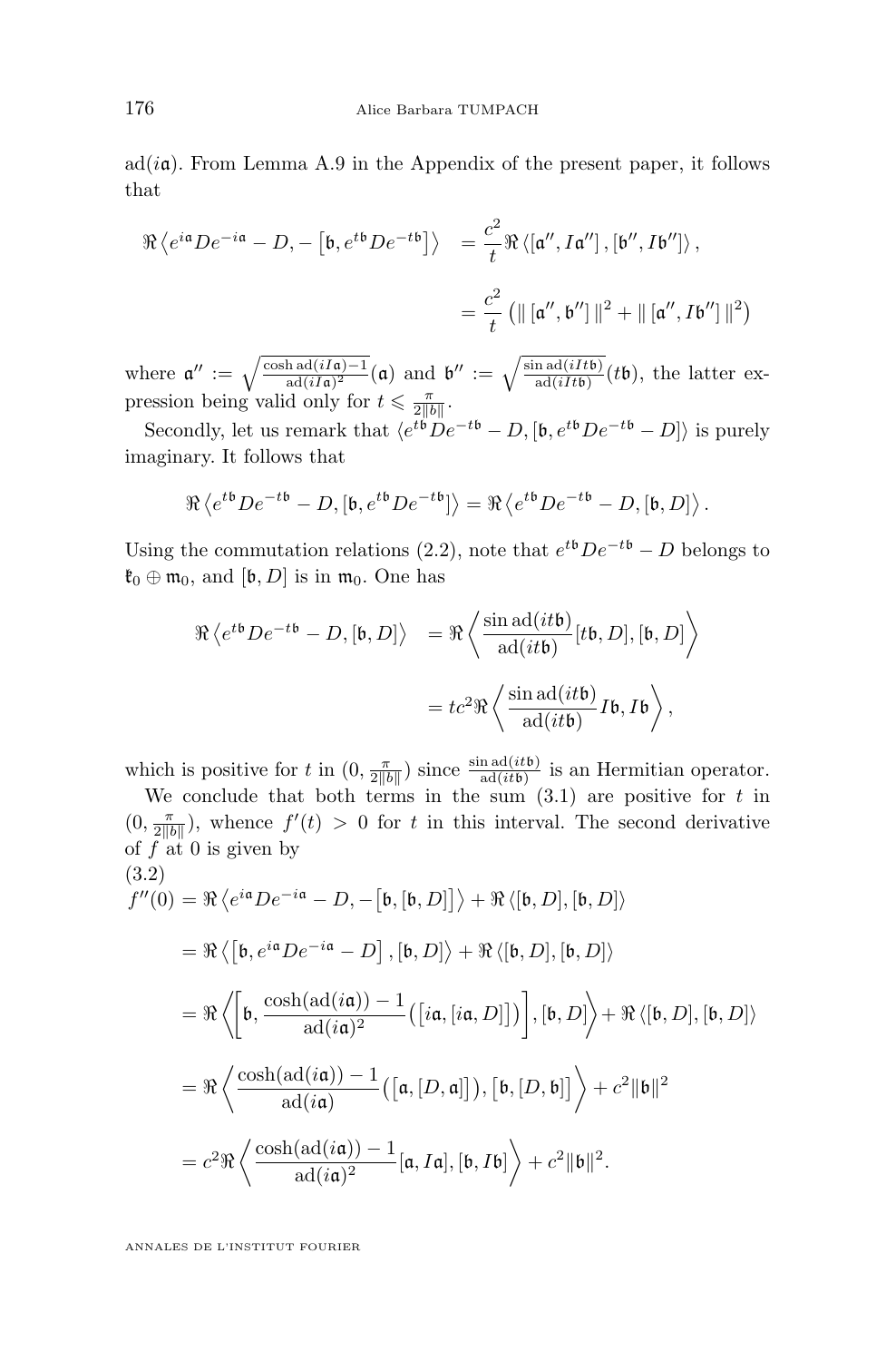<span id="page-11-0"></span>Using again Lemma [A.9,](#page-28-0) one has

(3.3)

$$
f''(0) = c^2 \Re \langle [\mathbf{a}'', I\mathbf{a}''], [\mathbf{b}, I\mathbf{b}] \rangle + c^2 \|\mathbf{b}\|^2
$$
  
=  $c^2 (\|[\mathbf{a}'', \mathbf{b}]\|^2 + \|[\mathbf{a}'', I\mathbf{b}]\|^2 + \|\mathbf{b}\|^2)$ ,

where  $\mathfrak{a}'' = \sqrt{\frac{\cosh \operatorname{ad}(iI\mathfrak{a})-1}{\operatorname{ad}(iI\mathfrak{a})^2}}(\mathfrak{a})$ . Hence the second derivative of f at 0 is positive. Let us define the function

$$
f_y : \begin{array}{rcl} \mathcal{O}_D & \to & \mathbb{R} \\ x' & \mapsto & \frac{1}{2} \|y - x'\|^2. \end{array}
$$

From the second line of computation  $(3.2)$ , the Hessian of  $f_y$  at 0 is positivedefinite and has the following expression

(3.4) 
$$
\text{Hess}(X^{\mathfrak{c}}, X^{\mathfrak{d}}) = \Re \langle [\mathfrak{c}, e^{i\mathfrak{a}} D e^{-i\mathfrak{a}}], [\mathfrak{d}, D] \rangle,
$$

where  $X^c$  and  $X^{\mathfrak{d}}$  are the vectors induced at 0 by the infinitesimal action of  $\mathfrak{c}, \mathfrak{d} \in \mathfrak{m}_0$  respectively. It follows that x minimizes the distance between y and  $\mathcal{O}_D$ . In the finite dimensional case, the discussion above would be sufficient to conclude that x is the *unique* minimum of the distance between y and  $\mathcal{O}_D$  because the Hopf-Rinow Theorem guarantees that every element  $x'$  in  $\mathcal{O}_D$  can be reached by a geodesic of  $\mathcal{O}_D$  starting at x, and because f is strictly increasing along a minimizing geodesic. In the infinite-dimensional setting, Hopf-Rinow Theorem does not hold anymore, thus an argument implying the uniqueness of the minimum has to be added. We give this argument below, (for a more general one, see [\[1\]](#page-29-0)), but let us first remark that the fiber of the projection  $\pi$  over x is the set of y' such that  $y' =$  $\text{Ad}_D\left(e^{i\mathfrak{a}}\right)(x)$  for some  $\mathfrak{a}$  in  $\mathfrak{m}_x$ . Therefore it is the orbit of x under the group  $G_x^{n.c.}$ . The G-equivariance of  $\pi$  is a direct consequence of the definition and implies that it remains only to prove that 0 is the unique minimum of the distance between a given element y in the fiber  $\pi^{-1}(0)$  and  $\mathcal{O}_D$ .

Let **a** be an element in  $\mathfrak{m}_0$  and  $y = e^{i\mathfrak{a}} D e^{-i\mathfrak{a}} - D \in \pi^{-1}(0)$ . As before consider for  $\mathfrak{b} \in \mathfrak{m}_0$ , the function  $f(t) = \frac{1}{2} ||y - x_t||^2$ , where  $x_t = e^{t\mathfrak{b}} D e^{-t\mathfrak{b}} - D$ . In particular  $f(0) = \frac{1}{2} ||y||^2$ . Consider a ball of radius  $r \in (0, \frac{1}{2})$  centered at  $0 \in T_0 \mathcal{O}_D$  on which the Riemannian exponential map realizes a diffeomorphism onto a neighborhood  $V$  of 0 in  $\mathcal{O}_D$ . We will show that there exists a constant  $\delta > 0$  such that, for any b in the unit sphere of  $T_0 \mathcal{O}_D$ , the following inequality holds

(3.5) 
$$
f(r) - f(0) > r^2 \delta f(0).
$$

Before doing so, let us explain why this will lead to uniqueness of the minimum of the distance between y and  $\mathcal{O}_D$ . Suppose there exists another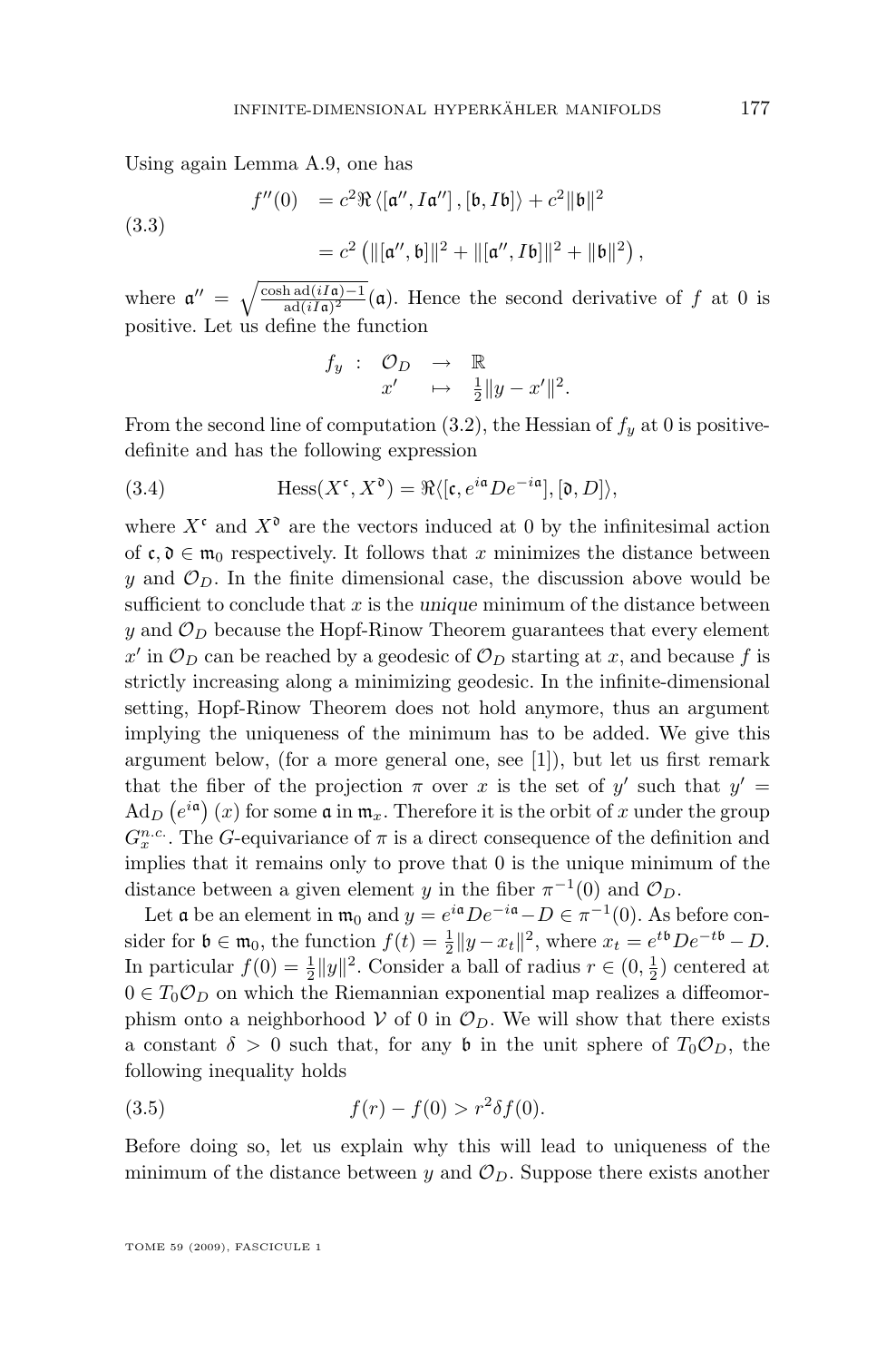<span id="page-12-0"></span>minimum x of the distance between y and  $\mathcal{O}_D$ , distinct of 0. If x can be joined to 0 by a geodesic, then the increase of the distance to  $y$  along a geodesic starting at 0 proved before leads to a contradiction. In the case where  $x$  can't be joined to 0 by a geodesic, consider two small open balls in  $\mathfrak{g}^{\mathbb{C}}$  centered at 0 and x respectively with empty intersection. Adjust the radius r such that the neighborhood V of 0 in  $\mathcal{O}_D$  is contained in the first ball (this is possible by the smoothness of the adjoint action of G on  $\mathfrak{g}^{\mathbb{C}}$ ). Choose  $\epsilon$  small enough such that  $\sqrt{1+r^2\delta}-\epsilon>1$  and such that the ball in  $\mathfrak{g}^{\mathbb{C}}$  centered at x of radius  $\epsilon ||y||$  and V do not intersect. By Theorem B in [\[12\]](#page-30-0), the set of points which can be joined to 0 by a minimal geodesic is a dense  $G_{\delta}$  set, therefore there exists  $x'$  in the ball centered at x of radius  $\epsilon \|y\|$  which can be joined to 0 by a geodesic. Since x' does not belong to V, one has  $\frac{1}{2}||y - x'||^2 \geqslant f(r)$ . But then it follows that

$$
||y - x|| \ge ||y - x'|| - \epsilon ||y|| \ge ||y||(\sqrt{1 + r^2 \delta} - \epsilon) > ||y||,
$$

which contradicts the minimizing property of  $x$ .

In order to prove equation [\(3.5\)](#page-11-0), let us compute the second derivative of f for any  $t \in \mathbb{R}$ . Deriving equation [\(3.1\)](#page-9-0) and using the commutation relations [\(2.2\)](#page-7-0), one has

$$
f''(t) = \Re \langle e^{i\mathbf{a}} De^{-i\mathbf{a}} - D, -[ \mathfrak{b}, [ \mathfrak{b}, e^{t\mathfrak{b}} De^{-t\mathfrak{b}} ] ] \rangle + \Re \langle [ \mathfrak{b}, e^{t\mathfrak{b}} De^{-t\mathfrak{b}} ], [ \mathfrak{b}, e^{t\mathfrak{b}} De^{-t\mathfrak{b}} ] \rangle
$$
  
+  $\Re \langle e^{t\mathfrak{b}} De^{-t\mathfrak{b}} - D, [ \mathfrak{b}, [ \mathfrak{b}, e^{t\mathfrak{b}} De^{-t\mathfrak{b}} ] ] \rangle$   
=  $c^2 \Re \langle \frac{\cosh(\mathrm{ad}(i\mathfrak{a})) - 1}{\mathrm{ad}(i\mathfrak{a})^2} [\mathfrak{a}, I\mathfrak{a}], \cos(\mathrm{ad}(it\mathfrak{b})) [\mathfrak{b}, I\mathfrak{b}] \rangle$   
 $-t^2 c^2 \Re \langle [ \mathfrak{b}, I\mathfrak{b} ], \frac{1 - \cos(\mathrm{ad}(it\mathfrak{b}))}{\mathrm{ad}(it\mathfrak{b})^2} [\mathfrak{b}, I\mathfrak{b} ] \rangle + c^2 \|\mathfrak{b}\|^2.$ 

By Lemma [A.9,](#page-28-0) the first term in this sum equals

$$
c^2 \Re \langle [a'', Ia''], [b', Ib'] \rangle = c^2 \left( ||[a'', b']||^2 + ||[a'', Ib']||^2 \right),
$$

where  $\mathfrak{a}'' := \sqrt{\frac{\cosh \operatorname{ad}(iI\mathfrak{a})-1}{\operatorname{ad}(iI\mathfrak{a})^2}}(\mathfrak{a})$  and  $\mathfrak{b}' = \sqrt{\cos \big(\operatorname{ad}(it\mathfrak{b})\big)}(\mathfrak{b})$  for  $t \in (0, \frac{\pi}{2\|\mathfrak{b}\|})$ , hence is positive. Since the norm of the hermitian operator  $\frac{1-\cos(\text{ad}(it\mathfrak{b}))}{\text{ad}(it\mathfrak{b})^2}$ is less then 1, the second term in the sum above is bounded from below by  $-t^2c^2 \|[{\bf b}, I{\bf b}]\|^2 = -2t^2c^2 \|\bf b\|^4$ . It follows that for any  ${\bf b} \in T_0\mathcal{O}_D$  with  $\|\mathfrak{b}\| = 1$ , and any  $t \in (-\frac{1}{2}, \frac{1}{2})$ ,  $f''(t) \geqslant \frac{c^2}{2}$  $\frac{2^2}{2}$ . By integration, this leads to  $f(t) - f(0) \geqslant \frac{t^2 c^2}{4}$  $\frac{f^2c^2}{4}$ . In particular  $f(r) - f(0) \geq \frac{r^2c^2}{4}$  $\frac{c^2c^2}{4}$ , and  $\delta = \frac{c^2}{8f(0)}$  satisfies equation  $(3.5)$ .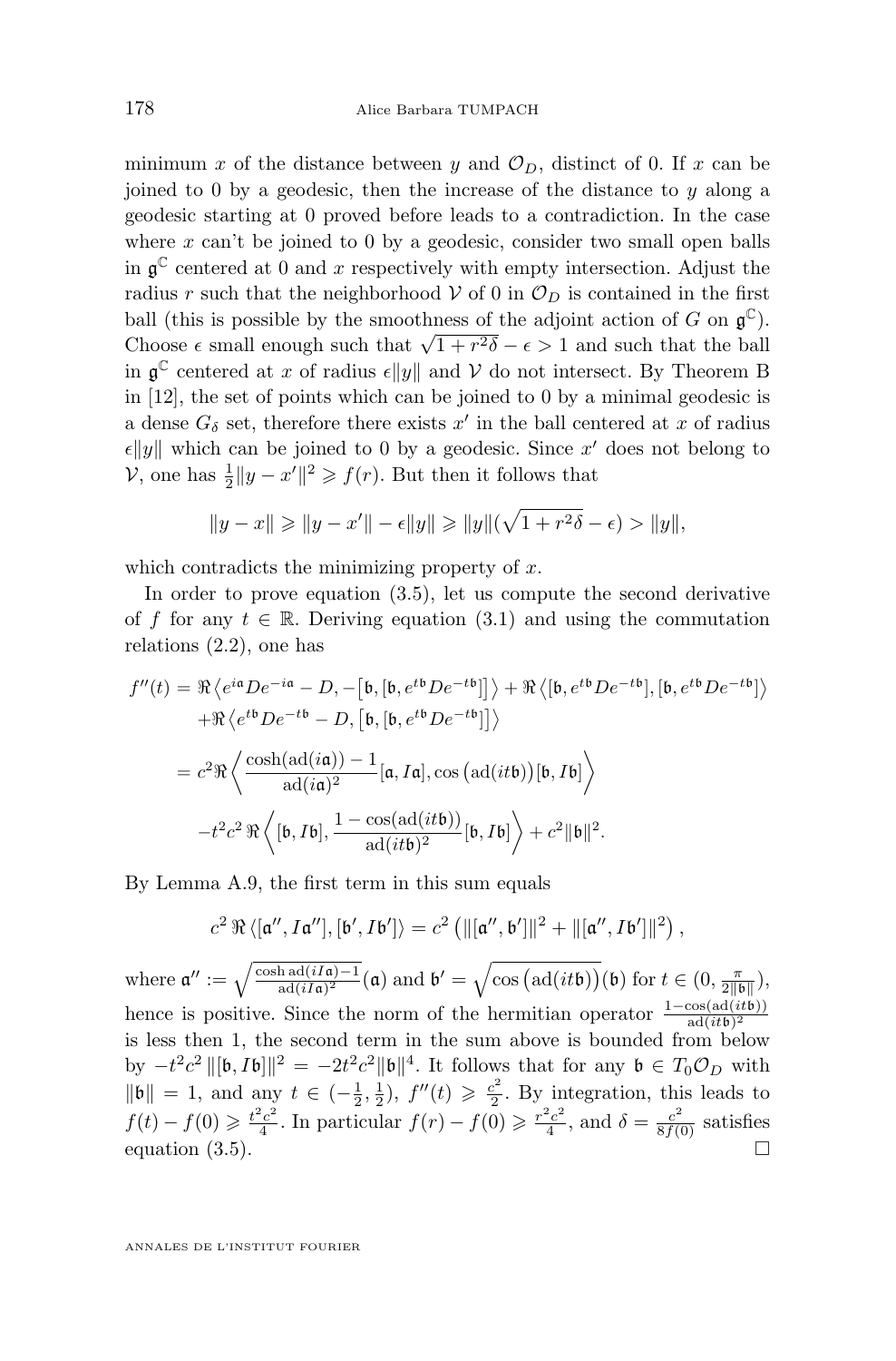PROPOSITION 3.2. — *For*  $y = Ad_D(e^{ia})(x) \in \mathcal{O}_D^{\mathbb{C}}$ , where  $x \in \mathcal{O}_D$ , and  $a \in \mathfrak{m}_x$ , the map

$$
\rho: \begin{array}{ccc} \mathfrak{m}_x \oplus i\mathfrak{m}_x & \to & T_y \mathcal{O}_D^{\mathbb{C}} \\ \mathfrak{c} & \mapsto & X^{\mathfrak{c}} \end{array}
$$

*is an isomorphism. The kernel of*  $\pi_* : T_y \mathcal{O}_D^{\mathbb{C}} \to T_x \mathcal{O}_D$  *is*  $V_y := \{X^{ic}, c \in$  $\{\mathfrak{m}_x\}$ , and  $\pi_*$  induces an isomorphism from  $H_y := \{X^{\mathfrak{c}}, \mathfrak{c} \in \mathfrak{m}_x\}$  onto  $\mathfrak{m}_x$ .

*Proof of Proposition* [3.2.](#page-12-0) — By G-equivariance, it is sufficient to consider the case where x is equal to 0. Let us consider an element  $y =$  $e^{i\mathfrak{a}}De^{-i\mathfrak{a}} - D$  in  $\pi^{-1}(0)$  where  $\mathfrak{a}$  belongs to  $\mathfrak{m}_0$ . A tangent vector to  $\mathcal{O}_D^{\mathbb{C}}$  at y is given by the action of an element c in the complex Lie algebra  $\mathfrak{g} \oplus i\mathfrak{g}$ , i.e. is the derivative at 0 of the function

$$
\Phi^{\mathfrak{c}}(t) = e^{t\mathfrak{c}} e^{i\mathfrak{a}} D e^{-i\mathfrak{a}} e^{-t\mathfrak{c}} - D.
$$

It is therefore of the form

$$
X^{\mathfrak{c}} = [\mathfrak{c}, e^{i\mathfrak{a}} D e^{-i\mathfrak{a}}] = e^{i\mathfrak{a}} [e^{-i\mathfrak{a}} \mathfrak{c} e^{i\mathfrak{a}}, D] e^{-i\mathfrak{a}}.
$$

For  $\mathfrak{c} \in \mathfrak{m}_0 \oplus i\mathfrak{m}_0$ ,

$$
[e^{-i\mathfrak{a}}\mathfrak{c}e^{i\mathfrak{a}},D] = [\text{Ad}(e^{-i\mathfrak{a}})(\mathfrak{c}),D] = [\exp(\text{ad}(-i\mathfrak{a}))(\mathfrak{c}),D]
$$

$$
= -cI\cosh(\text{ad}(-i\mathfrak{a}))(\mathfrak{c}).
$$

Note that the operator cosh  $(\text{ad}(-i\mathfrak{a}))$  from  $\mathfrak{g}^{\mathbb{C}}$  to  $\mathfrak{g}^{\mathbb{C}}$  is Hermitian and oneto-one, thus an isomorphism, and preserves the subspace  $\mathfrak{m}_0 \oplus i\mathfrak{m}_0$ . Since the tangent space to  $\mathcal{O}_D^{\mathbb{C}}$  at y is  $e^{i\mathfrak{a}}(\mathfrak{m}_0 \oplus i\mathfrak{m}_0)e^{-i\mathfrak{a}}$ , it follows that  $\rho$  is an isomorphism.

Let us show that for  $\mathfrak{c} \in \mathfrak{m}_0$ , one has  $\pi_*(X^{i\mathfrak{c}}) = 0$ . Consider the curve

$$
\Phi^{i\mathfrak{e}}(t) = e^{it\mathfrak{e}} e^{i\mathfrak{a}} \cdot 0.
$$

By Mostow's decomposition theorem (see [\[22\]](#page-30-0), [\[21\]](#page-30-0), [\[32\]](#page-31-0)), for every  $t \in \mathbb{R}$ , there exists  $u_t$  in G,  $\mathfrak{b}_t$  in  $\mathfrak{m}_0$  and  $\mathfrak{d}_t$  in  $\mathfrak{k}_0$  such that

$$
e^{it\mathfrak{e}} e^{i\mathfrak{a}} = u_t e^{i\mathfrak{b}_t} e^{i\mathfrak{d}_t}.
$$

It follows that

$$
\pi\left(\Phi^{i\mathfrak{e}}(t)\right) = \pi\left(e^{it\mathfrak{e}}e^{i\mathfrak{a}}\cdot 0\right) = \pi\left(u_t e^{i\mathfrak{b}_t}\cdot 0\right)
$$

$$
= \pi\left(e^{iu_t \mathfrak{b}_t u_t^{-1}}\cdot (u_t \cdot 0)\right) = u_t \cdot 0,
$$

since  $u_t \mathfrak{b}_t u_t^{-1}$  belongs to the subspace  $\mathfrak{m}_{u_t \cdot 0}$ . Hence

$$
\pi_*\left(X^{i\mathfrak{c}}(y)\right) := \frac{d}{dt}_{|t=0} \pi\left(\Phi^{i\mathfrak{c}}(t)\right) = \frac{d}{dt}_{|t=0}(u_t) \cdot 0.
$$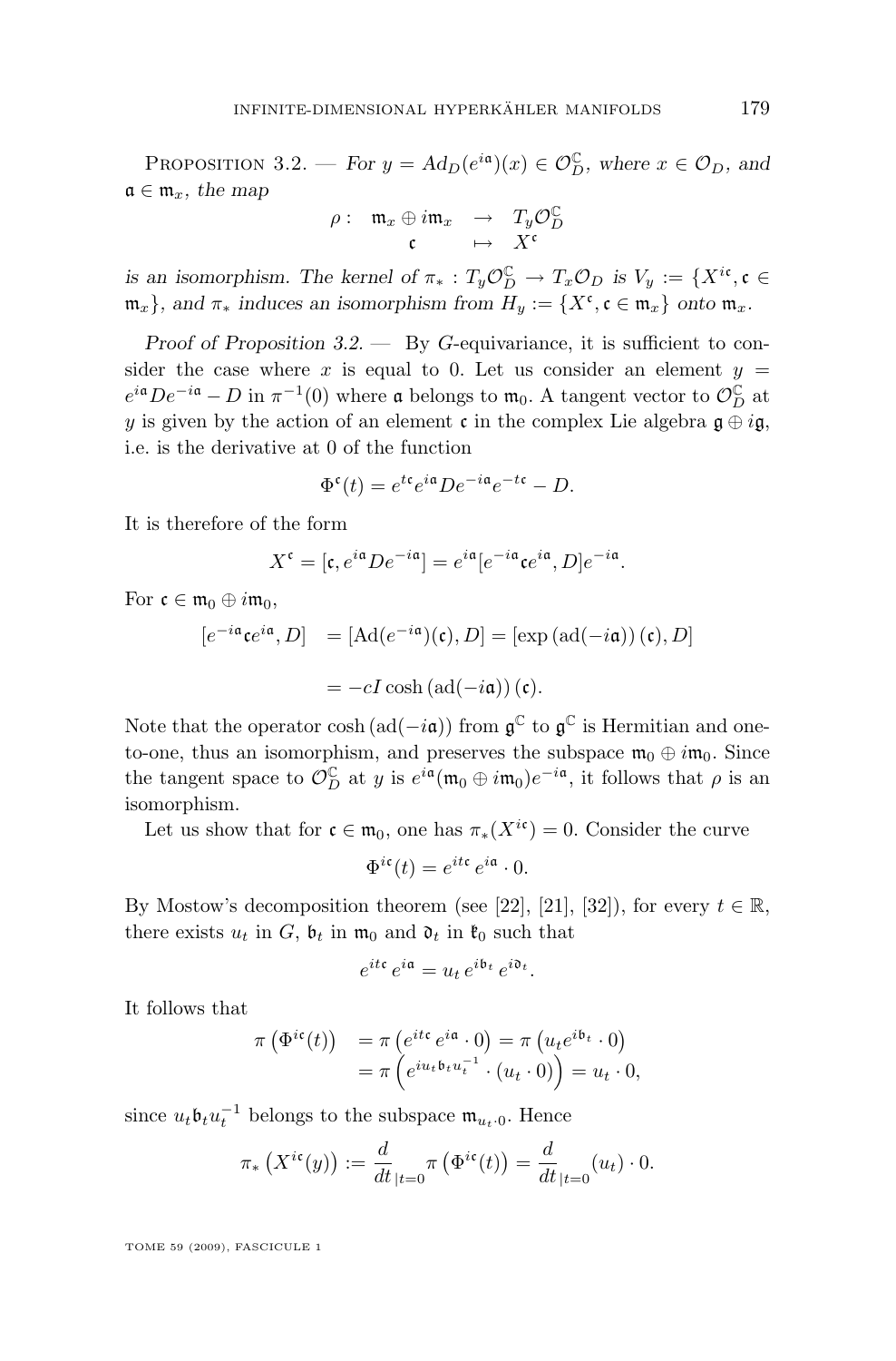<span id="page-14-0"></span>Let us show that  $\frac{d}{dt}|_{t=0}(u_t) \in \mathfrak{k}_0$ . The curve  $\Phi^{i\mathfrak{e}}(t)$  belongs to  $\mathfrak{k}_0 \oplus i\mathfrak{m}_0$  for all  $t \in \mathbb{R}$ , thus its derivative at  $t = 0$  also. One has

$$
\frac{d}{dt}_{|t=0} \Phi^{i\mathfrak{e}}(t) = i\mathfrak{e} \cdot (e^{i\mathfrak{a}} \cdot 0) = \frac{d}{dt}_{|t=0}(u_t) \cdot (e^{i\mathfrak{a}} \cdot 0) + \frac{d}{dt}_{|t=0}(e^{i\mathfrak{b}_t}) \cdot 0.
$$

Note that for  $t = 0$ ,  $u_0$  is the unit element in G and that  $\mathfrak{b}_0 = \mathfrak{a}$ . Since  $\mathfrak{b}_t$ belongs to  $\mathfrak{m}_0$  for all t, the curve  $e^{i\mathfrak{b}_t} \cdot 0$  belongs to  $\mathfrak{k}_0 \oplus i\mathfrak{m}_0$  for all  $t \in \mathbb{R}$ , hence its derivative at  $t = 0$  also. It follows that

$$
\frac{d}{dt}_{|t=0}(u_t) \cdot (e^{i\mathfrak{a}} \cdot 0) := \left[ \frac{d}{dt}_{|t=0}(u_t), e^{i\mathfrak{a}} \cdot 0 \right]
$$

belongs to  $\mathfrak{k}_0 \oplus i \mathfrak{m}_0$ . From this, one deduces that the component of  $\frac{d}{dt}|_{t=0}(u_t)$ along  $\mathfrak{m}_0$  vanishes because it has to stabilize  $e^{i\mathfrak{a}} \cdot 0$  and because  $\mathfrak{m}_0 \cap$  $e^{i\mathfrak{a}}\mathfrak{k}_0 e^{-i\mathfrak{a}} = \{0\}.$  Whence  $\frac{d}{dt}|_{t=0}(u_t)$  belongs to  $\mathfrak{k}_0$  thus  $\pi_*(X^{i\mathfrak{c}}(y)) = 0.$ 

Let us now show that for  $\mathfrak{c} \in \mathfrak{m}_0$ , one has  $\pi_*(X^{\mathfrak{c}}(y)) = \mathfrak{c} \cdot 0$ . One has

$$
\pi\left(\Phi^{\mathfrak{c}}(t)\right)=\pi\left(e^{t\mathfrak{c}}e^{i\mathfrak{a}}\cdot 0\right)=\pi\left(e^{\mathrm{Ad}(e^{t\mathfrak{c}})(i\mathfrak{a})}\cdot\left(e^{t\mathfrak{c}}\cdot 0\right)\right)=e^{t\mathfrak{c}}\cdot 0.
$$

It follows that  $\pi_*(X^{\mathfrak{c}}(y)) = \mathfrak{c} \cdot 0$  and the proof is complete.

#### 4. Hyperkähler structure on the complex orbit  $\mathcal{O}^{\mathbb{C}}$

In this section, we will use the particular property of the projection  $\pi$ of minimizing the distance in  $\mathfrak{g}^{\mathbb{C}}$  to the orbit of compact type in order to construct a hyperkähler structure on  $\mathcal{O}_D^{\mathbb{C}}$  and thereby generalize Theorem 3 in [\[9\]](#page-30-0) to the case of complexifications of Hermitian-symmetric affine adjoint orbits of  $L^*$ -groups of compact type. Note that it is sufficient to consider the case of an irreducible orbit  $\mathcal{O}_D^{\mathbb{C}}$ . The notation we introduce in Theorem 4.1 below is in correspondence with the one of Theorem 3 in [\[9\]](#page-30-0), and, using this correspondence, the proof of Theorem 3 in [\[9\]](#page-30-0) can be formally followed without substantial changes. For this reason we omit the details in the proof. Let us however emphasize that the objects handled in our setting are conceptually different to the ones appearing in the finitedimensional theory : a based point in the infinite-dimensional orbit is de facto distinguished (the element  $0 \in \mathcal{O}_D$ ), and an element y in  $\mathcal{O}_D^{\mathbb{C}}$  is of the form  $gDg^{-1} - D$ , where  $g \in G$  and where D does not necessarily belong to g. For further comments, see remark [4.2.](#page-16-0)

THEOREM 4.1. — The complex affine adjoint orbit  $\mathcal{O}_D^{\mathbb{C}}$  admits a G*invariant hyperkähler structure compatible with the complex symplectic form* ω <sup>C</sup> *of Kirillov-Kostant-Souriau and extending the natural Kähler*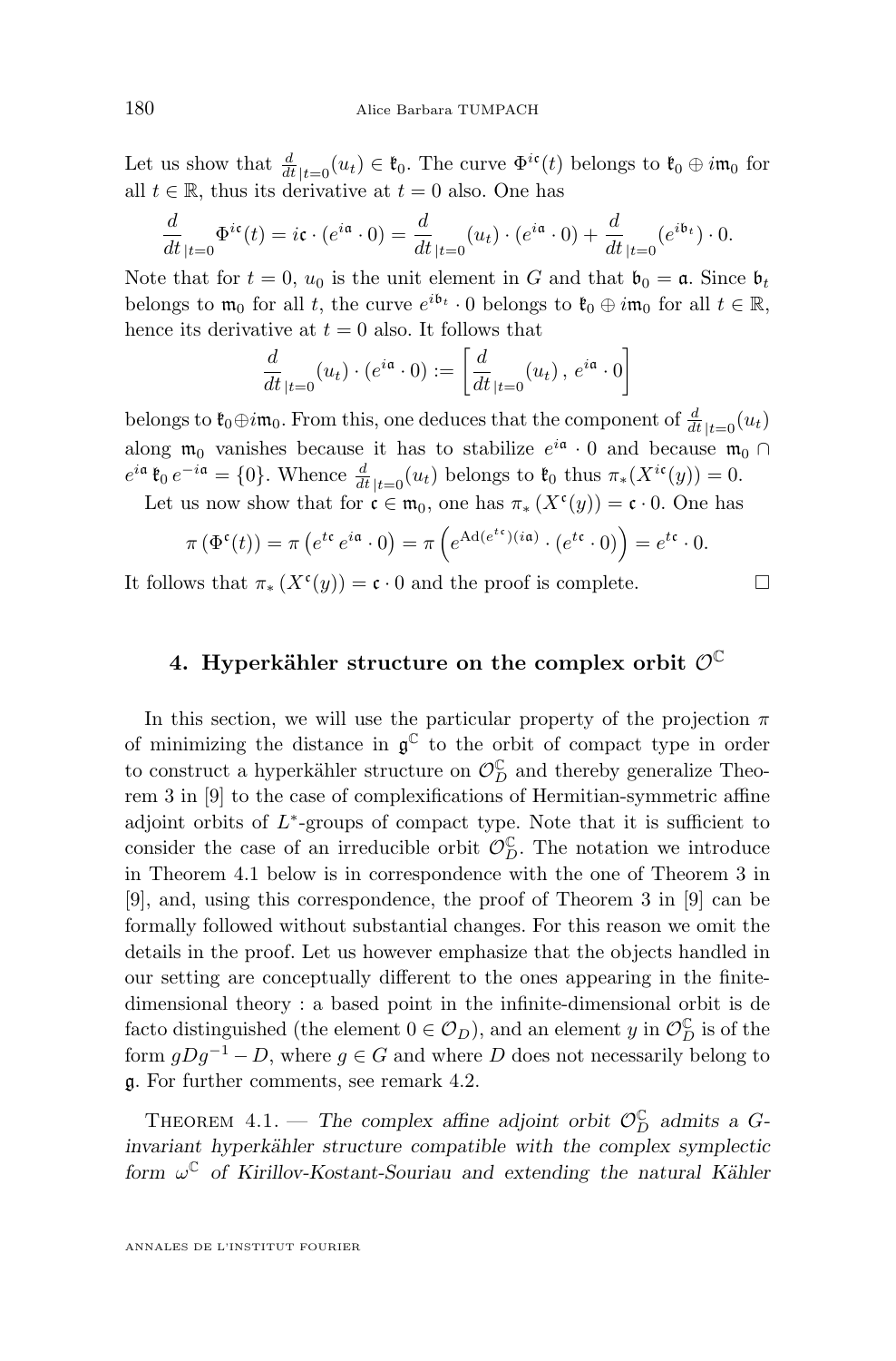<span id="page-15-0"></span>*structure of the Hermitian-symmetric affine adjoint orbit of compact type*  $\mathcal{O}_D$ . The Kähler form  $\omega_1$  associated with the complex structure *i* of  $\mathcal{O}_D^{\mathbb{C}}$  is given by  $\omega_1 = dd^c K$ , where the potential K has the following expression

(4.1) 
$$
K(y) = c \Re \langle y, \pi(y) \rangle,
$$

*for every y* in  $\mathcal{O}_D^{\mathbb{C}}$ . The explicit expressions of the symplectic form  $\omega_1$  and *the Riemannian metric* g *are the following*

$$
\omega_1(X^{\mathfrak{c}+i\mathfrak{c}'}, X^{\mathfrak{d}+i\mathfrak{d}'}) = c\mathfrak{F}\left(\langle X^{i\mathfrak{c}'}, \pi_*(X^{\mathfrak{d}}) \rangle - \langle X^{i\mathfrak{d}'}, \pi_*(X^{\mathfrak{c}}) \rangle \right)
$$
  

$$
g(X^{\mathfrak{c}}, X^{\mathfrak{d}}) = g(X^{i\mathfrak{c}}, X^{i\mathfrak{d}}) = c\Re\langle X^{\mathfrak{c}}(y), X^{\mathfrak{d}}(\pi(y)) \rangle, g(X^{\mathfrak{c}}, X^{i\mathfrak{d}}) = 0,
$$

where  $\mathfrak{c}, \mathfrak{c}', \mathfrak{d}$  and  $\mathfrak{d}'$  belong to  $\mathfrak{m}_{\pi(y)}$ . The complex structure  $I_2$  is given at  $y \in \pi^{-1}(0)$  by

$$
I_2X^{\mathfrak{d}} = X^{\left[\frac{D}{c},\mathfrak{d}\right]}, \ I_2X^{i\mathfrak{d}} = -X^{i\left[\frac{D}{c},\mathfrak{d}\right]},
$$

*where* c and  $\mathfrak d$  *belong* to  $\mathfrak m_0$ *.* 

*Proof of Theorem [4.1.](#page-14-0)* — The formulas for  $\omega_1$  and g appearing in the Theorem can easily be computed following [\[9\]](#page-30-0). The G-equivariance of  $\pi$ implies the G-invariance of g. To check that g is positive-definite, it is therefore sufficient to consider g at an element  $y = e^{i\mathfrak{a}} D e^{-i\mathfrak{a}} - D$  in the fiber  $\pi^{-1}(0)$ . In this case, one has

(4.2) 
$$
g(X^{\mathfrak{c}}, X^{\mathfrak{d}}) = g(X^{i\mathfrak{c}}, X^{i\mathfrak{d}}) = c \Re \langle [\mathfrak{c}, e^{i\mathfrak{a}} D e^{-i\mathfrak{a}}], [\mathfrak{d}, D] \rangle,
$$

which, according to equation  $(3.4)$  in the proof of Theorem [3.1,](#page-8-0) is equal to the Hessian at 0 of the function  $f_y$  modulo the positive multiplicative constant c. It follows that g is positive-definite. It remains to show that g is hyperkähler and compatible with  $\omega^{\mathbb{C}}$ . For this, we will use (as it has been done in [\[9\]](#page-30-0)) lemma 6.8 of Hitchin's paper [\[15\]](#page-30-0), which implies that it is sufficient to show that the endomorphism  $I_2$  defined by

$$
g(X,Y) = \Re \omega^{\mathbb{C}}(X, I_2Y)
$$

satisfies  $(I_2)^2 = -1$ . Recall that the natural complex symplectic form  $\omega^{\mathbb{C}}$ on  $\mathcal{O}_D^{\mathbb{C}}$  is the G-invariant 2-form whose value at  $0 \in \mathcal{O}_D^{\mathbb{C}}$  is given by

(4.3) 
$$
\omega^{\mathbb{C}}(X,Y) = \langle X^*, [D,Y] \rangle,
$$

where X, Y belong to  $T_0 \mathcal{O}_D^{\mathbb{C}}$ . By the G-invariance of g and  $\omega^{\mathbb{C}}$ , the problem reduces to the study of  $I_2$  at an element of the fiber over 0. An easy computation then leads to

$$
g(X^{\mathfrak{c}}, X^{\mathfrak{d}}) = \Re \omega^{\mathbb{C}} \left( X^{\mathfrak{c}}, X^{\left[\frac{D}{c}, \mathfrak{d}\right]} \right)
$$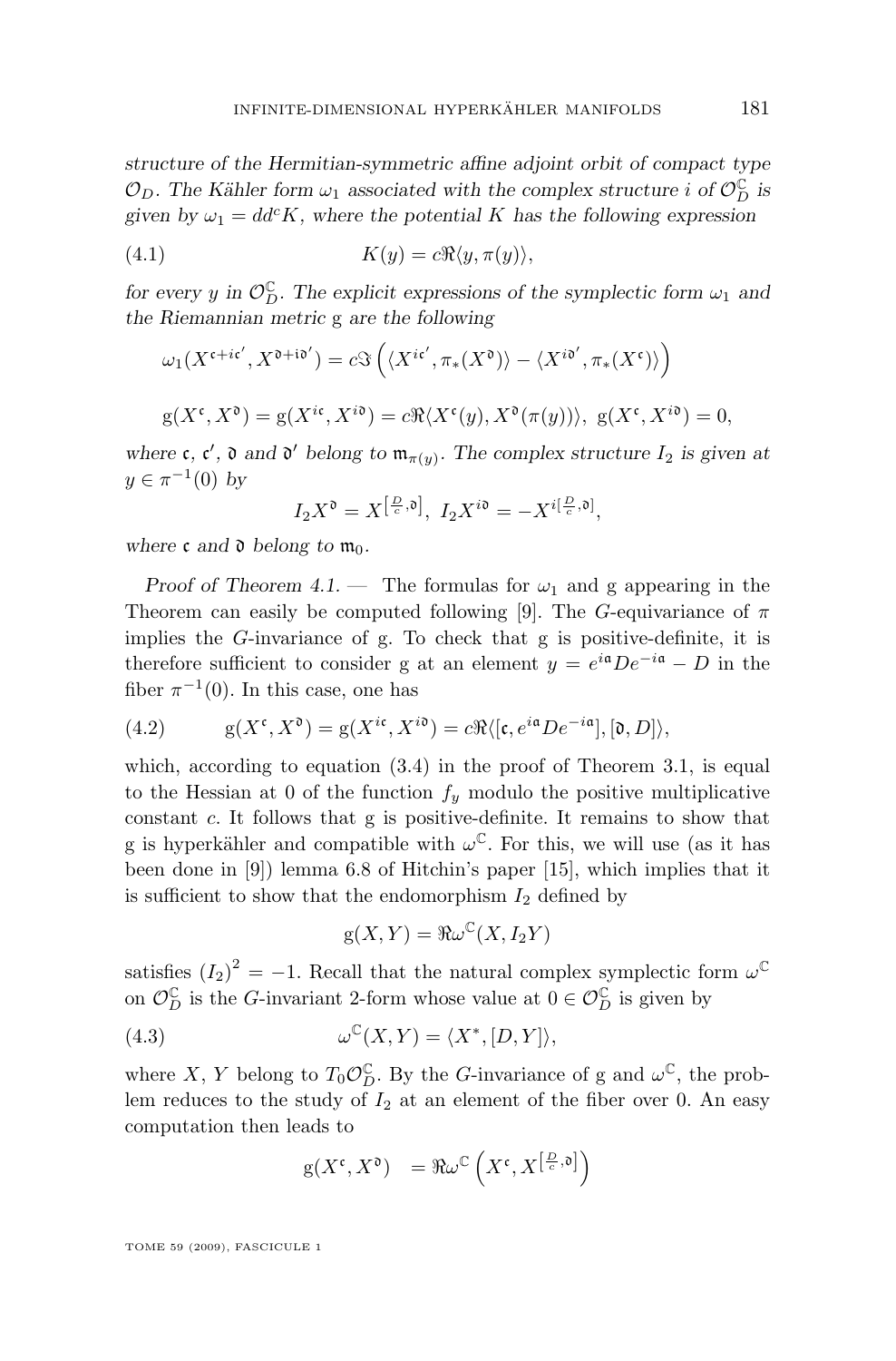<span id="page-16-0"></span>for c and  $\mathfrak d$  in  $\mathfrak m_0$ . Hence, for  $\mathfrak d \in \mathfrak m_0$ , the expression of  $I_2$  is  $I_2X^{\mathfrak d}=X^{[\frac{D}{c},\mathfrak d]}$ . A similar computation gives  $I_2 X^{i\mathfrak{d}} = -X^{i[\frac{D}{c},\mathfrak{d}]}$ , where  $\mathfrak{d} \in \mathfrak{m}_0$ . Since the operator  $I := \left[\frac{D}{c},.\right]$  is the complex structure of the orbit of compact type, thus of square  $-1$ , it follows that  $(I_2)^2 = -1$ .

*Remark 4.2. —* Let us make a few comments on formula [\(4.1\)](#page-15-0) in comparison to the formula given in the finite-dimensional case in Theorem 3 of [\[9\]](#page-30-0). First, as mentioned above, the convention for the definition of the complex symplectic form  $\omega_{\mathcal{C}}$  in the infinite-dimensional case given by [\(4.3\)](#page-15-0) differs from the usual convention for the finite-dimensional case by the multiplicative constant  $c^2$ . This explain the different multiplicative constants in the expressions of the potentials  $(1/\kappa)$  in the finite-dimensional formula, and c in the infinite-dimensional formula, with  $\kappa = c$ ). Secondly, despite the fact that formula [\(4.1\)](#page-15-0) looks very similarly to its finite-dimensional version, it differs by a non-trivial element in the kernel of the operator  $dd^c$ which encodes the affine structure of the orbit. Indeed, the elements  $y$  and  $\pi(y)$  in  $\mathcal{O}_D$  represent the *differences* between a conjugate of D and D itself. Note in particular that the values of the potential [\(4.1\)](#page-15-0) and its derivative vanish along the fiber  $\pi^{-1}(0)$ .

#### **5. From the complex affine coadjoint orbit**  $\mathcal{O}^{\mathbb{C}}$  to the cotangent space  $T'O$

Let us denote by  $\Re y$  (resp.  $\Im y$ ) the projection on the first (resp. second) factor g in the direct sum

 $\mathfrak{g}^{\mathbb{C}} = \mathfrak{g} \oplus i\mathfrak{g}$  of an element  $y \in \mathfrak{g}^{\mathbb{C}}$ . The following Theorem is the infinite-dimensional analogue of Theorem 3 (iv) in [\[10\]](#page-30-0). It gives a relevant identification of  $\mathcal{O}^{\mathbb{C}}$  and  $T\mathcal{O}$ , which will be used in next section to transport the hyperkähler structure of  $\mathcal{O}_D^{\mathbb{C}}$  constructed in Theorem [4.1](#page-14-0) to the (co-)tangent bundle of  $\mathcal{O}_D$ . We give a self-contained proof of this Theorem since the proof in [\[10\]](#page-30-0) uses a compactness argument which fails in our setting (lemma 5 appearing in the proof of Theorem 3 (iv) in [\[10\]](#page-30-0) is based on the completeness of a vector field, derived from the compactness of the orbit  $\mathcal{O}$  (Proposition 5 in [\[10\]](#page-30-0)), which can not be showed easily in our context).

Theorem 5.1. — *The map*

$$
\begin{array}{cccc}\n\Upsilon : & \mathcal{O}_{D}^{\mathbb{C}} & \to & T\mathcal{O}_{D} \\
y & \mapsto & -\frac{1}{c}I_{\pi(y)}\Im y\n\end{array}
$$

*is an isomorphism which commutes with the natural projections*  $\pi : \mathcal{O}_D^{\mathbb{C}} \to$  $\mathcal{O}_D$  and  $p: T\mathcal{O}_D \to \mathcal{O}_D$ .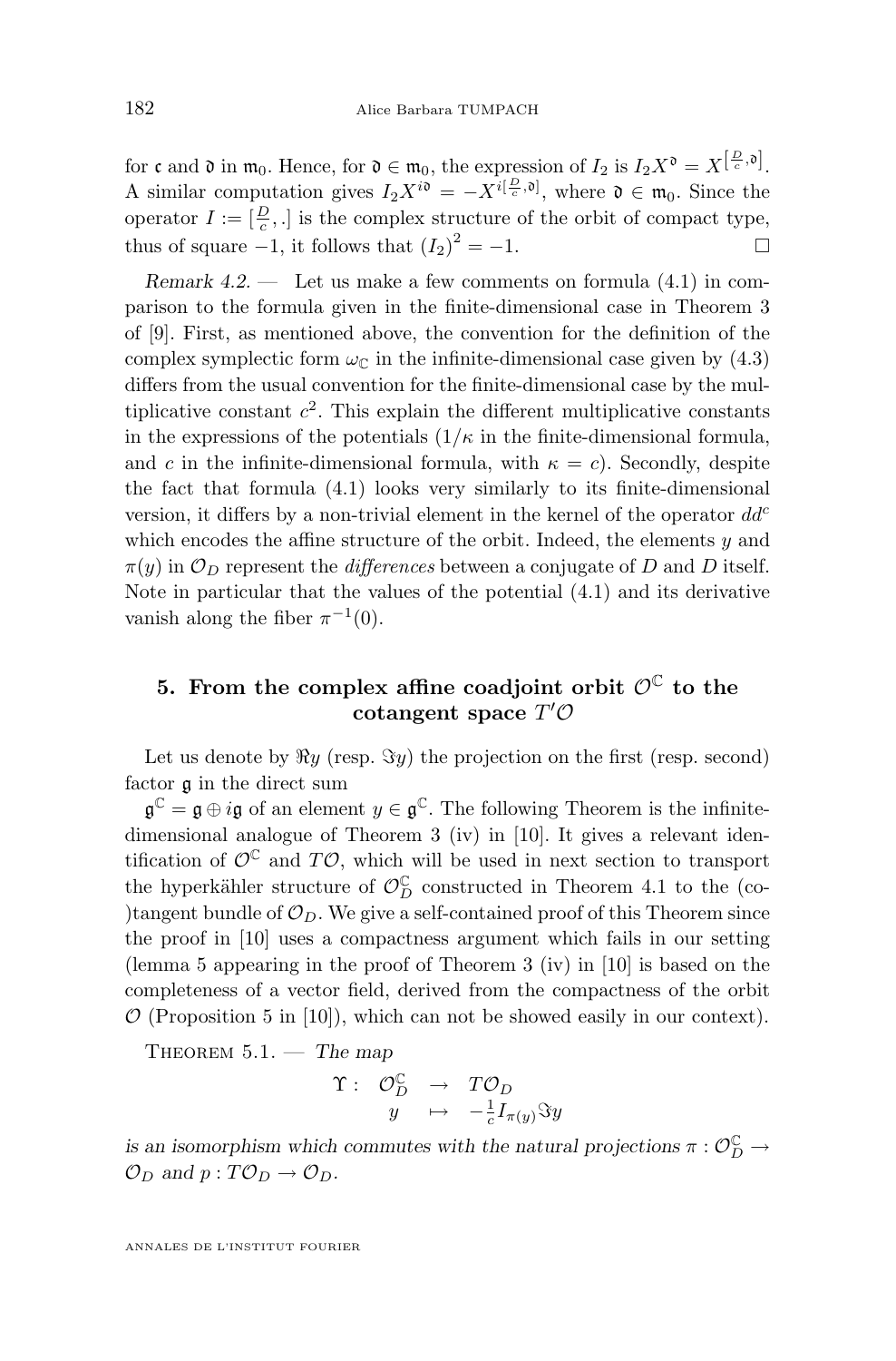*Proof of Theorem* [5.1.](#page-16-0) — Let us remark that for every  $y \in \mathcal{O}_D^{\mathbb{C}}$  in the fiber  $\pi^{-1}(x)$  over  $x \in \mathcal{O}_D$ ,  $\Im y$  belongs to  $\mathfrak{m}_x$ , thus can be viewed as an element of  $T_x \mathcal{O}_D$ . The G-equivariance of the projection  $\pi$  and of the complex structure I of  $\mathcal{O}_D$  imply that  $\Upsilon$  is G-equivariant and commutes with the projections  $\pi$  and p. To show that  $\Upsilon$  is bijective, it is therefore sufficient to show that  $\Upsilon$  identifies the fiber  $\pi^{-1}(0)$  with  $\mathfrak{m}_0$ .

Let us define the function  $f_1 : \mathfrak{m}_0 \to \mathfrak{m}_0$  by  $f_1(\mathfrak{a}) = \Upsilon(y)$  where  $y =$  $e^{i\mathfrak{a}}De^{-i\mathfrak{a}}-D$ . One has

$$
f_1(\mathfrak{a}) := -\frac{1}{c} I \Im y = \frac{i}{c} I \sinh (\mathrm{ad}(i\mathfrak{a})) (D)
$$
  
= 
$$
\frac{i}{c} I \frac{\sinh \mathrm{ad}(i\mathfrak{a})}{\mathrm{ad}(i\mathfrak{a})} ([i\mathfrak{a}, D]) = I \frac{\sinh \mathrm{ad}(i\mathfrak{a})}{\mathrm{ad}(i\mathfrak{a})} I \mathfrak{a}.
$$

The eigenvalues of the operator  $\frac{\sinh ad(ia)}{ad(ia)}$  from **g** to **g** being greater or equal to 1, the condition  $\Im y = 0$  implies  $\mathfrak{a} = 0$ , hence  $y = 0$ .

Let  $V \in \mathfrak{m}_0 \simeq T_0 \mathcal{O}_D$ . Let us show that there exists  $y \in \mathcal{O}_D^{\mathbb{C}}$  such that  $\Im y = cIV$ . To do this, let us first suppose that V belongs to a maximal Abelian subalgebra  $\mathfrak A$  of  $\mathfrak m_0$  generated by a maximal subset  $\Psi$  of strongly orthogonal roots  $x_{\alpha}$ :

$$
\mathfrak{A}:=\oplus_{\alpha\in\Psi}\mathbb{R} x_\alpha
$$

For every  $\alpha \in \Psi$ , set  $y_{\alpha} = Ix_{\alpha}$  and  $h_{\alpha} = \frac{1}{2i}[x_{\alpha}, y_{\alpha}]$ . For every  $\alpha, \beta \in \Psi$ , the following commutation relations hold :

 $[x_{\alpha}, y_{\beta}] = 2ih_{\alpha}\delta_{\alpha\beta}; \quad [h_{\alpha}, x_{\beta}] = -2iy_{\alpha}\delta_{\alpha\beta}; \quad [h_{\alpha}, y_{\beta}] = 2ix_{\alpha}\delta_{\alpha\beta}.$ 

Now, for  $\mathfrak{a} \in \mathfrak{A}$  with decomposition

$$
\mathfrak{a}=\sum_{\alpha\in\Psi}a_{\alpha}x_{\alpha}
$$

with respect to the basis  $x_{\alpha}$ , one has

$$
\mathrm{ad}(i\mathfrak{a})^{2n}I\mathfrak{a}=\sum_{\alpha\in\Psi}(2a_{\alpha})^{2n}a_{\alpha}y_{\alpha},
$$

and consequently

$$
\frac{i}{c}I\sinh \text{ad}(i\mathfrak{a})(D) = I\frac{\sinh \text{ad}(i\mathfrak{a})}{\text{ad}(i\mathfrak{a})}I\mathfrak{a} = \frac{1}{2}I\sum_{\alpha\in\Psi}\sinh(2a_{\alpha})y_{\alpha}
$$

$$
= \frac{1}{2}\sum_{\alpha\in\Psi}\sinh(2a_{\alpha})x_{\alpha}.
$$

Thus, for any  $V$  in  $\mathfrak A$  with decomposition

$$
V = \sum_{\alpha \in \Psi} v_{\alpha} x_{\alpha}
$$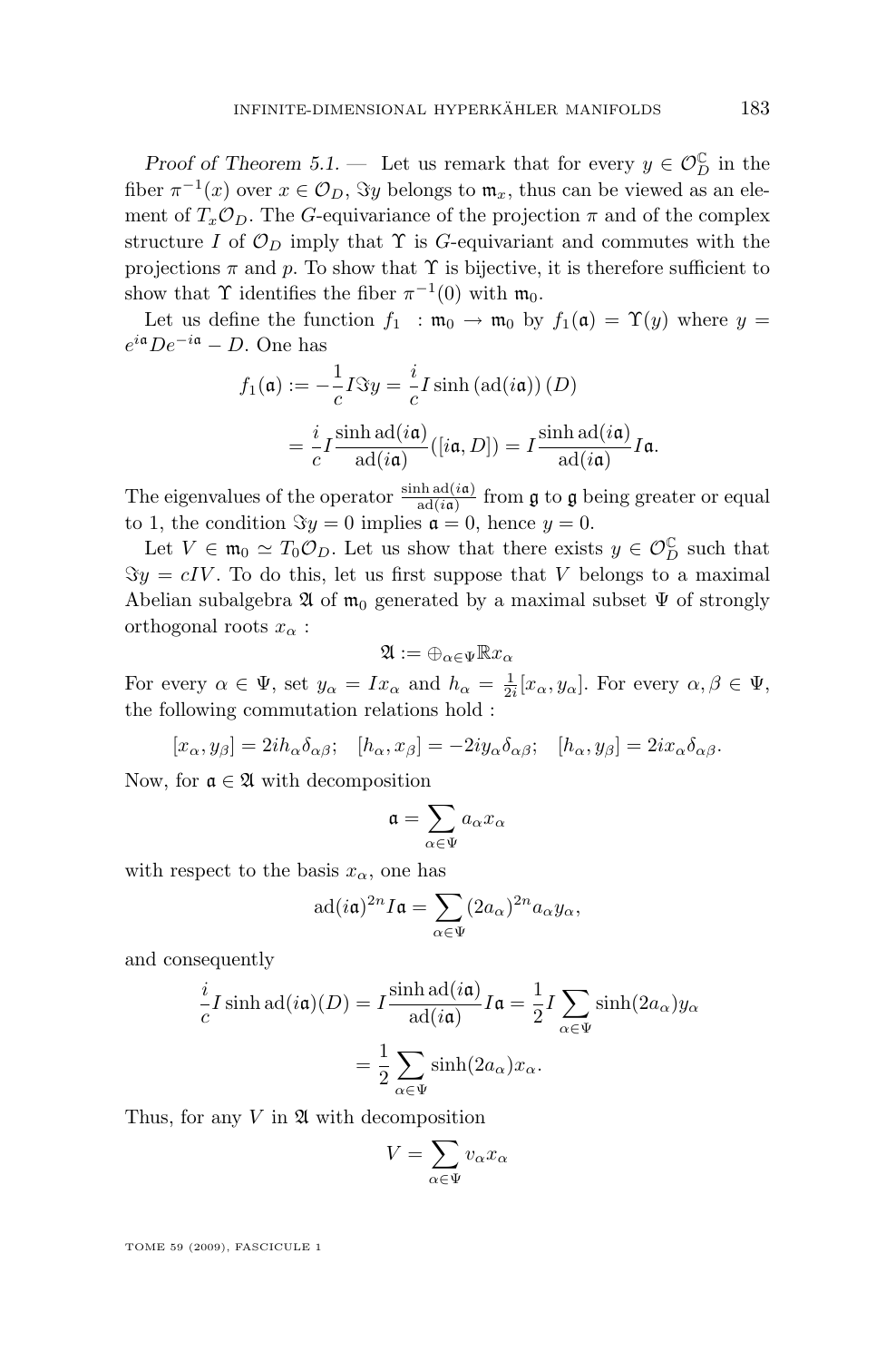with respect to the basis  $x_{\alpha}$ , the element y in  $\mathcal{O}_D^{\mathbb{C}}$  defined by  $y = e^{i\mathfrak{a}} D e^{-i\mathfrak{a}} -$ D where

$$
\mathfrak{a}:=\frac{1}{2}\sum_{\alpha\in\Psi}\mathrm{argsinh}(2v_{\alpha})x_{\alpha}
$$

satisfies  $-\frac{1}{c}I\Im y = V$ . It follows from the computation above that

$$
\mathfrak{a} = I \frac{\operatorname{argsinh}(\operatorname{ad}(iV))}{\operatorname{ad}(iV)}(IV).
$$

Let us define the function  $f_2$ :  $\mathfrak{m}_0 \to \mathfrak{m}_0$  by

$$
f_2(V) := I \frac{\text{argsinh}(\text{ad}(iV))}{\text{ad}(iV)}(IV).
$$

One has  $f_1 \circ f_2 = f_2 \circ f_1 = \text{Id}$  on  $\mathfrak{A}$ . To conclude the proof of the Theorem, let us remark that the union of maximal Abelian subalgebras of  $m_0$ generated by a system of strongly orthogonal roots are dense in  $m_0$  (indeed  $\mathfrak{m}_0 = \bigcup_{g \in K} \text{Ad}(g)(\mathfrak{A})$ , see the Appendix). It follows that the range of the restriction of  $\Upsilon$  to the fiber  $\pi^{-1}(0)$  is dense in  $T_0 \mathcal{O}_D$ . From the arguments above, it also follows that  $f_2 \circ f_1 = \text{Id}$  and  $f_1 \circ f_2 = \text{Id}$  on Ad $(K)$  $\mathfrak{A}$ . From the continuity of  $f_1$  and  $f_2$ , this implies that  $f_2 \circ f_1 = \text{Id}$  and  $f_1 \circ f_2 = \text{Id}$ on  $\mathfrak{m}_0$ . Hence  $\Upsilon$  identifies the fiber  $\pi^{-1}(0)$  of  $\mathcal{O}_D^{\mathbb{C}}$  with  $T_0\mathcal{O}_D$ .

#### 6. The hyperkähler metric on the cotangent space  $T'O$

In Theorem [6.1](#page-19-0) below, we give explicitly the hyperkähler structure of  $T' \mathcal{O}_D$  (identified with the tangent space  $T \mathcal{O}_D$  by the trace) obtained from the hyperkähler structure of  $\mathcal{O}_D^{\mathbb{C}}$  via the map  $\Upsilon$  defined in Theorem [5.1.](#page-16-0) By a standard argument as in Lemma 2.1 in  $[8]$ , the metric  $\tilde{g}$  obtained is in fact the unique metric on  $T' \mathcal{O}_D \simeq T \mathcal{O}_D$  which restricts to the Kähler metric on  $\mathcal{O}_D$ , is compatible with the Liouville complex symplectic form of  $T' \mathcal{O}_D$ and for which the natural horizontal and vertical distributions  $\text{Hor}_V$  and  $\text{Ver}_V$  (see below) are g-orthogonal. Let us mention that the last condition on  $\tilde{g}$  has to be a priori added in comparison to the finite-dimensional case to ensure uniqueness (in the proof of Lemma 2.1 in [\[8\]](#page-30-0),  $\alpha$  can be chosen  $H$ -invariant because  $H$  is compact, but this averaging procedure can not be applied in our case). We recall this uniqueness property in Proposition [6.2.](#page-19-0) The formulas for the metric given in Theorem [6.1](#page-19-0) are identical to the ones appearing in Theorem 1.1 in [\[8\]](#page-30-0). The proof is however completely different and has no finite-dimensional analogue in the work of O. Biquard and P. Gauduchon. Moreover it provides a shortcut which avoids the computations of section 4 in [\[8\]](#page-30-0). Let us first state the Theorem. We will denote by

<span id="page-18-0"></span>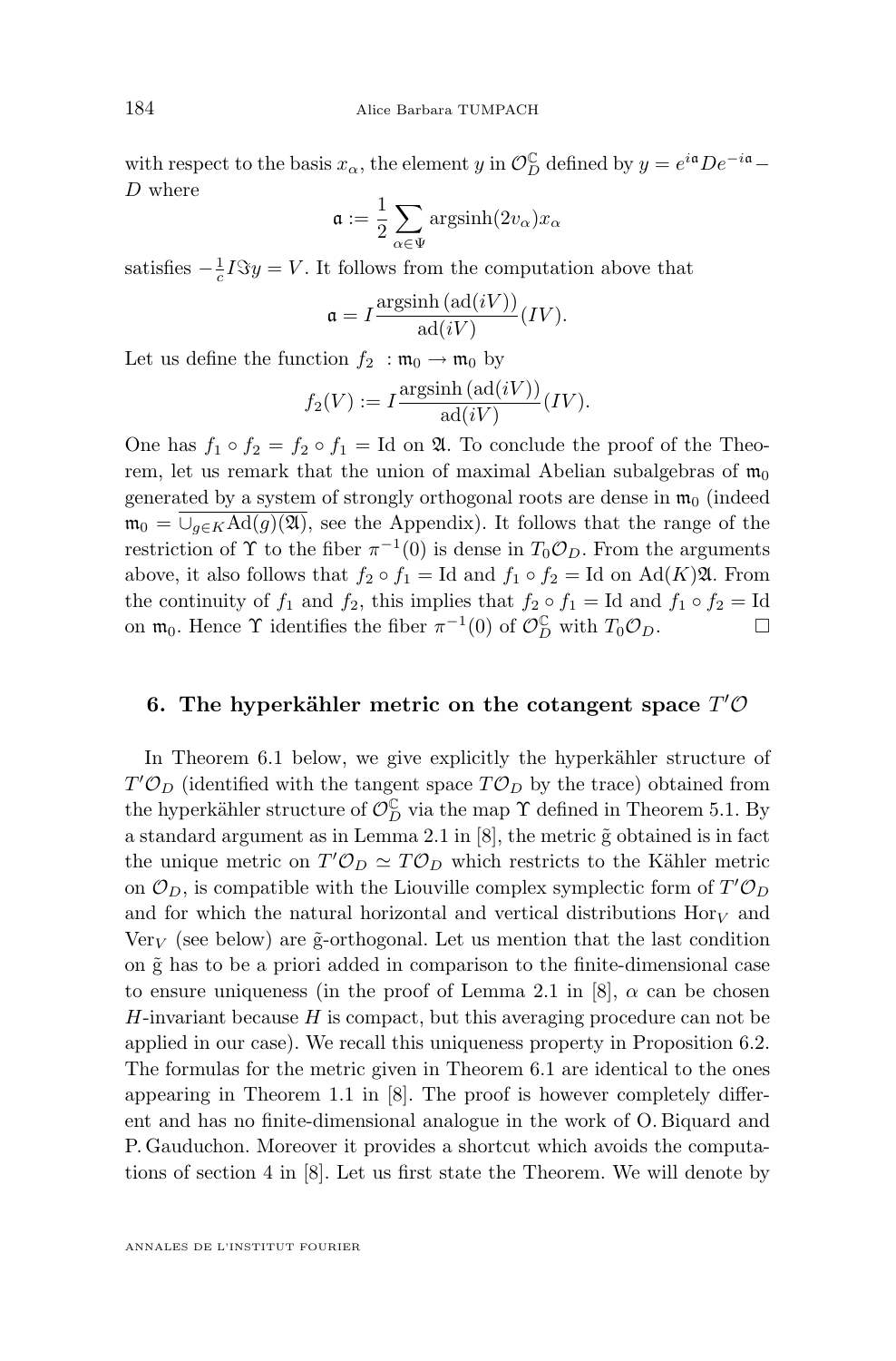<span id="page-19-0"></span> $g_{\mathcal{O}}$  the Kähler metric of the affine adjoint orbit of compact type  $\mathcal{O}_D$  whose expression at 0 is the following

$$
g_{\mathcal{O}}(X^{\mathfrak{c}},X^{\mathfrak{d}})=c\Re\left\langle[\mathfrak{c},D],[\mathfrak{d},D]\right\rangle=c^{3}\Re\left\langle\mathfrak{c},\mathfrak{d}\right\rangle,
$$

where c and  $\mathfrak d$  are in  $\mathfrak m_0$ . This metric is strongly Kähler. This implies in particular that the Levi-Civita connection  $\nabla$  is well-defined. At an element V of the tangent space  $T\mathcal{O}_D$ , the space  $T_V(T\mathcal{O}_D)$  splits into the Hilbert direct sum Hor<sub>V</sub>  $\oplus$  Ver<sub>V</sub>, where Ver<sub>V</sub> is the tangent space to the fiber of the natural projection  $p: T(T\mathcal{O}_D) \to T\mathcal{O}_D$ , and where Hor<sub>V</sub> is the horizontal space at V associated with the connection  $\nabla$ . For any V in the fiber  $p^{-1}(x)$ ,  $x \in \mathcal{O}_D$ , the space Ver<sub>V</sub> will be naturally identified with  $i\mathfrak{m}_x$ , the vertical element  $\mathfrak{c}^V$  corresponding to  $\mathfrak{c} \in i\mathfrak{m}_x$  being  $\mathfrak{c}^V = i\mathfrak{c}$ . The horizontal space Hor<sub>V</sub> will be identified with  $m_x$  via the differential of p. For  $\mathfrak{c} \in \mathfrak{m}_x$ , the horizontal lift of  $\mathfrak{c} \cdot x$  will be denoted by  $\mathfrak{c}^H \in \text{Hor}_V$ . Let us denote by  $g_0$  the metric on  $T(T\mathcal{O}_D)$  obtained from the metric  $g_{\mathcal{O}}$  on  $\mathcal{O}_D$ by these identifications together with the requirement that  $\text{Hor}_V$  and  $\text{Ver}_V$ are g<sub>0</sub>-orthogonal. The pull-back by  $\Upsilon^{-1}$  of the hyperkähler metric g will be denoted by  $\tilde{g}$ .

THEOREM 6.1. — The hyperkähler metric  $\tilde{g}$  on the tangent space  $T\mathcal{O}_D$ is obtained from  $g_0$  by the endomorphism whose decomposition with re*spect to the direct sum*  $T_V(T\mathcal{O}_D) = Hor_V \oplus Ver_V$  *is the following* 

$$
\left(\begin{array}{cc} A_V & 0 \\ 0 & A_V^{-1} \end{array}\right)
$$

*with*

$$
A_V = Id + IR_{I\varphi(IR_{IV,V})(V), \varphi(IR_{IV,V})(V)},
$$

*where*

$$
\varphi(x) = \left(\frac{\sqrt{1+x} - 1}{x}\right)^{\frac{1}{2}}.
$$

PROPOSITION 6.2 (Lemma 2.1 in [\[8\]](#page-30-0)). — *The metric*  $\tilde{g}$  *is the unique hyperkähler metric on*  $T\mathcal{O}_D$  *which restricts to the Kähler metric of*  $\mathcal{O}_D$ *, is compatible with the pull-back of Liouville's complex symplectic form by* the identification  $T' \mathcal{O}_D \simeq T \mathcal{O}_D$ , and for which the horizontal and vertical *distributions Hory and Very are*  $\tilde{g}$ -orthogonal.

Let us proceed to the proof of Theorem 6.1. We will need the following Lemmas.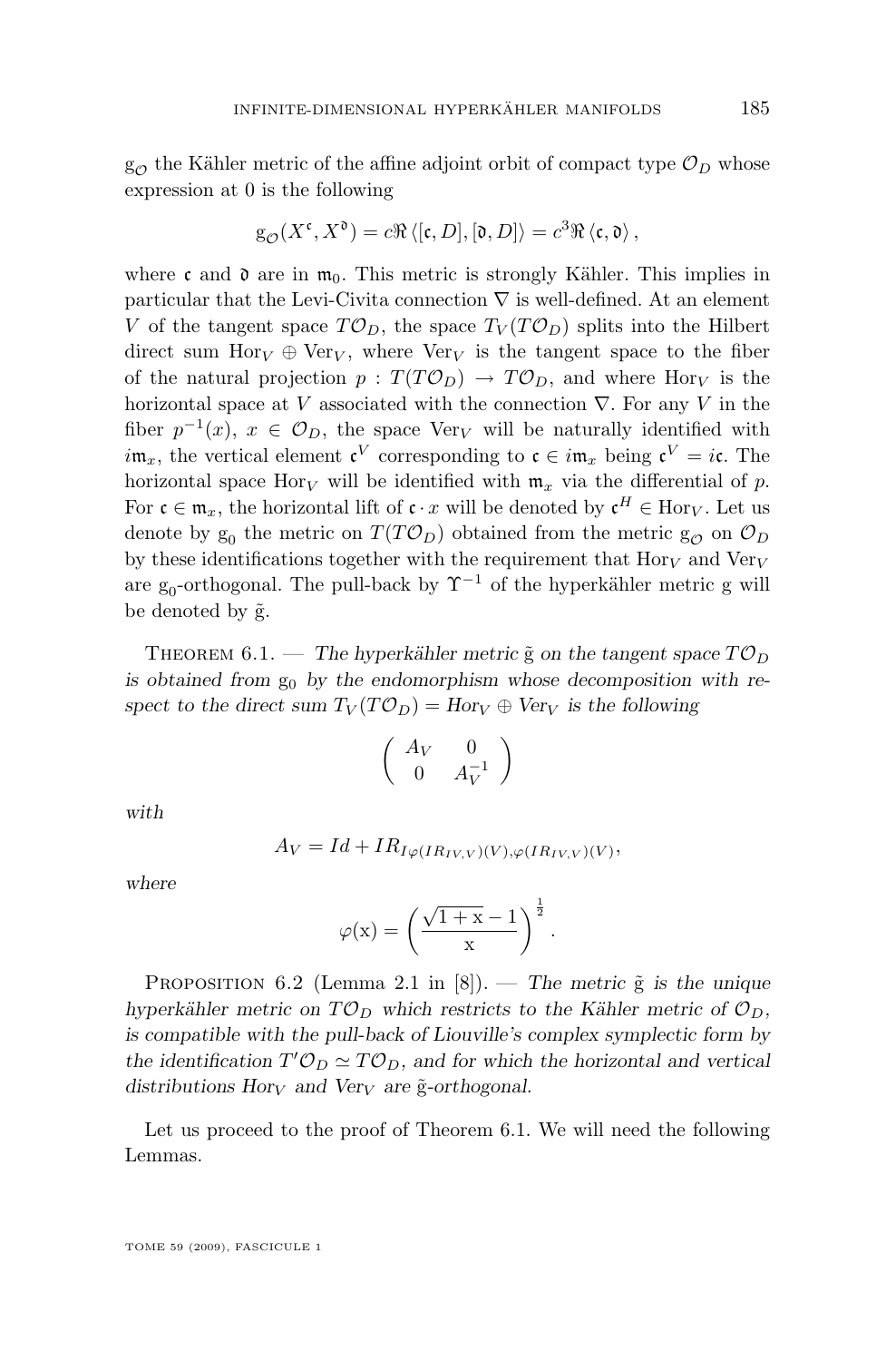<span id="page-20-0"></span>LEMMA  $6.3.$  — *For any*  $\mathfrak{a}$  *in*  $\mathfrak{m}_0$ *, one has* 

(6.1) 
$$
\frac{\cosh(\mathrm{ad}(i\mathfrak{a})) - 1}{\mathrm{ad}(i\mathfrak{a})^2} ([I\mathfrak{a}, \mathfrak{a}]) = \frac{\sqrt{1 + \mathrm{ad}(iV)^2 - 1}}{\mathrm{ad}(iV)^2} [IV, V],
$$

where **a** and *V* are related by  $\Upsilon$  (Ad<sub>D</sub>( $e^{i\mathfrak{a}}$ )(0)) = *V* or equivalently *V* =  $f_1(\mathfrak{a}) = I \frac{\sinh \operatorname{ad}(i\mathfrak{a})}{\operatorname{ad}(i\mathfrak{a})}$  $\frac{\ln \operatorname{aa}(i\mathfrak{a})}{\operatorname{ad}(i\mathfrak{a})}I\mathfrak{a}.$ 

*Proof of Lemma [6.3.](#page-19-0) —* By continuity of the operators involved and density of maximal Abelian subalgebras of  $m_0$  generated by maximal subsets of strongly orthogonal roots, it is sufficient to verify equation (6.1) for an element  $\alpha$  in a maximal Abelian subalgebra  $\mathfrak A$  generated by a basis  $x_\alpha$ ,  $\alpha \in \Psi$ , where  $\Psi$  is a system of maximal strongly orthogonal roots. Using the notation introduced in the proof of Theorem [5.1,](#page-16-0) one has

$$
V = \sum_{\alpha \in \Psi} v_{\alpha} x_{\alpha},
$$

and

$$
\mathfrak{a} = \sum_{\alpha \in \Psi} a_{\alpha} x_{\alpha} = \frac{1}{2} \sum_{\alpha \in \Psi} \mathrm{argsinh}(2v_{\alpha}) x_{\alpha}.
$$

For  $\varphi(x) = \frac{\cosh(x) - 1}{x^2}$ , the following is true  $\varphi\left(\mathrm{ad}(i\mathfrak{a})\right) ([I\mathfrak{a},\mathfrak{a}]) \;\;\; = \sum \varphi(2a_{\alpha})[a_{\alpha}y_{\alpha},a_{\alpha}x_{\alpha}]$ 

$$
\varphi(\text{ad}(u)) (P(u, u)) = \sum_{\alpha \in \Psi} \varphi(2a_{\alpha}) [a_{\alpha} y_{\alpha}, a_{\alpha} x_{\alpha}]
$$
  
\n
$$
= \sum_{\alpha \in \Psi} \frac{\cosh(2a_{\alpha}) - 1}{(2a_{\alpha})^2} [a_{\alpha} y_{\alpha}, a_{\alpha} x_{\alpha}]
$$
  
\n
$$
= \sum_{\alpha \in \Psi} \frac{1}{4} (\cosh(\text{argsinh}(2v_{\alpha}) - 1)) [y_{\alpha}, x_{\alpha}]
$$
  
\n
$$
= \sum_{\alpha \in \Psi} \frac{\sqrt{1 + (2v_{\alpha})^2} - 1}{(2v_{\alpha})^2} [v_{\alpha} y_{\alpha}, v_{\alpha} x_{\alpha}]
$$
  
\n
$$
= \frac{\sqrt{1 + \text{ad}(iV)^2} - 1}{\text{ad}(iV)^2} [IV, V].
$$

LEMMA 6.4. — For any  $V \in \mathfrak{m}_0$  and any positive analytic function  $\varphi$ , *one has*

$$
\varphi\left(\mathrm{ad}(iIV)^2\right)(V) = \varphi\left(IR_{IV,V}\right)(V).
$$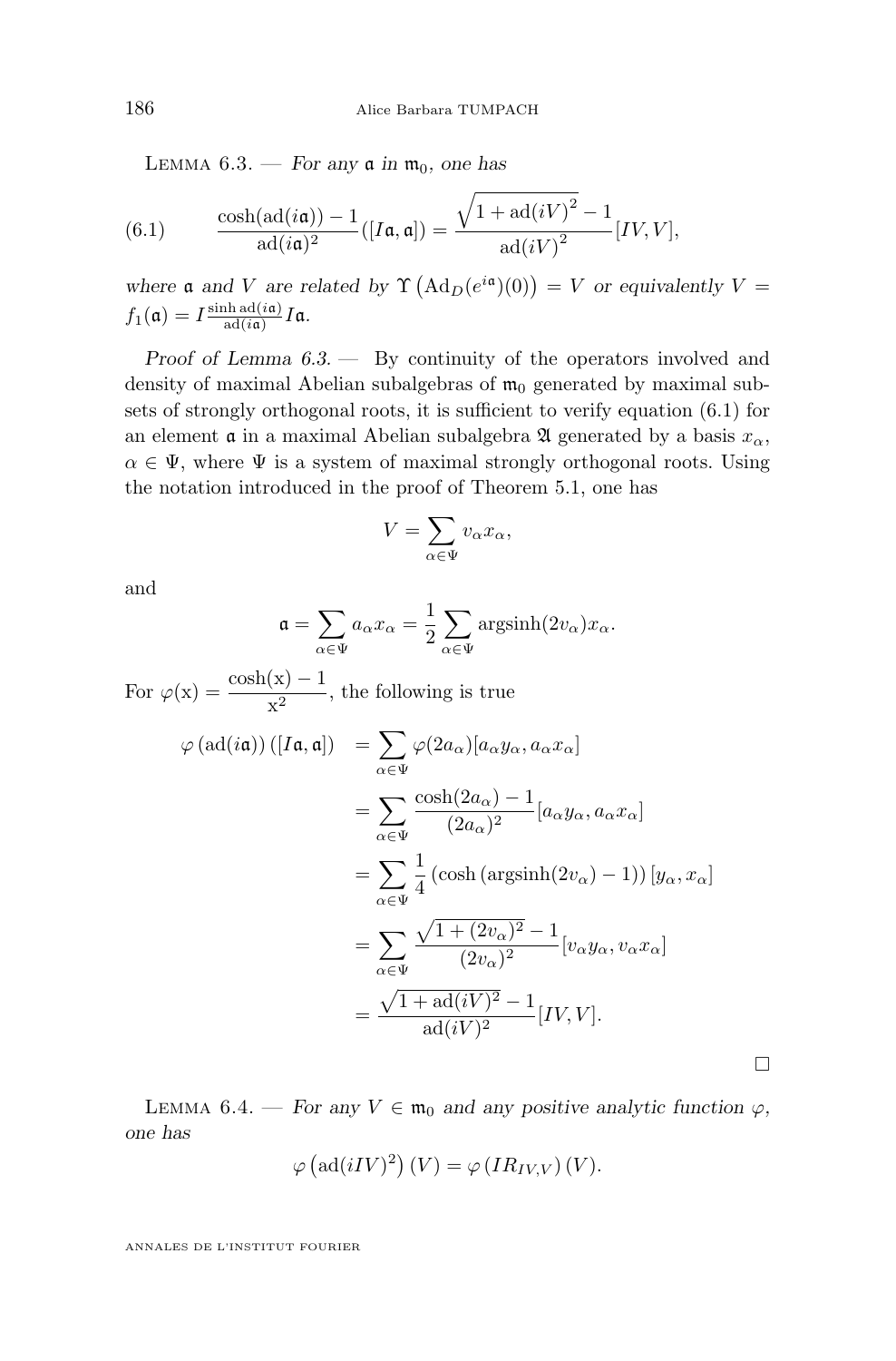*Proof of Lemma [6.4.](#page-20-0) —* With the notations introduced above,

$$
IR_{IV,V} = I[IV,V] = I \sum_{\alpha \in \Psi} [v_{\alpha} y_{\alpha}, v_{\alpha} x_{\alpha}] = I \sum_{\alpha \in \Psi} v_{\alpha}^{2}(-2i)h_{\alpha},
$$

and

$$
(IR_{IV,V})V = I \sum_{\alpha \in \Psi} v_{\alpha}^{2}(-2i)[h_{\alpha}, v_{\alpha}x_{\alpha}] = I \sum_{\alpha \in \Psi} v_{\alpha}^{2}(-2i)(-2i)v_{\alpha}y_{\alpha}
$$

$$
= -I \sum_{\alpha \in \Psi} (2v_{\alpha})^{2}v_{\alpha}y_{\alpha} = \sum_{\alpha \in \Psi} (2v_{\alpha})^{2}v_{\alpha}x_{\alpha}.
$$

On the other hand,

$$
\left(\mathrm{ad}(iIV)\right)^2(V) = \mathrm{ad}(iIV)\left(\sum_{\alpha \in \Psi} i[v_{\alpha}y_{\alpha}, v_{\alpha}x_{\alpha}]\right) = \mathrm{ad}(iIV)\left(\sum_{\alpha \in \Psi} 2v_{\alpha}^2 h_{\alpha}\right)
$$

$$
= \sum_{\alpha \in \Psi} 2iv_{\alpha}^3[y_{\alpha}, h_{\alpha}] = \sum_{\alpha \in \Psi} (2v_{\alpha})^2 v_{\alpha}x_{\alpha} = (IR_{IV,V})V.
$$

Hence, it follows that

$$
(IR_{IV,V})^n(V) = \sum_{\alpha \in \Psi} (2v_{\alpha})^{2n} v_{\alpha} x_{\alpha} = (\text{ad}(iIV))^{2n} (V)
$$

Consequently, for any positive analytic function  $\varphi$ , one has

$$
\varphi\left(\mathrm{ad}(iV)^2\right)[IV,V] = \varphi\left(IR_{IV,V}\right)(V).
$$

 $\Box$ 

*Proof of Theorem [6.1.](#page-19-0)* — Let us recall that the tangent space to  $\mathcal{O}_D^{\mathbb{C}}$  at  $y = \text{Ad}_D(e^{i\mathfrak{a}})(x)$   $(x \in \mathcal{O}_D, \mathfrak{a} \in \mathfrak{m}_x)$  is the subspace  $e^{i\mathfrak{a}}(\mathfrak{m}_x \oplus i\mathfrak{m}_x)e^{-i\mathfrak{a}}$  of  $\mathfrak{g}^{\mathbb{C}}$ . It is identified with  $\mathfrak{m}_x \oplus i\mathfrak{m}_x$  by the application  $\rho$  defined in Proposition [3.2,](#page-12-0)

$$
\rho: \mathfrak{m}_x \oplus i\mathfrak{m}_x \rightarrow T_y \mathcal{O}_D^{\mathbb{C}}
$$
  

$$
\mathfrak{c} \rightarrow X^{\mathfrak{c}}.
$$

The vertical space  $V_y := \rho(i\mathfrak{m}_x)$  is the kernel of  $\pi$ , and  $\rho$  restricts to an isomorphism from  $\mathfrak{m}_x$  onto the horizontal space  $H_y := \rho(\mathfrak{m}_x)$ . The metric g is G-invariant and its expression at a point  $y = e^{i\mathfrak{a}} D e^{-i\mathfrak{a}} - D$  in the fiber  $\pi^{-1}(0)$  over 0 is

(6.2) 
$$
g(\rho(\mathfrak{c}), \rho(\mathfrak{d})) = g(\rho(i\mathfrak{c}), \rho(i\mathfrak{d})) = c \Re \langle [\mathfrak{c}, e^{i\mathfrak{a}} D e^{-i\mathfrak{a}}], [\mathfrak{d}, D] \rangle,
$$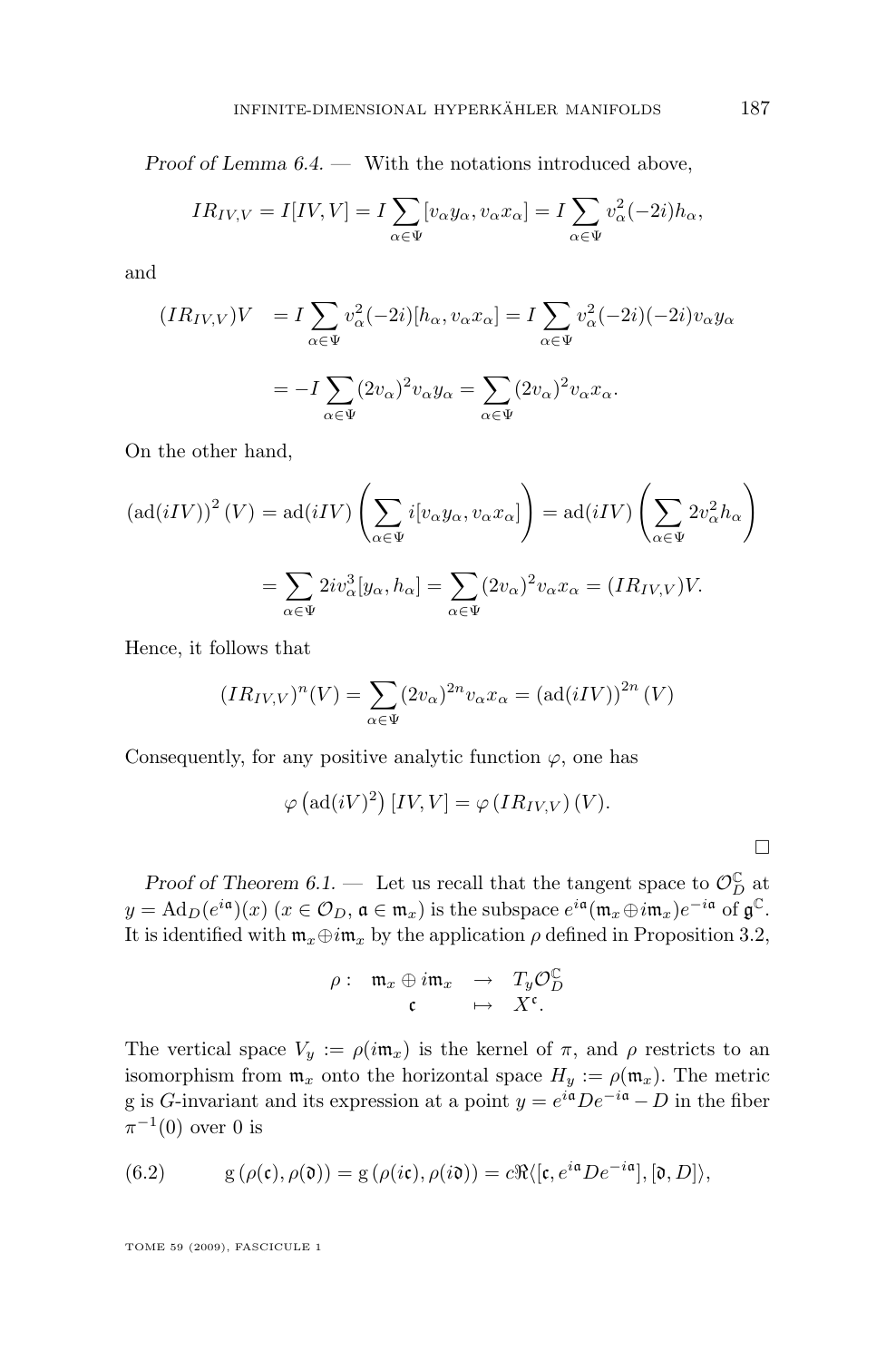where 
$$
\mathbf{c}, \mathbf{d} \in \mathfrak{m}_0
$$
. It follows that for any  $\mathbf{c}$  and  $\mathbf{d}$  in  $\mathfrak{m}_0$ , one has  
\n(6.3)  
\n $g(\rho(\mathbf{c}), \rho(\mathbf{d}))$   
\n $= c \Re \langle [\mathbf{c}, \cosh(\mathrm{ad}(i\mathfrak{a}))(D)], [\mathbf{d}, D] \rangle$   
\n $= c \Re \langle [\mathbf{c}, D], [\mathbf{d}, D] \rangle + c \Re \langle \left[ \mathbf{c}, \frac{\cosh(\mathrm{ad}(i\mathfrak{a})) - 1}{\mathrm{ad}(i\mathfrak{a})^2} ([i\mathfrak{a}, [i\mathfrak{a}, D]]) \right], [\mathbf{d}, D] \rangle$   
\n $= c^3 \Re \langle \mathbf{c}, \mathbf{d} \rangle + c^2 \Re \langle \left[ \mathbf{c}, \frac{\cosh(\mathrm{ad}(i\mathfrak{a})) - 1}{\mathrm{ad}(i\mathfrak{a})^2} ([\mathfrak{a}, I\mathfrak{a}]) \right], [\mathbf{d}, D] \rangle$   
\n $= c^3 \Re \langle \mathbf{c}, \mathbf{d} \rangle + c^3 \Re \langle I \left[ \frac{\cosh(\mathrm{ad}(i\mathfrak{a})) - 1}{\mathrm{ad}(i\mathfrak{a})^2} ([I\mathfrak{a}, \mathfrak{a}]), \mathbf{c} \right], \mathbf{d} \rangle.$ 

The identification  $\Upsilon$  of  $\mathcal{O}_D^{\mathbb{C}}$  and  $T\mathcal{O}_D$  commutes with the projections  $\pi$ :  $\mathcal{O}_D^{\mathbb{C}} \to \mathcal{O}_D$  and  $p: T\mathcal{O}_D \to \mathcal{O}_D$ . It follows that the differential of  $\Upsilon$  maps the vertical space  $V_y$  onto the vertical space  $\text{Ver}_V$ , where y and V are related by  $V = \Upsilon(y)$ . The horizontal space  $H_y$  is identified with  $\mathfrak{m}_x$  by  $\rho^{-1}$ and Hory is identified with  $\mathfrak{m}_x$  by dp. The G-invariance of the metrics g and  $g_0$  allows us to suppose w.l.o.g. that y belongs to the fiber  $\pi^{-1}(0)$ . By Lemma [6.3,](#page-19-0) one has

$$
g(\rho(\mathfrak{c}), \rho(\mathfrak{d})) = c^3 \Re \langle \mathfrak{c}, \mathfrak{d} \rangle + c^3 \Re \left\langle I \left[ \frac{\sqrt{1 + \mathrm{ad}(iV)^2} - 1}{\mathrm{ad}(iV)^2} [IV, V], \mathfrak{c} \right], \mathfrak{d} \right\rangle.
$$

From Lemma [A.9](#page-28-0) in Appendix A, it follows that

$$
g(\rho(\mathfrak{c}),\rho(\mathfrak{d})) = c^3 \Re \langle \mathfrak{c}, \mathfrak{d} \rangle + c^3 \Re \langle I[[IV',V'],\mathfrak{c}],\mathfrak{d} \rangle,
$$

with

$$
V' = \left(\frac{\sqrt{1 + \text{ad}(iIV)^2} - 1}{\text{ad}(iIV)^2}\right)^{\frac{1}{2}}(V).
$$

Hence

$$
g(\rho(\mathfrak{c}),\rho(\mathfrak{d}))=c^3\Re\langle\mathfrak{c},\mathfrak{d}\rangle+c^3\Re\langle IR_{IV',V'}\mathfrak{c},\mathfrak{d}\rangle.
$$

By Lemma [6.4,](#page-20-0) it follows that

$$
g(\rho(\mathfrak{c}), \rho(\mathfrak{d})) = c^3 \Re \langle \big( \mathrm{Id} + IR_{I\varphi(IR_{IV,V})(V), \varphi(IR_{IV,V})(V)} \big) \mathfrak{c}, \mathfrak{d} \rangle,
$$

where  $\varphi(x) = \left(\frac{\sqrt{1+x}-1}{x}\right)^{\frac{1}{2}}$ . Since  $\Upsilon$  is *G*-equivariant, for any  $\mathfrak{c} \in \mathfrak{m}_x$ ,  $\Upsilon_*\rho(\mathfrak{c})$  is horizontal. Since both  $\Upsilon_*\rho(\mathfrak{c})$  and  $\mathfrak{c}^H$  projects on  $\mathfrak{c} \cdot x$  by  $p_*$ , one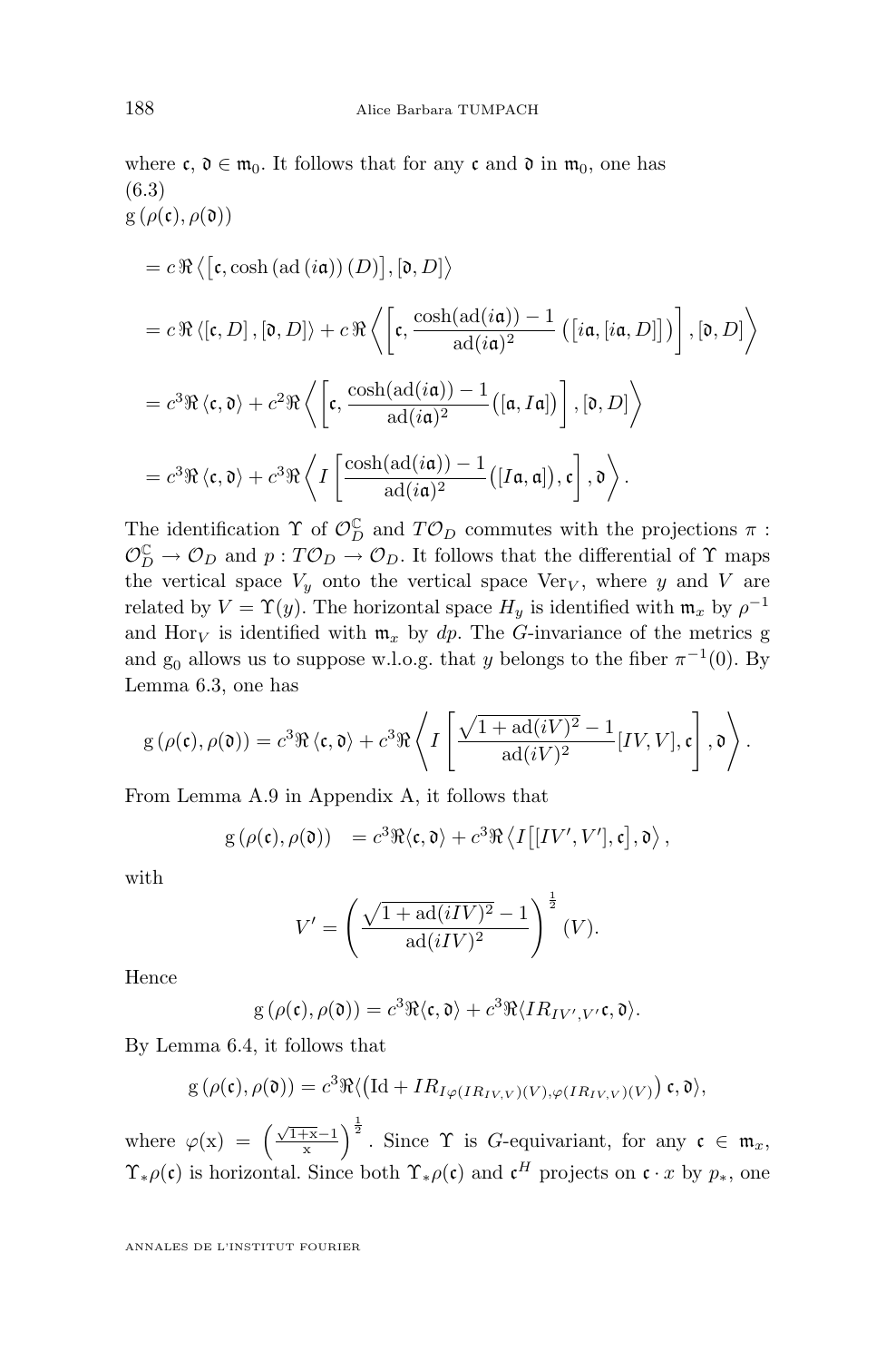has  $\Upsilon_* \rho(\mathfrak{c}) = \mathfrak{c}^H$ . Consequently for any  $\mathfrak{c}$  and  $\mathfrak{d}$  in  $\mathfrak{m}_0$ , the metric  $\tilde{g}$  applied to the horizontal lifts  $\mathfrak{c}^H$  and  $\mathfrak{d}^H$  is equal to

$$
\tilde{\mathbf{g}}(\mathbf{c}^H, \mathfrak{d}^H) = \mathbf{g}\left(\rho(\mathfrak{c}), \rho(\mathfrak{d})\right) = \mathbf{g}_0(A_V \mathfrak{c}, \mathfrak{d})
$$

with

$$
A_V = \text{Id} + IR_{I\varphi(IR_{IV,V})(V), \varphi(IR_{IV,V})(V)},
$$

where

$$
\varphi(x) = \left(\frac{\sqrt{1+x} - 1}{x}\right)^{\frac{1}{2}}.
$$

Hence the Theorem is proved in the horizontal directions. Further the orthogonality of the subspaces  $H_y$  and  $V_y$  implies the orthogonality of Hor<sub>V</sub> and Very. It follows that the hyperkähler metric  $\tilde{g}$  can be deduced from the metric  $g_0$  via an operator of the form

$$
\left(\begin{array}{cc}A&0\\0&B\end{array}\right),
$$

where B defines the metric in the directions tangent to the fibers of the projection p. Let us remark that for any c and  $\mathfrak d$  in  $i\mathfrak m_x$ , one has

$$
g(\rho(\mathfrak{c}), \rho(\mathfrak{d})) = g(\rho(-i\mathfrak{c}), \rho(-i\mathfrak{d})).
$$

The multiplication by i exchanges  $V_y$  and  $H_y$  and induces a complex structure on the tangent space  $T\mathcal{O}_D$  at V whose expression with respect to  $g_0$ is given by an endomorphism  $J_3$  exchanging  $\text{Ver}_V$  and  $\text{Hor}_V$ , i.e whose expression with respect to the direct sum  $T_V(T\mathcal{O}_D) = \text{Hor}_V \oplus \text{Ver}_V$  has the following form

$$
J_3=\left(\begin{array}{cc} 0 & C \\ D & 0 \end{array}\right).
$$

Let us recall that the real symplectic form  $\omega_1 = g(i \cdot, \cdot)$  associated to the complex structure i on  $\mathcal{O}_D^{\mathbb{C}}$  has the following expression

$$
\omega_1(\rho(\mathfrak{c}+\mathfrak{c}'),\rho(\mathfrak{d}+\mathfrak{d}'))=c\Im\left(\langle \rho(\mathfrak{c}'),\pi_*\rho(\mathfrak{d})\rangle-\langle \rho(\mathfrak{d}'),\pi_*\rho(\mathfrak{c})\rangle\right),
$$

where  $\mathfrak{c}, \mathfrak{d}$  belong to  $\mathfrak{m}_x$ , and  $\mathfrak{c}', \mathfrak{d}'$  belong to  $i\mathfrak{m}_x$ . Note that only the projections of  $\rho(\mathfrak{c}')$  and  $\rho(\mathfrak{d}')$  on  $i\mathfrak{m}_x$  contribute in the above formula. Denoting by  $p_+$ :  $\mathfrak{g}^{\mathbb{C}} \to i\mathfrak{m}_x$  the orthogonal projection onto  $i\mathfrak{m}_x$ , one has for  $\mathfrak{c}' \in i\mathfrak{m}_x$ ,  $\Upsilon_* \rho(\mathfrak{c}') = \frac{i}{c} I_{\pi(y)} p_+ (\rho(\mathfrak{c}'))$ , hence  $p_+ = i c I_{\pi(y)} \Upsilon_*$  on  $V_y$ . It follows that  $p_+\left(\Upsilon_*^{-1}\left((\mathfrak{c}')^V\right)\right) = i\,c\,I_{\pi(y)}(\mathfrak{c}')^V = i\,c\,I_{\pi(y)}(i\mathfrak{c}') = \mathfrak{c}'\cdot x.$  Since moreover  $\pi_* \Upsilon_*^{-1} \mathfrak{d}^H = p_* \mathfrak{d}^H$ , it follows that the symplectic form  $\Omega_3 = \Upsilon_* \omega_1$  on  $T \mathcal{O}_D$ associated with the complex structure  $J_3$  is Liouville 2-form

$$
\Omega_3\left(\mathfrak{c}^H+(\mathfrak{c}')^V,\mathfrak{d}^H+(\mathfrak{d}')^V\right) = c^3 \Re\left(\langle i\mathfrak{c}',\mathfrak{d}\rangle - \langle i\mathfrak{d}',\mathfrak{c}\rangle\right),
$$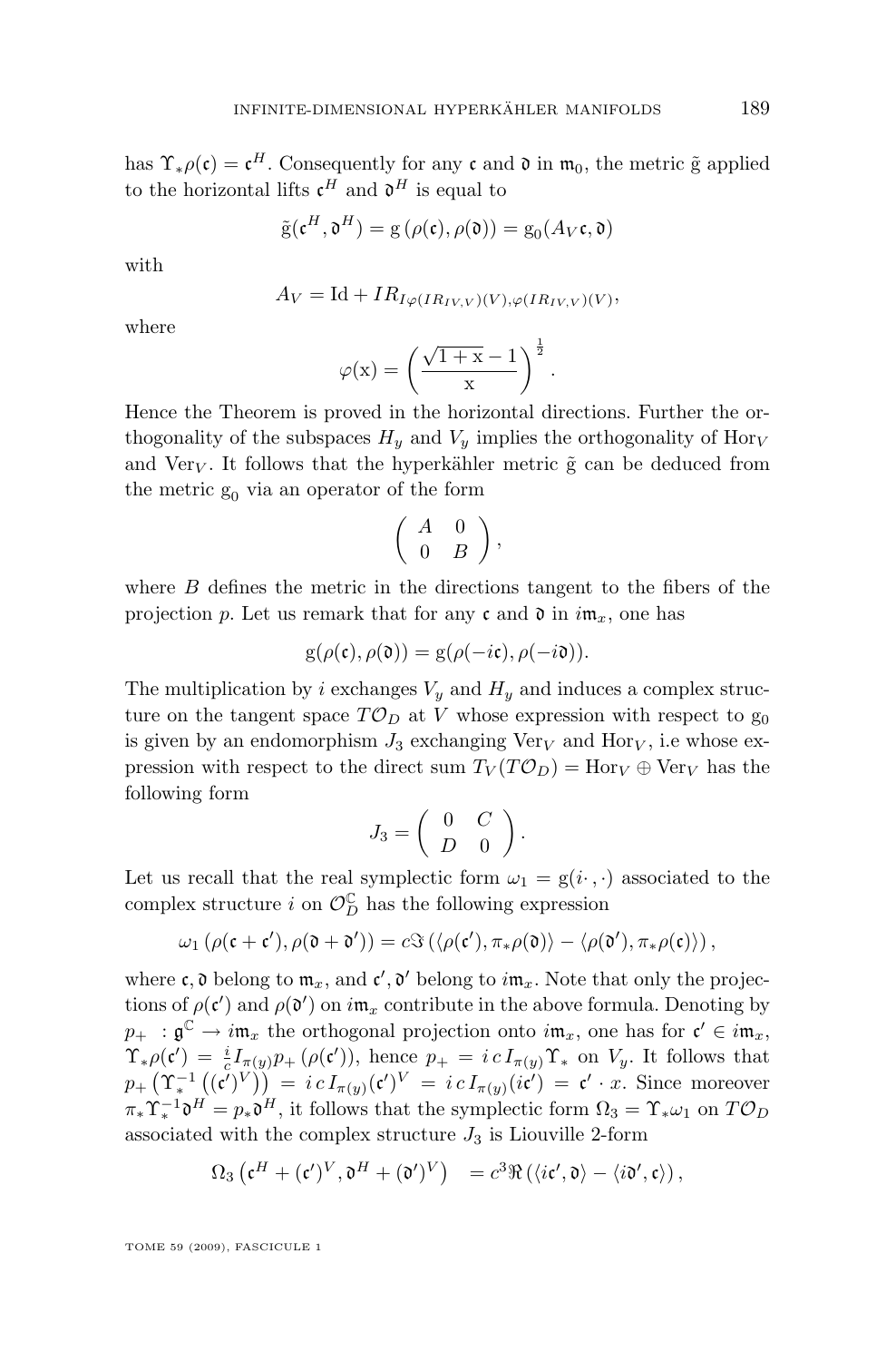where  $\mathfrak{c}, \mathfrak{d}$  belong to  $\mathfrak{m}_x$ , and  $\mathfrak{c}', \mathfrak{d}'$  belong to  $i\mathfrak{m}_x$ . The symplectic form  $\Omega_3$ can be deduce from  $g_0$  via an endomorphism whose block decomposition with respect to the direct sum  $T_V(T\mathcal{O}_D) = \text{Hor}_V \oplus \text{Ver}_V$  is

$$
\left(\begin{array}{cc} 0 & i \\ i & 0 \end{array}\right).
$$

The equation  $\tilde{g}(J_3\cdot,\cdot)=\Omega_3(\cdot,\cdot)$  implies the followings conditions on the operators  $A, B, C$  and  $D$ :

$$
\left(\begin{array}{cc} A & 0 \\ 0 & B \end{array}\right)\left(\begin{array}{cc} 0 & C \\ D & 0 \end{array}\right) = \left(\begin{array}{cc} 0 & i \\ i & 0 \end{array}\right),
$$

i.e  $AC = i$  and  $BD = i$ . On the other hand, the condition  $(I_3)^2 = -1$ implies  $CD = -1$ . It follows that  $B = A^{-1}$ , and  $J_3$  is represented by the following operator



 $\Box$ 



*Figure 6.1. The expression of the hyperkähler metric on*  $T\mathcal{O}_D$  *can be* easily deduced from the expression of the hyperkähler metric on  $\mathcal{O}_D^{\mathbb{C}}$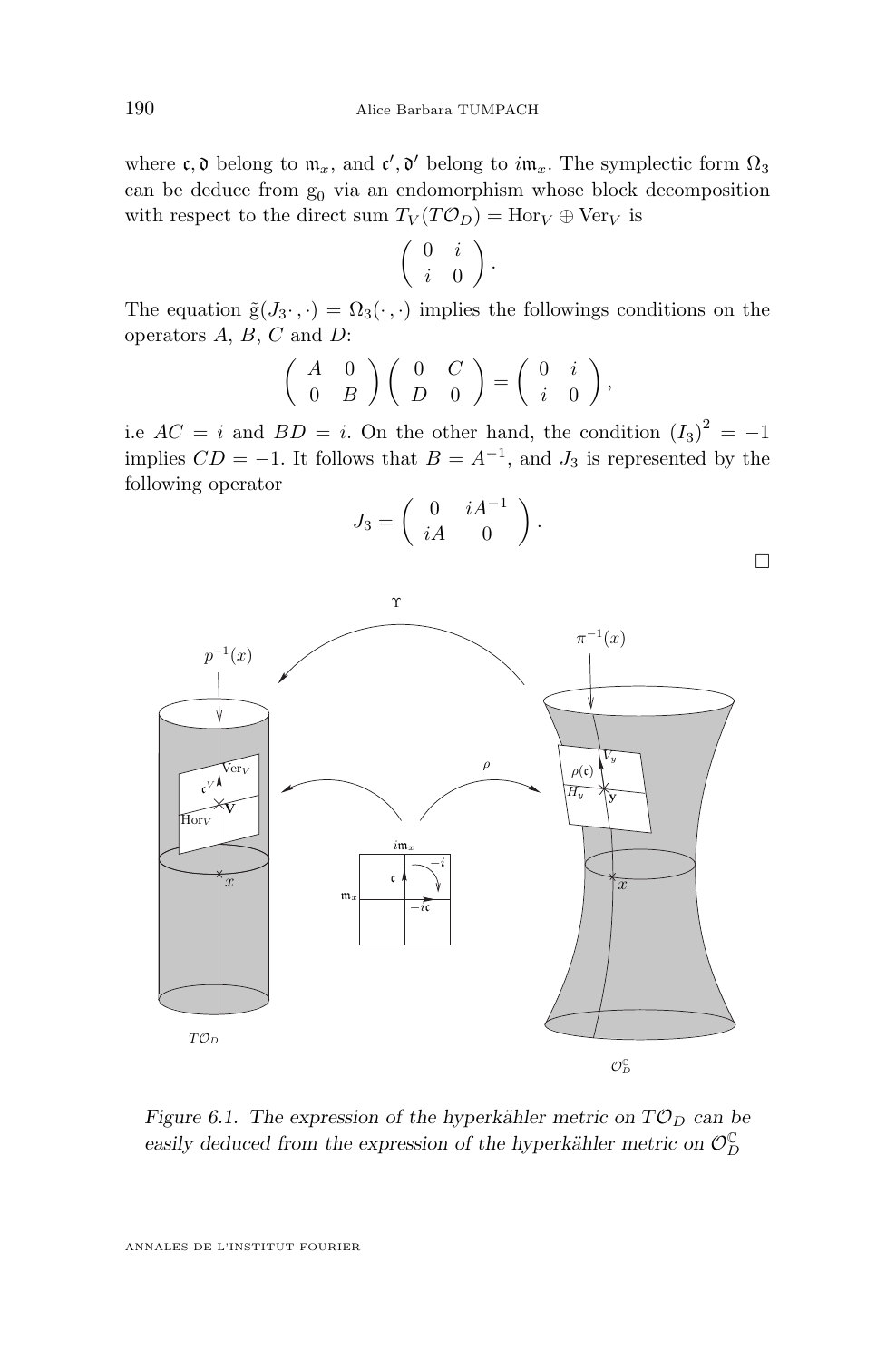*Remark 6.5.* — The restricted Grassmannian  $Gr_{res}(\mathcal{H}_{+}, \mathcal{H}_{-})$  of a polarized Hilbert space  $\mathcal{H} = \mathcal{H}_+ \oplus \mathcal{H}_-$  (where  $\mathcal{H}_+$  and  $\mathcal{H}_-$  are infinitedimensional closed orthogonal subspaces of  $H$ ) is defined as the set of closed subspaces  $P$  of  $H$  such that the orthogonal projection from  $P$  on  $\mathcal{H}_+$  is Fredholm and the orthogonal projection from P on  $\mathcal{H}_-$  is a Hilbert-Schmidt operator (for further information on this manifold see [\[27\]](#page-31-0) and [\[38\]](#page-31-0)). The connected component  $\text{Gr}_{\text{res}}^0(\mathcal{H}_+,\mathcal{H}_-)$  of  $\text{Gr}_{\text{res}}(\mathcal{H}_+,\mathcal{H}_-)$  containing the subspace  $\mathcal{H}_+$  is an homogeneous space of the unitary group

$$
U_2 = \left\{ u \in U(H) \mid u - id \in L^2(H) \right\}
$$

which is a simple  $L^*$ -group of compact type (a geometrical proof of this fact is given in [\[5\]](#page-30-0)). The manifold  $\text{Gr}_{\text{res}}^{0}(\mathcal{H}_{+}, \mathcal{H}_{-})$  can be identified with a family of affine adjoint orbits of the Lie algebra  $u_2$  of  $U_2$ . The corresponding derivations  $\mathbb{D}_k = [D_k, \cdot]$  are the following

$$
D_k := ik\left(p_+ - p_-\right),\,
$$

where  $p_{\pm}$  is the orthogonal projection onto  $\mathcal{H}_{\pm}$ . The Kähler structures on  $\text{Gr}_{\text{res}}^0(\mathcal{H}_+,\mathcal{H}_-)$  obtained by these identifications are proportional to the standard one as defined in [\[27\]](#page-31-0) or [\[38\]](#page-31-0). The complexified orbit  $\mathcal{O}_{D_k}^{\mathbb{C}}$ is the set of operators on H with two distinct eigenvalues ik and  $-ik$ such that the corresponding eigenspaces  $P_{ik}$  and  $P_{-ik}$  belong respectively to  $\text{Gr}_{\text{res}}^0(\mathcal{H}_+,\mathcal{H}_-)$  and  $\text{Gr}_{\text{res}}^0(\mathcal{H}_-,\mathcal{H}_+)$ . It can be identified with a natural complexification  $(\mathrm{Gr}^0_{\mathrm{res}}(\mathcal{H}_+,\mathcal{H}_-))^{\mathbb{C}}$  of  $\mathrm{Gr}^0_{\mathrm{res}}(\mathcal{H}_+,\mathcal{H}_-)$  consisting of pairs of subspaces  $(P,Q)$  such that  $P \in \text{Gr}^0_{\text{res}}(\mathcal{H}_+,\mathcal{H}_-), Q \in \text{Gr}^0_{\text{res}}(\mathcal{H}_+,\mathcal{H}_-)$  and  $P \cap Q^{\perp} = \{0\}$ . The family of hyperkähler structures on  $(\text{Gr}_{\text{res}}^{0}(\mathcal{H}_{+}, \mathcal{H}_{-}))^{\mathbb{C}}$ and  $T' \text{Gr}_{\text{res}}^0(\mathcal{H}_+,\mathcal{H}_-)$  obtained by applying Theorem [4.1](#page-14-0) and Theorem [6.1](#page-19-0) to  $\mathcal{O}_{D_k}$ ,  $k \neq 0$ , was obtained by hyperkähler reduction in [\[33\]](#page-31-0).

#### **Appendix A. Strongly orthogonal roots in** L ∗ **-algebras**

We refer to [\[36\]](#page-31-0) for more information on the fine structure of finitedimensional Hermitian-symmetric orbits. Let  $\mathcal{O}_D = G/K$  be a Hermitiansymmetric affine coadjoint orbit of an  $L^*$ -group of compact type  $G$ . Denote be g the Lie algebra of G,  $\mathfrak k$  the Lie algebra of K, and  $\mathfrak m$  the orthogonal of  $\mathfrak k$  in  $\mathfrak g$ . The following commutation relations hold :

 $(A.1)$   $[\mathfrak{k}, \mathfrak{k}] \subset \mathfrak{k}, \qquad [\mathfrak{k}, \mathfrak{m}] \subset \mathfrak{m} \qquad [\mathfrak{m}, \mathfrak{m}] \subset \mathfrak{k}.$ 

If  $\mathfrak A$  is a subalgebra of  $\mathfrak g$  contained in  $\mathfrak m$ , then the third commutation relation in  $(A.1)$  implies that  $\mathfrak A$  is commutative. Abusing slightly the terminology,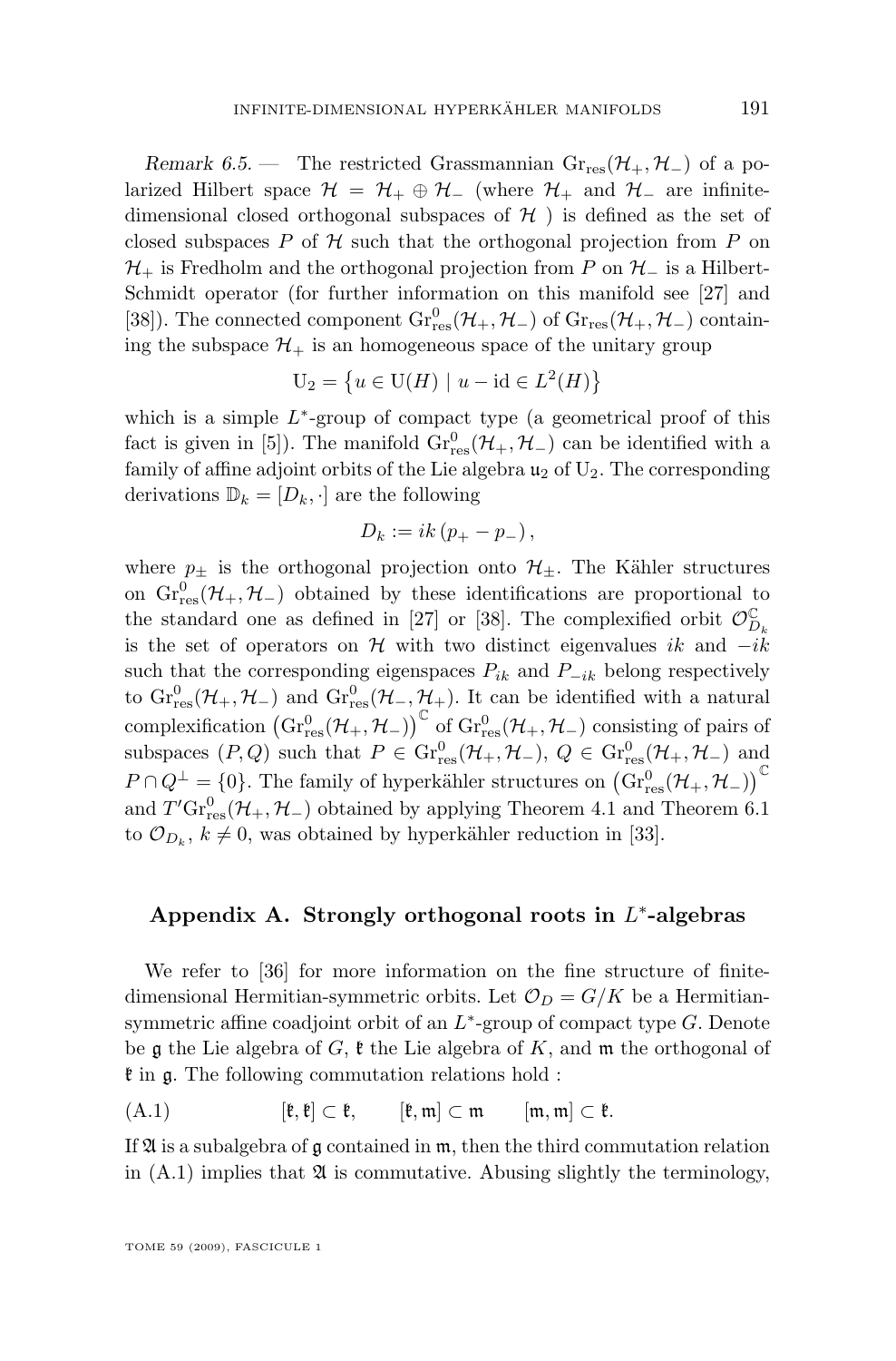one says that  $\mathfrak A$  in an Abelian subalgebra of  $\mathfrak m$ . The next Lemma general-izes Theorem 8.6.1 (iii) in [\[37\]](#page-31-0) or Lemma 6.3 (iii) in [\[14\]](#page-30-0) to the case of a Hermitian-symmetric affine coadjoint orbit of an  $L^*$ -group.

Lemma A.1. — *Let* A *be a maximal Abelian subalgebra of* m*. Then*

$$
\mathfrak{m}=\overline{\cup_{g\in K}\mathrm{Ad}(g)\mathfrak{A}}.
$$

*Proof of Lemma A.1.* — Since  $\mathcal{O}_D$  can be decomposed in a product of irreducible pieces, it is sufficient to consider the case where  $\mathcal{O}_D$  is an irreducible Hermitian-symmetric coadjoint orbit of a classical simple  $L^*$ group of compact type G. There exists an increasing sequence  $\{g_n\}_{n\in\mathbb{N}}$  of finite-dimensional subalgebras of  $\mathfrak g$  and an increasing sequence  $\{\mathfrak k_n\}_{n\in\mathbb N}$  of finite-dimensional subalgebras of  $\ell$  such that (see Proposition 3.11 in [\[30\]](#page-31-0))

$$
\mathfrak{g}=\overline{\cup_{n\in\mathbb{N}}\mathfrak{g}_n}
$$

$$
\mathfrak{k}=\overline{\cup_{n\in\mathbb{N}}\mathfrak{k}_n}
$$

$$
[\mathfrak{k}_n,\mathfrak{m}_n]\subset\mathfrak{m}_n\qquad [\mathfrak{m}_n,\mathfrak{m}_n]\subset\mathfrak{k}_n,
$$

where  $\mathfrak{m}_n$  denotes the orthogonal of  $\mathfrak{k}_n$  in  $\mathfrak{g}_n$ . Let  $K_n$  be the connected subgroup of G with Lie algebra  $\mathfrak{k}_n$ . For all  $n \in \mathbb{N}$ ,  $\mathfrak{A}_n := \mathfrak{A} \cap \mathfrak{g}_n$  is a maximal Abelian subalgebra of  $\mathfrak{g}_n$ . From the finite-dimensional theory (see Theorem 8.6.1 (iii) in [\[37\]](#page-31-0), or Lemma 6.3 in [\[14\]](#page-30-0)), one has

$$
\mathfrak{m}_n = \mathrm{Ad}(K_n)(\mathfrak{A}_n).
$$

Since  $\mathfrak{m} = \overline{\cup_{n\in\mathbb{N}}\mathfrak{m}_n}$ , and  $\cup_{n\in\mathbb{N}}\text{Ad}(K_n)(\mathfrak{A}_n) \subset \text{Ad}(K)(\mathfrak{A})$  and since  $\mathfrak{m} \supset$  $Ad(K)(\mathfrak{A})$ , one has

$$
\mathfrak{m} = \overline{\cup_{g \in K} \mathrm{Ad}(g)\mathfrak{A}}.
$$

*Remark A.2. —* In the finite-dimensional case, every maximal Abelian subalgebra of m is the centralizer of one of its elements and every maximal Abelian subalgebras of m are conjugate. In particular, the Cartan subalgebras of a compact semi-simple Lie group are conjugate. This is no longer true in the infinite-dimensional case (see [\[5\]](#page-30-0)).

In this subsection,  $\mathcal{O}_D$  will denote an irreducible Hermitian-symmetric affine coadjoint orbit *of compact type* associated with the derivation  $D :=$ [D,  $\cdot$ ] (see the list in Theorem 1.1 in [\[30\]](#page-31-0)). Let  $\mathfrak{g}^{\mathbb{C}}$  be the L<sup>\*</sup>-algebra  $\mathfrak{g} \oplus i\mathfrak{g}$ ,  $\mathfrak{k}^{\mathbb{C}}$  the L<sup>\*</sup>-algebra  $\mathfrak{k} \oplus i\mathfrak{k}$ , and  $\mathfrak{m}^{\mathbb{C}}$  the complex closed vector subspace  $\mathfrak{m} \oplus i\mathfrak{m}$ . The subspace  $\mathfrak{m}^{\mathbb{C}}$  decomposes into  $\mathfrak{m}^{\mathbb{C}} = \mathfrak{m}^+ \oplus \mathfrak{m}^-$ , where  $\mathfrak{m}^{\pm}$  is the direct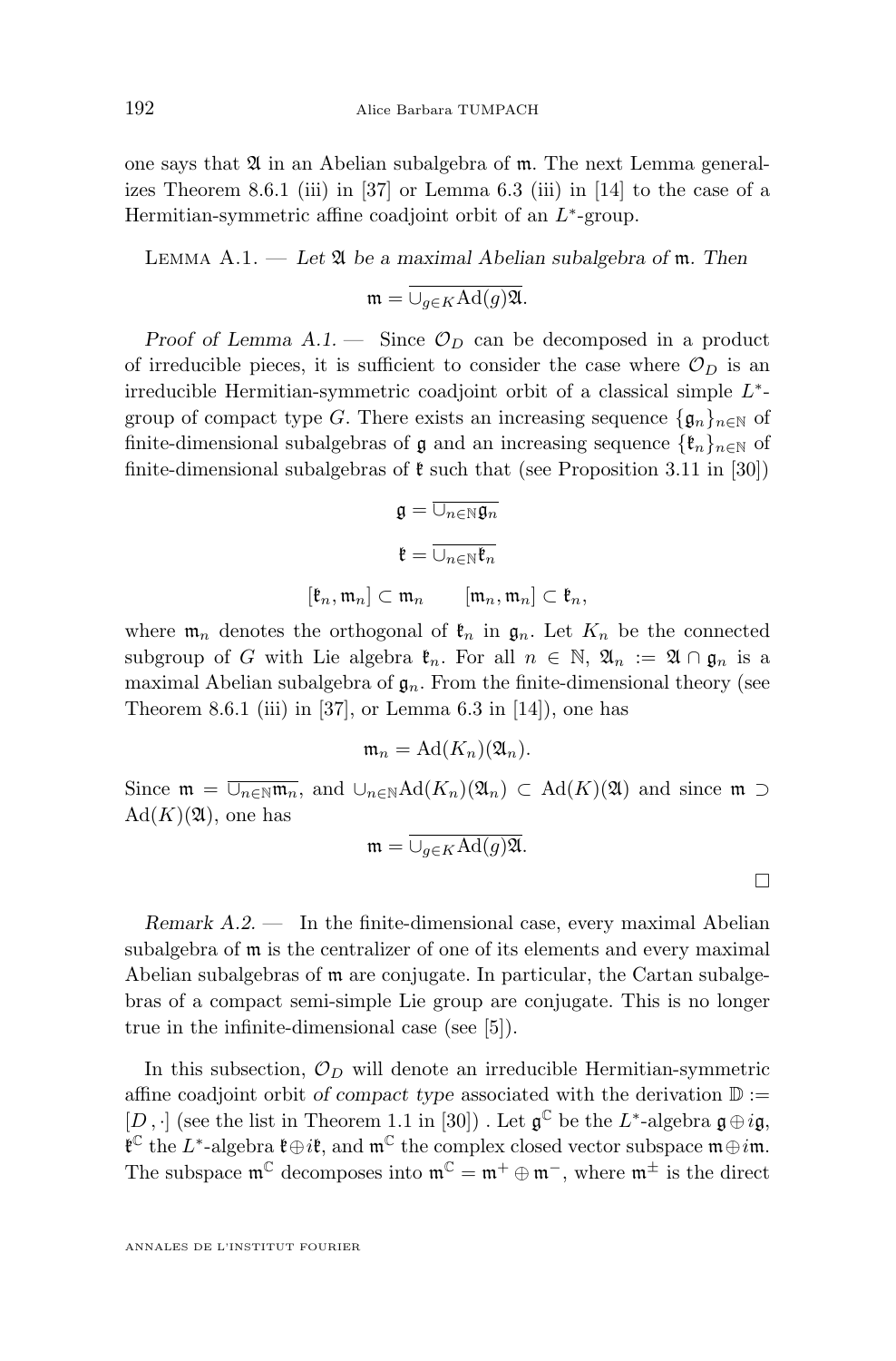<span id="page-27-0"></span>sum of eigenspaces  $V_{\pm c_{\alpha}}$  of D with eigenvalues  $\pm ic_{\alpha}$ ,  $c_{\alpha} > 0$ . The natural complex structure of  $\mathcal{O}_D$  is given by

$$
I := \sum_{\alpha} \frac{1}{c_{\alpha}} \mathbb{D}_{|V_{c_{\alpha}} \oplus V_{-c_{\alpha}}}
$$

Let h be a Cartan subalgebra contained in  $\mathfrak k$  (see Theorem 4.4 in [\[24\]](#page-30-0) for the existence of such a Cartan subalgebra),  $R$  the set of roots and

$$
\mathfrak{g}^{\mathbb{C}} = \mathfrak{h}^{\mathbb{C}} \oplus \bigoplus_{\alpha \in \mathcal{A}} V^{\alpha} \oplus \bigoplus_{\beta \in \mathcal{B}_{+}} (V^{\beta} + V^{-\beta})
$$

the decomposition of  $\mathfrak{g}^{\mathbb{C}}$  into eigenspaces of  $ad(\mathfrak{h})$ , where the notation  $V^{\alpha}$ stand for the eigenspace corresponding to  $\alpha$ , and where  $A$  and  $B$  are subsets of  $R$  such that (Proposition 3.3 in [\[30\]](#page-31-0))

$$
\mathfrak{k}^{\mathbb{C}}=\mathfrak{h}^{\mathbb{C}}\oplus\bigoplus_{\alpha\in\mathcal{A}}V^{\alpha};\quad \mathfrak{m}_{\pm}=\oplus_{\beta\in\mathcal{B}_{\pm}}V^{\beta}.
$$

Definition A.3. — *Two roots* α *and* β *are called strongly orthogonal if neither*  $\alpha + \beta$  *nor*  $\alpha - \beta$  *is a root.* 

*Remark A.4. —* Two strongly orthogonal roots are orthogonal for the scalar product of  $\mathfrak{h}'$ .

*Remark A.5. —* By Zorn's Lemma, there exists maximal sets of (mutually) strongly orthogonal roots.

*Remark A.6.* — Since  $\mathcal{O}_D$  is irreducible, for any order on the set of roots, there exists a unique simple root in  $\beta$  (see Lemma 3.9 in [\[30\]](#page-31-0)). Let  $\mathcal{R}_+$  (resp.  $\mathcal{R}_-$ ) be the set of positive (resp. negative) roots. Exchanging  $\mathcal{R}_+$ and  $\mathcal{R}_-$  if necessary, one can suppose that  $\mathcal{B}_+ \subset \mathcal{R}_+$ . Then, for every root  $\alpha$ , there exists  $(h_{\alpha}, e_{\alpha}, e_{-\alpha}) \in i\mathfrak{h} \times V^{\alpha} \times V^{-\alpha}$  such that  $[h_{\alpha}, e_{\pm \alpha}] = \pm 2e_{\alpha}$ ,  $[e_{\alpha}, e_{-\alpha}] = h_{\alpha}$  and  $x_{\alpha} := e_{\alpha} - e_{-\alpha} \in \mathfrak{g}$ . Set  $y_{\alpha} := I x_{\alpha}$ . One has

$$
[x_{\alpha}, y_{\alpha}] = 2ih_{\alpha} ; \quad [h_{\alpha}, x_{\alpha}] = -2iy_{\alpha} ; \quad [h_{\alpha}, y_{\alpha}] = 2ix_{\alpha}.
$$

Proposition A.7. — *If* Ψ *is a maximal set of strongly orthogonal roots, then the Hilbert sum*

$$
\mathfrak{A}:=\oplus_{\alpha\in\Psi}\mathbb{R} x_\alpha
$$

*defines a maximal Abelian subalgebra* m *such that*

$$
[\mathfrak{A},I\mathfrak{A}]=\oplus_{\alpha\in\Psi}\mathbb{R}ih_{\alpha}.
$$

*In particular,*  $m = \overline{Ad(K)(\mathfrak{A})}$ .

*Proof of Proposition A.7. —* This follows directly from the commutation relation  $[V^{\alpha}, V^{\beta}] \subset V^{\alpha+\beta}$  and from the hypothesis that  $\Psi$  is a maximal set of strongly orthogonal roots.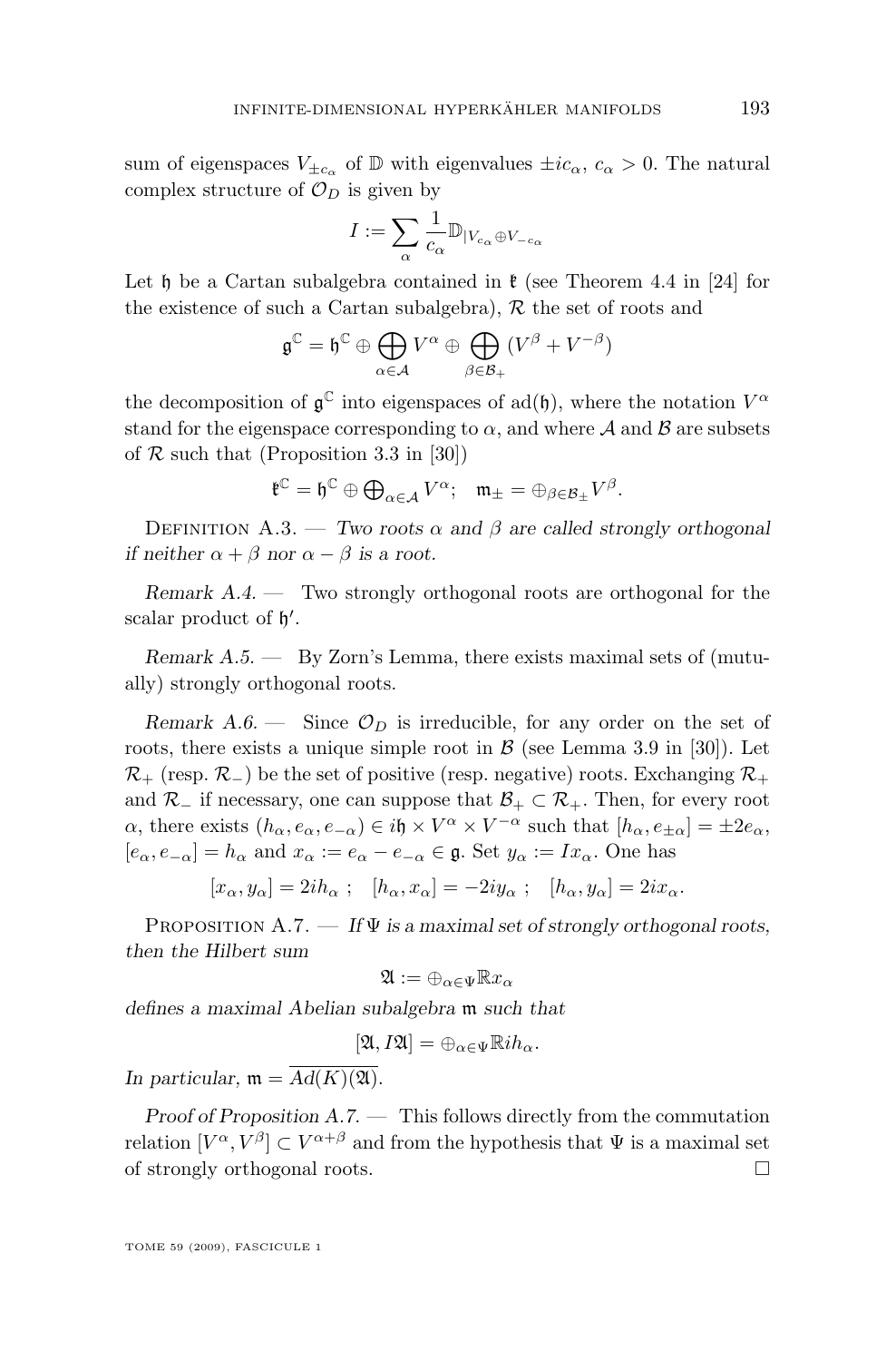<span id="page-28-0"></span>Proposition A.8. — *With the notation above, the curvature* R *of the symmetric orbit*  $\mathcal{O}_D$  *satisfies* 

$$
R_{x_{\alpha},Ix_{\alpha}}x_{\alpha} = 4Ix_{\alpha}
$$
  
\n
$$
R_{x_{\alpha},Ix_{\alpha}}x_{\beta} = 0
$$
  
\n
$$
R_{x_{\alpha},Ix_{\beta}} = R_{x_{\alpha},x_{\beta}} = 0,
$$

*for every*  $\alpha$  *and*  $\beta$ ,  $\alpha \neq \beta$ , *in a maximal set*  $\Psi$  *of strongly orthogonal roots.* 

*Proof of Proposition [A.8.](#page-27-0) —* This is an easy consequence of the expression of the curvature of a symmetric homogeneous space (see [\[6\]](#page-30-0)). In particular,

$$
R_{x_{\alpha},Ix_{\alpha}}x_{\alpha} = [[x_{\alpha},Ix_{\alpha}],x_{\alpha}].
$$

The following Lemma is the infinite-dimensional analogue of Lemma 2 in [\[8\]](#page-30-0).

Lemma A.9. — *For every* a*,* b *in* m*, one has*

 $\langle [a, Ia], [b, Ib] \rangle = ||[a, b]||^2 + ||[a, Ib]||^2.$ 

*Moreover if*  $\phi$  *is an analytic positive function such that*  $\phi(x) = \phi(-x)$ *, then* 

$$
\phi(\mathrm{ad}(i\mathfrak{a}))[\mathfrak{a},I\mathfrak{a}]=[\mathfrak{a}',I\mathfrak{a}'],
$$

where  $\mathfrak{a}' = \sqrt{\phi}(\text{ad}(iI\mathfrak{a}))(\mathfrak{a}).$ 

*Proof of Lemma A.9. —* By product, it is enough to consider the case where  $\mathfrak g$  is simple and  $\mathcal O_D$  irreducible. In this case, the complex structure is  $I = \frac{1}{c}D$  for some positive constant c, and

$$
[\mathfrak{a},I\mathfrak{b}]=\frac{1}{c}[\mathfrak{a},[D,\mathfrak{b}]]=\frac{1}{c}[[\mathfrak{a},D],\mathfrak{b}]+\frac{1}{c}[D,[\mathfrak{a},\mathfrak{b}]].
$$

Since  $[m, m] \subset \mathfrak{k}$ , for  $\mathfrak{a}, \mathfrak{b} \in \mathfrak{m}$ , one has

$$
[\mathfrak{a},I\mathfrak{b}]=-[I\mathfrak{a},\mathfrak{b}].
$$

In the same way, for  $a, b \in \mathfrak{m}$ , one has

 $[I\mathfrak{a}, I\mathfrak{b}] = \frac{1}{c^2} \bigl[[D, \mathfrak{a}], [D, \mathfrak{b}]\bigr] = \frac{1}{c^2}$  $\frac{1}{c^2}\Big[D,\big[\mathfrak{a},[D,\mathfrak{b}]\big]\Big]-\frac{1}{c^2}$  $\frac{1}{c^2}\Big[\mathfrak{a},\big[D,[D,\mathfrak{b}]\big]\Big]=[\mathfrak{a},\mathfrak{b}].$ Since every element of g is skew-symmetric, it follows that

$$
\langle [a, Ia], [b, Ib] \rangle = -\langle Ia, [a, [b, Ib]] \rangle
$$
  
= -\langle Ia, [[a, b], Ib] \rangle - \langle Ia, [b, [a, Ib]] \rangle  
= \langle [Ia, Ib], [a, b] \rangle + \langle [b, Ia], [a, Ib] \rangle  
= ||[a, b]||<sup>2</sup> + ||[a, Ib]]<sup>2</sup>.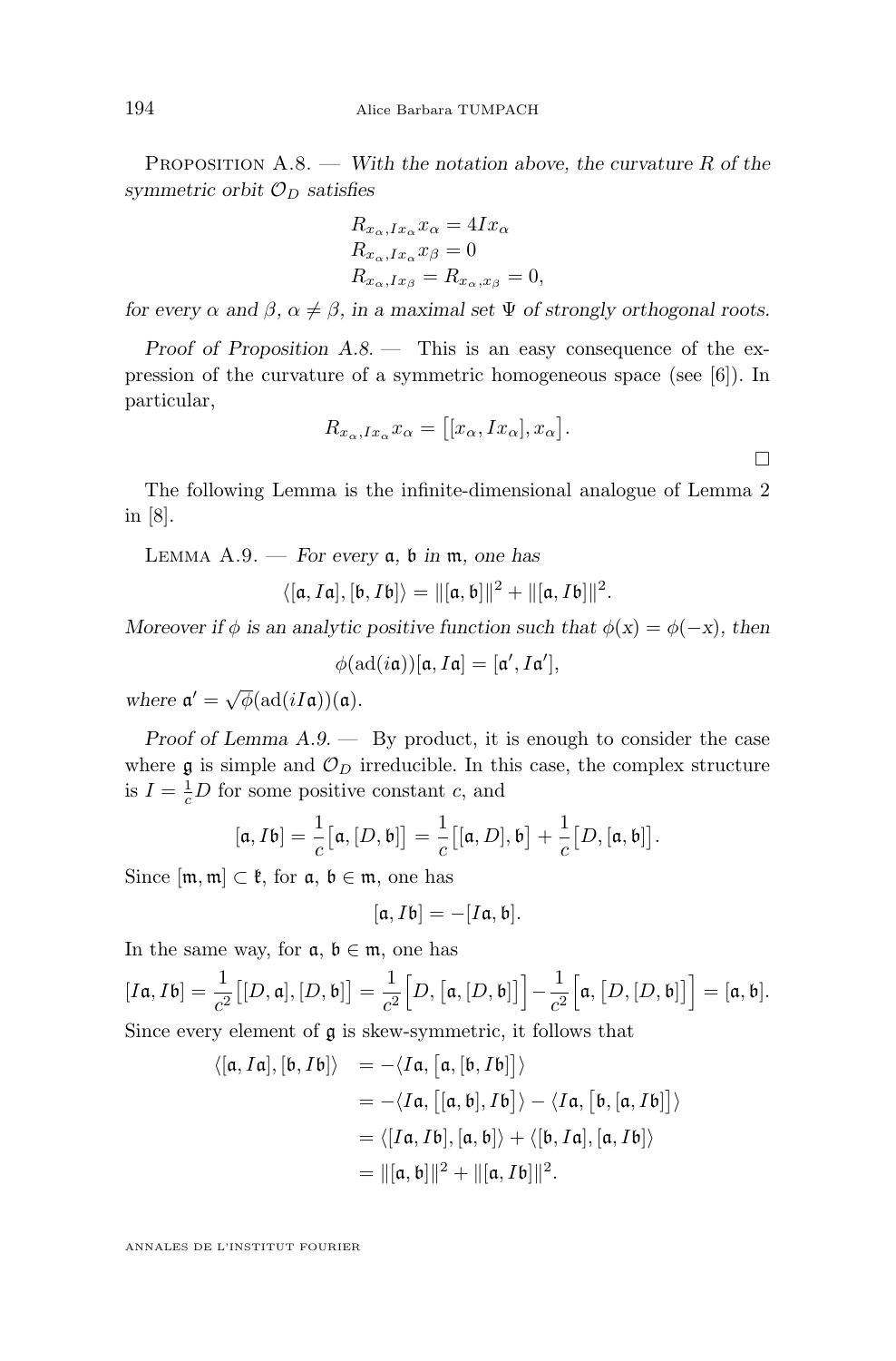<span id="page-29-0"></span>To prove the second assertion of the Lemma, let us first consider the case when a belongs to a maximal Abelian subalgebra in m of the form

$$
\mathfrak{A}:=\oplus_{\alpha\in\Psi}\mathbb{R} x_\alpha
$$

where  $\Psi$  is a maximal set of strongly orthogonal roots. With the notation introduced above,  $\mathfrak{a} = \sum_{\alpha} a_{\alpha} x_{\alpha}$ ,  $I\mathfrak{a} = \sum_{\alpha} a_{\alpha} y_{\alpha}$  and  $[\mathfrak{a}, I\mathfrak{a}] = \sum_{\alpha} a_{\alpha}^2 2ih_{\alpha}$ . Using the commutation relations

$$
[x_{\alpha}, y_{\beta}] = 2ih_{\alpha}\delta_{\alpha\beta} ; \quad [h_{\alpha}, x_{\beta}] = -2iy_{\alpha}\delta_{\alpha\beta} ; \quad [h_{\alpha}, y_{\beta}] = 2ix_{\alpha}\delta_{\alpha\beta},
$$

one has

$$
\mathrm{ad}(i\mathfrak{a})^{2n}[\mathfrak{a},I\mathfrak{a}]=\sum_{\alpha}(2a_{\alpha})^{2n}(a_{\alpha}^2 2ih_{\alpha}).
$$

Thus for every positive analytic function  $\phi$  such that  $\phi(x) = \phi(-x)$ , one has

$$
\begin{aligned}\n\phi(\text{ad}(i\mathfrak{a}))[\mathfrak{a},I\mathfrak{a}] &= \sum_{\alpha} \phi(2a_{\alpha}) a_{\alpha}^2 2ih_{\alpha} \\
&= \sum_{\alpha}^{\alpha} \phi(2a_{\alpha}) a_{\alpha}^2 [x_{\alpha}, y_{\alpha}] \\
&= \sum_{\alpha}^{\alpha} [\sqrt{\phi}(2a_{\alpha}) a_{\alpha} x_{\alpha}, \sqrt{\phi}(2a_{\alpha}) a_{\alpha} y_{\alpha}].\n\end{aligned}
$$

Moreover, the adjoint action of the element  $iI\mathfrak{a}$  is given by

$$
\mathrm{ad}(iI\mathfrak{a})^{2n}(\mathfrak{a})=\sum_{\alpha}(2a_{\alpha})^{2n}a_{\alpha}x_{\alpha}.
$$

Thus  $\sum_{\alpha}$  $\sqrt{\phi}(2a_{\alpha})a_{\alpha}x_{\alpha} = \sqrt{\phi}(\text{ad}(iI\mathfrak{a})(\mathfrak{a}),$  which conclude the proof of the second assertion of the Lemma for  $\alpha$  in  $\mathfrak{A}$ . By adjoint action of K, this assertion is still true for  $\alpha$  belonging in  $\bigcup_{g\in K} \text{Ad}(g)(\mathfrak{A})$ . The continuity of  $\phi$  and of the bracket then imply that it is true for every  $\mathfrak{a}$  in  $\mathfrak{m}$  =  $\mathrm{Ad}(K)(\mathfrak{A})$ .

**Acknowledgments.** We would like to thank P. Gauduchon, our PhD advisor, for introducing us to this subject. Many thanks also to O. Biquard and T. Wurzbacher for kind and useful discussions. The excellent working conditions provided by EPFL are gratefully acknowledged.

#### BIBLIOGRAPHY

- [1] E. Andruchow & G. Larotonda, "Hopf-Rinow Theorem in the Sato Grassmannian", to appear in J. Funct. Analysis.
- [2] ——— , "Nonpositively curved metric in the positive cone of a finite von Neumann algebra", preprint.
- [3] A. Arvanitoyeorgos, *An Introduction to Lie Groups and the Geometry of Homogeneous Spaces*, Student Math. Library no. 22, American Math. Society, Providence, R.I., 2003.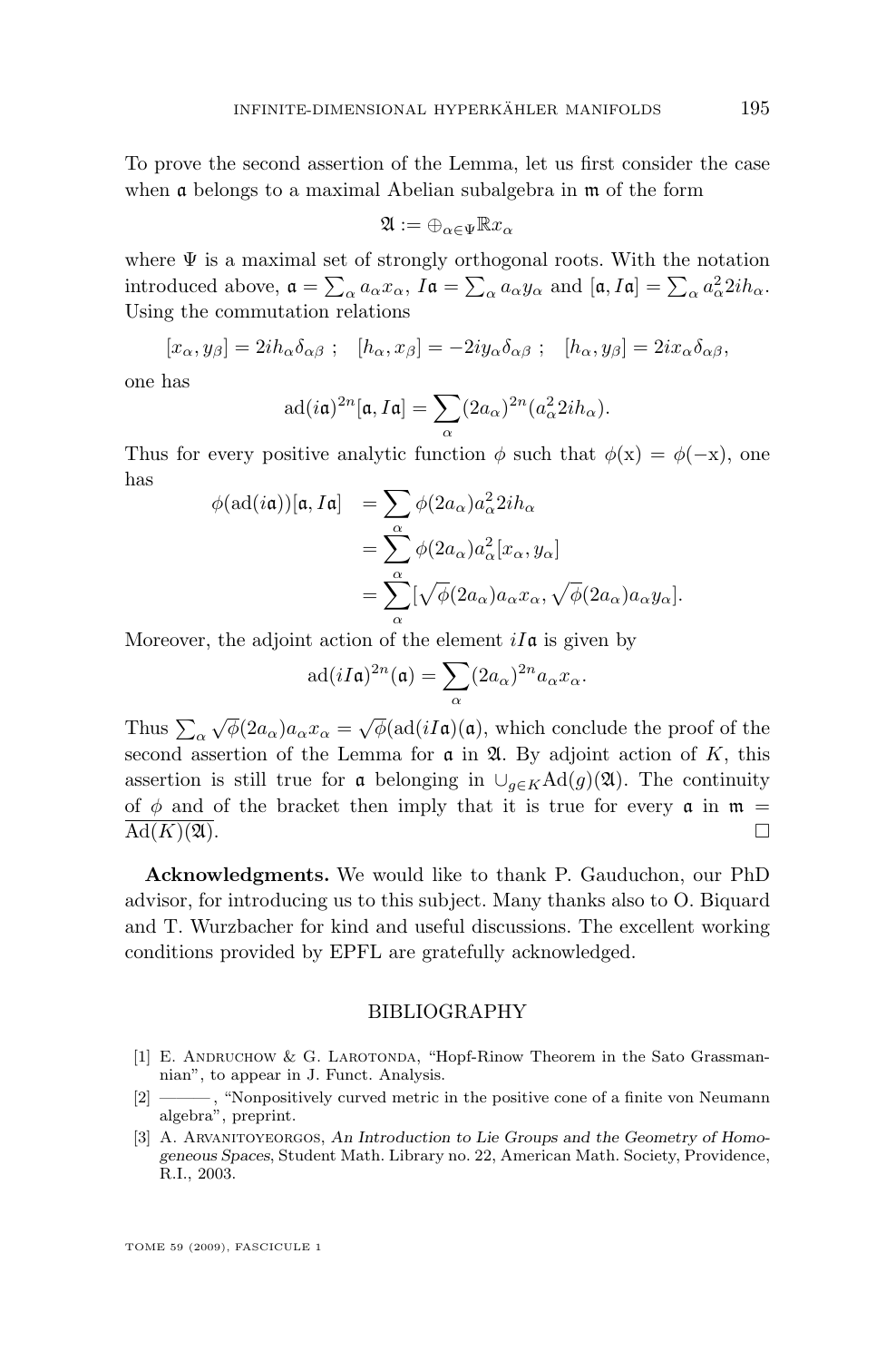- <span id="page-30-0"></span>[4] V. K. Balachandran, "Simple L∗-algebras of classical type", *Math. Ann.* **180** (1969), p. 205-219.
- [5] D. BELTIȚĂ, T. RATIU & A. B. TUMPACH, "The restricted Grassmannian, Banach Lie-Poisson spaces, and coadjoint orbits", *J. Funct. Anal.* **247** (2007), p. 138-168.
- [6] A. L. Besse, *Einstein manifolds*, Ergebnisse der Mathematik und ihrere Grenzgebiete, vol. 10, Springer, Folge 3, 1987.
- [7] O. BIQUARD, "Sur les équations de Nahm et la structure de Poisson des algèbres de Lie semi-simples complexes", *Math. Ann.* **304** (1996), no. 2, p. 253-276.
- [8] O. BIQUARD & P. GAUDUCHON, "Hyperkähler metrics on cotangent bundles of Hermitian Symmetric spaces", *Geometry and Physics, Lect. notes Pure Appl. Math. Serie 184, Marcel Dekker* (1996), p. 287-298.
- [9] ——— , "La métrique hyperkählérienne des orbites coadjointes de type symétrique d'un groupe de Lie complexe semi-simple", *C. R. Acad. Sci. Paris, série I* **323** (1996), p. 1259-1264.
- [10] ——— , "Géométrie hyperkählérienne des espaces hermitiens symétriques complexifiés", *Séminaire de théorie spectrale et géométrie, Grenoble* **16** (1998), p. 127-173.
- [11] J. Cheeger & D. G. Ebin, *Comparison Theorems in Riemannian Geometry*, North-Holland, Amsterdam, 1975.
- [12] I. Ekeland, "The Hopf-Rinow Theorem in infinite dimension", *J. Differential Geometry* **13** (1978), p. 287-301.
- [13] P. de la Harpe, "Classification des L∗-algèbres semi-simples réelles séparables", *C.R. Acad. Sci. Paris, Ser. A* **272** (1971), p. 1559-1561.
- [14] S. Helgason, *Differential Geometry and Symmetric Spaces*, Academic Press, New York, 1962.
- [15] N. J. Hitchin, " The self-duality equations on a Riemann surface", *Proc. London Math. Soc. (3)* **55** (1987), no. 1, p. 59-126.
- [16] W. Kaup, "Algebraic characterization of symmetric complex Banach manifolds", *Math. Ann.* **228** (1977), p. 39-64.
- [17] ——— , "Über die Klassifikation der symmetrischen hermiteschen Mannigfaltigkeiten unendlicher Dimension I, II", *Math. Ann.* **257** (1981), p. 463-486, **262**, (1983), p. 57–75.
- [18] A. G. Kovalev, "Nahm's equation and complex adjoint orbits", *Quart. J. Math.* **47** (1993), p. 41-58.
- [19] P. B. Kronheimer, "A hyper-Kählerian structure on coadjoint orbits of a semisimple complex group", *J. London Math. Soc. (2)* **42** (1990), p. 193-208.
- [20] ——— , "Instantons and the geometry of the nilpotent variety", *J. Differential Geometry* **32** (1990), p. 473-490.
- [21] G. Larotonda, "Geodesic Convexity, Symmetric Spaces and Hilbert-Schmidt Operators", PhD Thesis, Universidad Nacional de General Sarmiento, Buenos Aires, Argentina, 2005.
- [22] G. D. Mostow, "Some new decomposition theorems for semi-simple groups", *Mem. Amer. Math. Soc.* (1955), no. 14, p. 31-54.
- [23] K. H. NEEB, "A Cartan-Hadamard theorem for Banach-Finsler manifolds", *Geom. Dedicata* **95** (2002), p. 115-156.
- [24] ——— , "Highest weight representations and infinite-dimensional Kähler manifolds", *Recent advanceds in Lie theory (Vigo, 2000)* **25** (2002), p. 367-392, Res. Exp. Math., Heldermann, Lemgo.
- [25] ——— , "Infinite-dimensional groups and their representations", *Lie theory, Progr. Math.* **228** (2004), p. 213-328, Birkhäuser Boston, Boston, MA.
- [26] B. O'Neill, *Semi-Riemannian Geometry with Applications to Relativity*, Academic Press, New York, 1983.